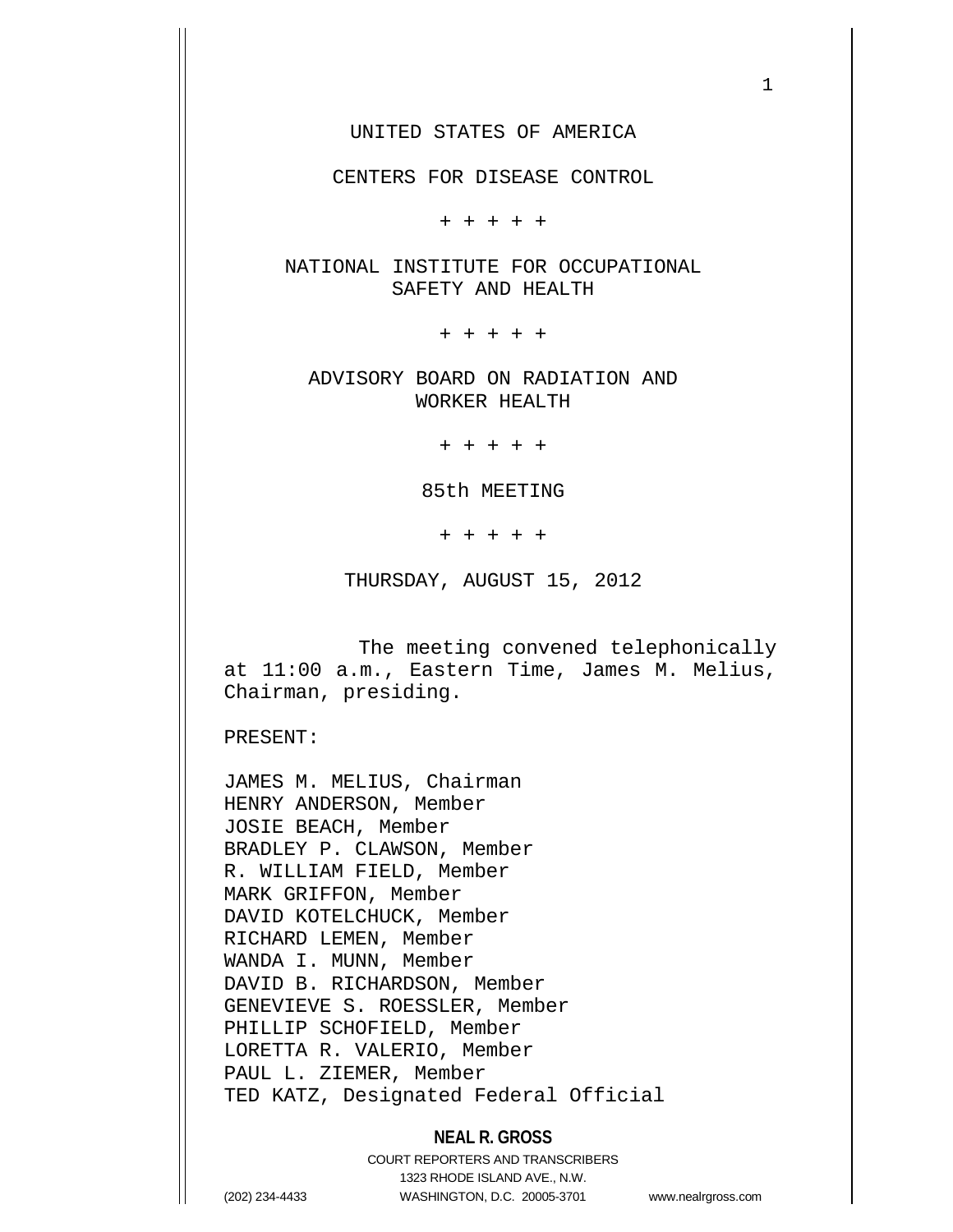## REGISTERED AND/OR PUBLIC COMMENT PARTICIPANTS

ADAMS, NANCY, NIOSH Contractor AL-NABULSI, ISAF, DOE BARRIE, TERRIE EVASKOVICH, ANDREW GLOVER, SAM, DCAS HINNEFELD, STU, DCAS KINMAN, JOSH, DCAS KOTSCH, JEFF, DOL MAURO, JOHN, SC&A McKEEL, DAN NETON, JIM, DCAS RAFKY, L. MICHAEL, HHS ROLFES, BETH, DCAS RUTHERFORD, LAVON, DCAS STIVER, JOHN, SC&A

## **NEAL R. GROSS**

COURT REPORTERS AND TRANSCRIBERS 1323 RHODE ISLAND AVE., N.W. (202) 234-4433 WASHINGTON, D.C. 20005-3701 www.nealrgross.com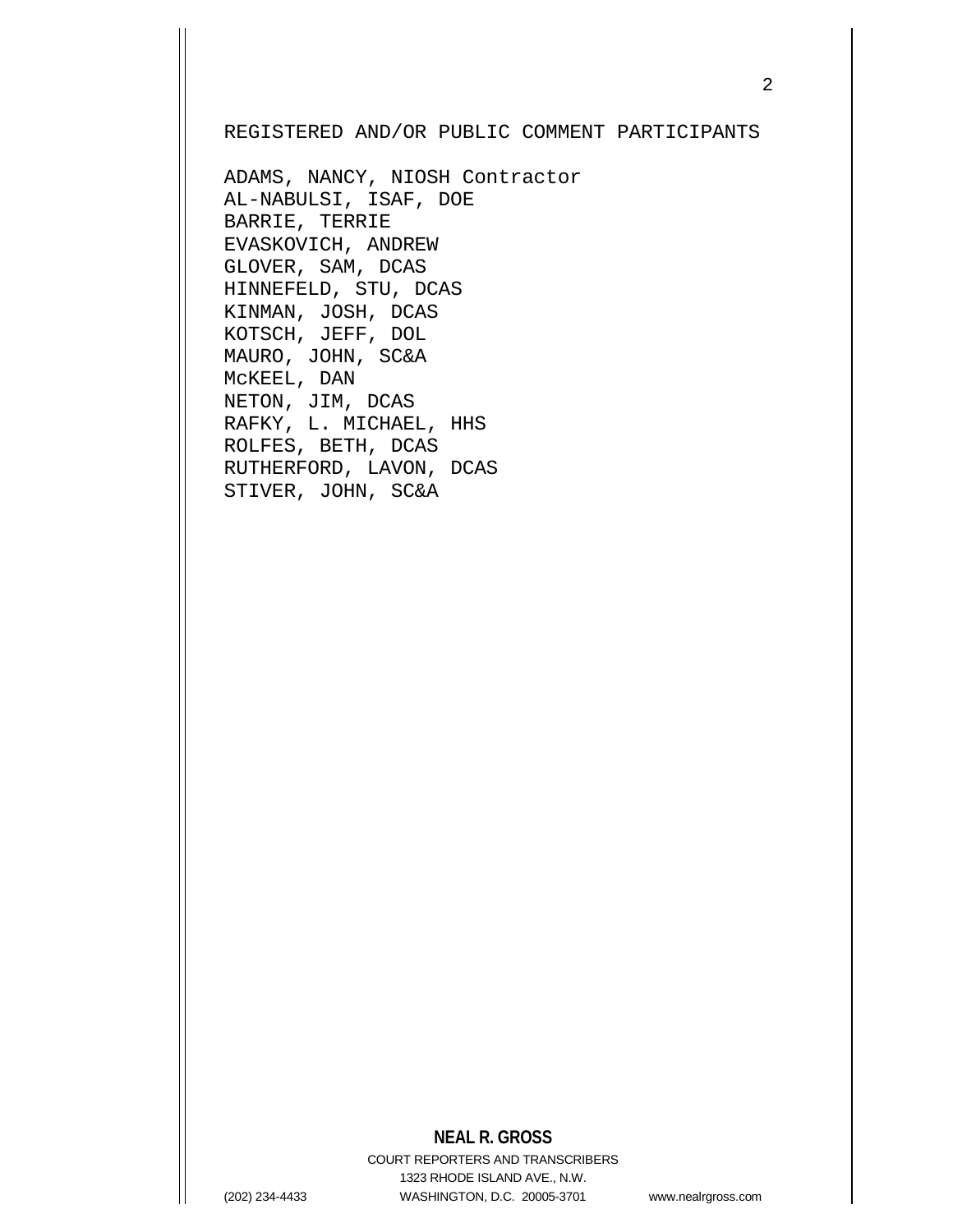T-A-B-L-E O-F C-O-N-T-E-N-T-S Roll-call by Mr. Katz, DFO 4 Welcome by Dr. Melius, Chair 5 Recording Absent Member Votes, from February Meeting by Mr. Katz, DFO 6 Ventron Corporation by Dr. Glover, DCAS 6 Dose Reconstruction Review Subcommittee Update<br>by Mr. Mark Griffon. 32 by Mr. Mark Griffon. Special Exposure Cohort (SEC) Petition Status Update by Mr. Rutherford, DCAS 36 Updates from Work Groups and Subcommittee by WG/SC Chairs 41 Board Correspondence by Dr. Melius, Chair 49 Plans for the September 2012 Board Meeting Agenda by all Members. 49

## **NEAL R. GROSS**

COURT REPORTERS AND TRANSCRIBERS 1323 RHODE ISLAND AVE., N.W. (202) 234-4433 WASHINGTON, D.C. 20005-3701 www.nealrgross.com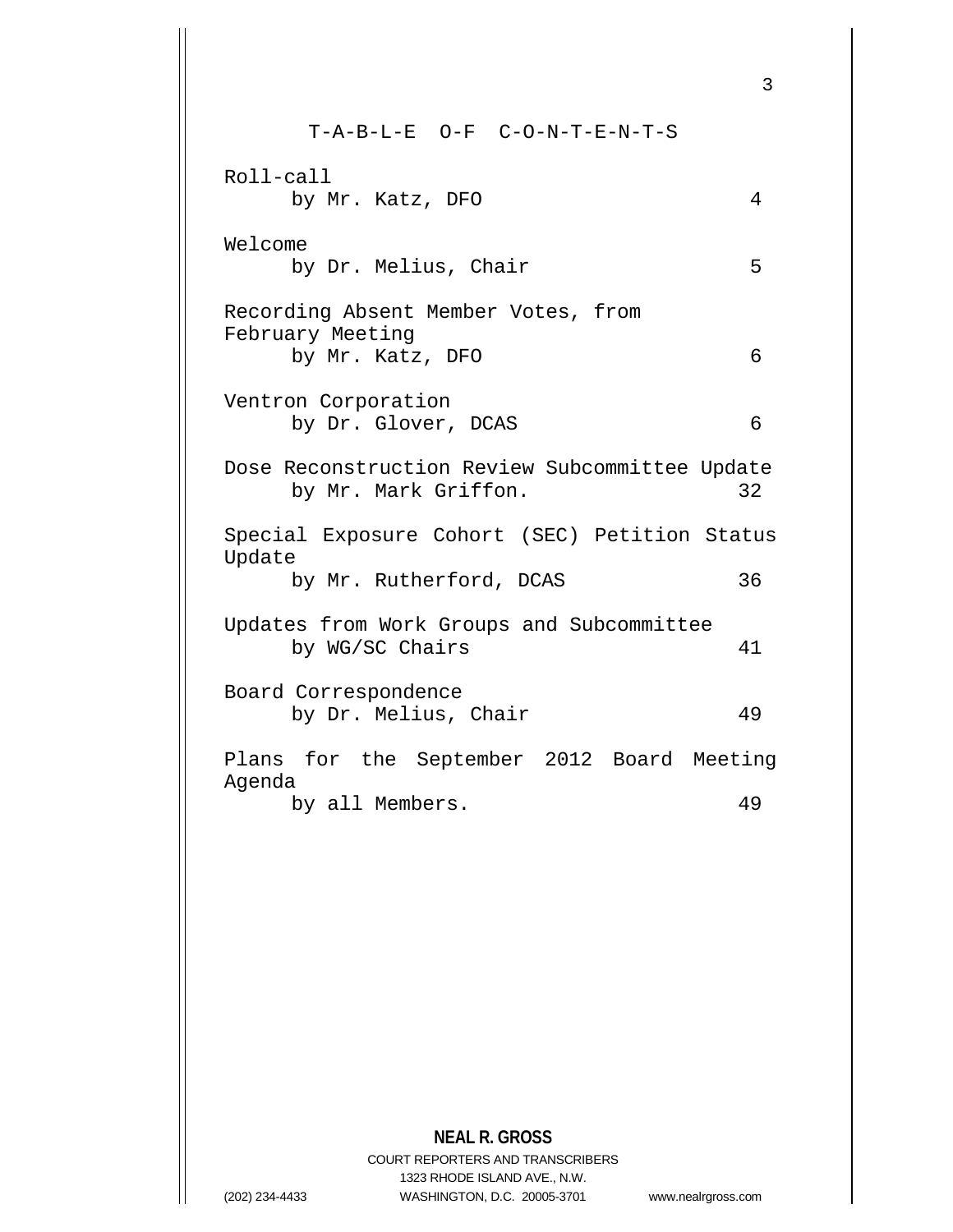|    | 4                                                                   |
|----|---------------------------------------------------------------------|
| 1  | $P-R-O-C-E-E-D-I-N-G-S$                                             |
| 2  | (11:00 a.m.)                                                        |
| 3  | (Roll call.)                                                        |
| 4  | MR KATZ: Okay, just a couple other                                  |
| 5  | things to cover. The agenda for this meeting                        |
| 6  | is on the web, on the Board Site, under                             |
| 7  | Meetings. Minor correction, one of the agenda                       |
| 8  | items has recorded out the number of votes                          |
| 9  | from February meeting, it should be June                            |
| 10 | meeting. I'll be covering that shortly.                             |
| 11 | And the FPC petition was covering                                   |
| 12 | Ventron Corporation, Beverly, Massachusetts.                        |
| 13 | That is also on the web. It should be on the                        |
| 14 | meeting site and it's also under the "SECs                          |
| 15 | qualified" section of the Board Site. Just                          |
| 16 | follow along with that material.                                    |
| 17 | Otherwise let me just note, please                                  |
| 18 | mute your phones, everyone except people who                        |
| 19 | are addressing the Board. Members of the                            |
| 20 | Board, in this case, actually.                                      |
| 21 | MEMBER ANDERSON: Hi, it's Andy,                                     |
| 22 | I'm sorry I'm a little late. If you've taken                        |
|    | <b>NEAL R. GROSS</b><br>COURT REPORTERS AND TRANSCRIBERS            |
|    | 1323 RHODE ISLAND AVE., N.W.                                        |
|    | (202) 234-4433<br>WASHINGTON, D.C. 20005-3701<br>www.nealrgross.com |

 $\mathsf{I}$ 

 $\parallel$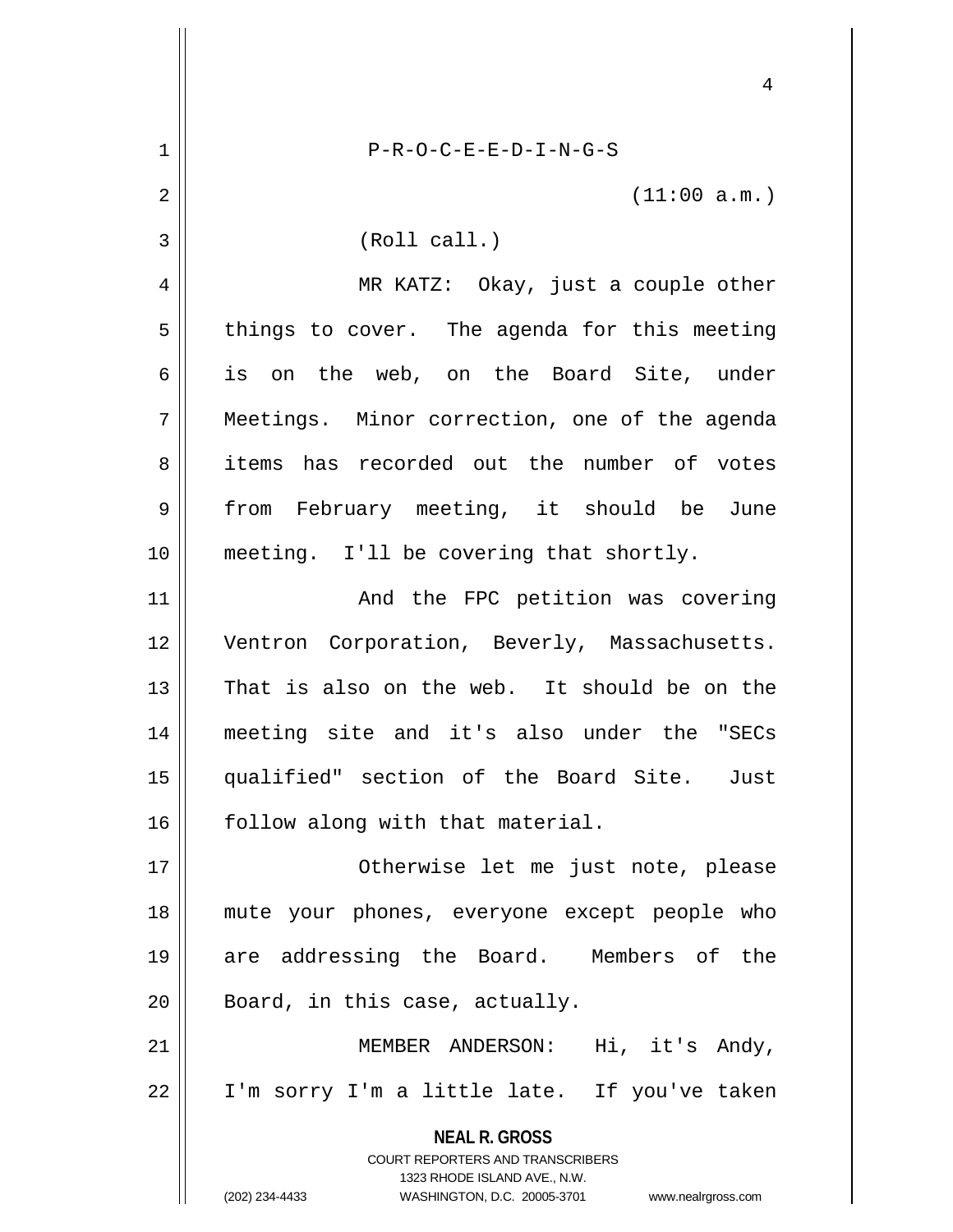|             | 5                                                                                                                                                               |
|-------------|-----------------------------------------------------------------------------------------------------------------------------------------------------------------|
| $\mathbf 1$ | roll already, I'm here.                                                                                                                                         |
| 2           | MR. KATZ: Yes, glad to have you,                                                                                                                                |
| 3           | Andy. Great.                                                                                                                                                    |
| 4           | MEMBER ANDERSON: Okay.                                                                                                                                          |
| 5           | MR. KATZ: So everyone, mute your                                                                                                                                |
| 6           | phones, and please do not put the call on hold                                                                                                                  |
| 7           | at any point, but hang up and dial back in if                                                                                                                   |
| 8           | you need to leave the call.                                                                                                                                     |
| 9           | And Jim, it's your agenda.                                                                                                                                      |
| 10          | CHAIRMAN MELIUS: Okay, welcome,                                                                                                                                 |
| 11          | everybody, and we have a pretty                                                                                                                                 |
| 12          | straightforward agenda here today. So why                                                                                                                       |
| 13          | don't we just move ahead, and we'll start?                                                                                                                      |
| 14          | Ted, you need to record the votes                                                                                                                               |
| 15          | from the June meeting. I was wondering about                                                                                                                    |
| 16          | that when I saw the agenda. We're moving                                                                                                                        |
| 17          | backwards, but it's okay.                                                                                                                                       |
| 18          | MR. KATZ: Right, sorry about that.                                                                                                                              |
| 19          | Thank you. At the June meeting for periods of                                                                                                                   |
| 20          | time during the full meeting, Messrs. Gibson                                                                                                                    |
| 21          | and Griffon and Drs. Lemen, Richardson, and                                                                                                                     |
| 22          | Ziemer were absent.                                                                                                                                             |
|             | <b>NEAL R. GROSS</b><br>COURT REPORTERS AND TRANSCRIBERS<br>1323 RHODE ISLAND AVE., N.W.<br>(202) 234-4433<br>WASHINGTON, D.C. 20005-3701<br>www.nealrgross.com |

 $\mathsf{l}$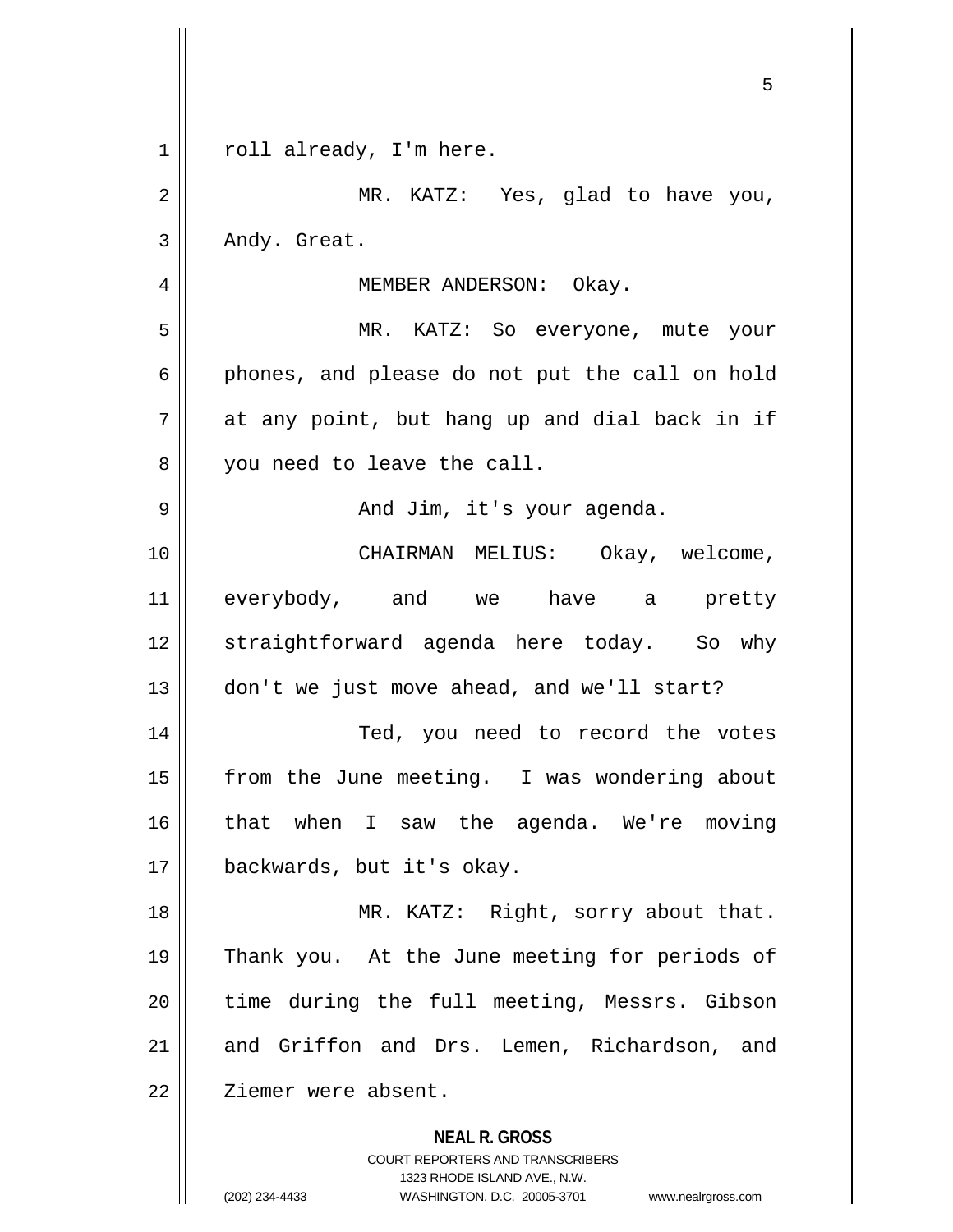| 1              | They recorded their absentee votes,                                                                                                                                    |
|----------------|------------------------------------------------------------------------------------------------------------------------------------------------------------------------|
| $\overline{2}$ | all completed by July 26, 2012. And they                                                                                                                               |
| $\mathfrak{Z}$ | voted approving along with the Board on all                                                                                                                            |
| 4              | actions that the Board voted on. And that                                                                                                                              |
| 5              | includes Winchester Engineering, Hanford,                                                                                                                              |
| 6              | Medina, Clarksville and Titanium Alloys. So                                                                                                                            |
| 7              | all of those votes were unanimous, and that                                                                                                                            |
| 8              | covers absentee votes.                                                                                                                                                 |
| 9              | CHAIRMAN MELIUS: Okay, thanks,                                                                                                                                         |
| 10             | Ted. And now, let's move right on to the                                                                                                                               |
| 11             | Ventron Corporation Site. And I believe Sam                                                                                                                            |
| 12             | Glover's going to make the presentation.                                                                                                                               |
| 13             | DR. GLOVER: Yes, sir.                                                                                                                                                  |
| 14             | CHAIRMAN MELIUS: Okay, go ahead,                                                                                                                                       |
| 15             | Sam.                                                                                                                                                                   |
| 16             | DR. GLOVER: We haven't done one,                                                                                                                                       |
| 17             | or at least I haven't none one quite like                                                                                                                              |
| 18             | this. So I guess I'll just ask folks to                                                                                                                                |
| 19             | change to the next slide and we'll see how                                                                                                                             |
| 20             | this goes. If you have any questions, feel                                                                                                                             |
| 21             | free to stop me.                                                                                                                                                       |
| 22             | So we're going to discuss today the                                                                                                                                    |
|                | <b>NEAL R. GROSS</b><br><b>COURT REPORTERS AND TRANSCRIBERS</b><br>1323 RHODE ISLAND AVE., N.W.<br>(202) 234-4433<br>WASHINGTON, D.C. 20005-3701<br>www.nealrgross.com |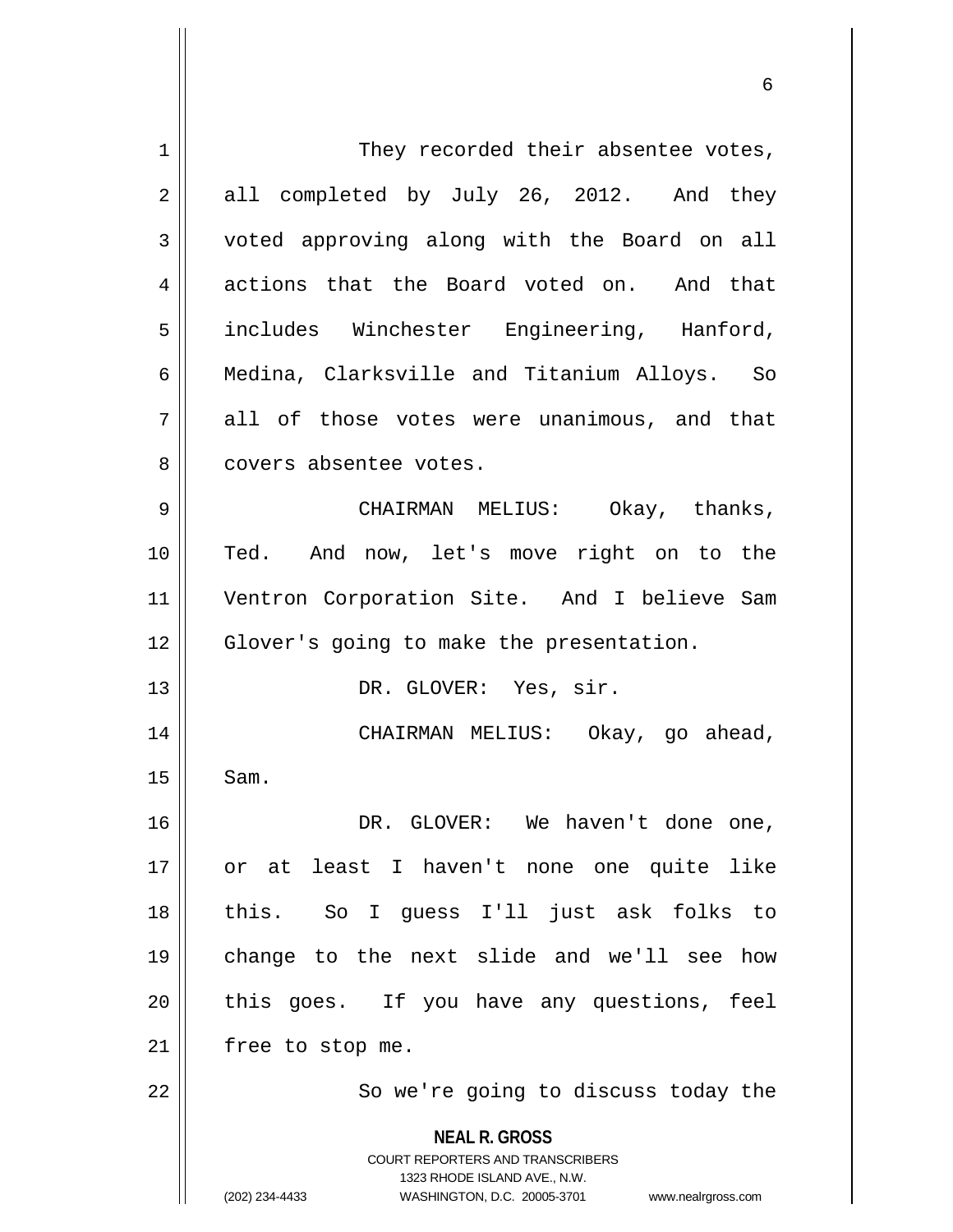**NEAL R. GROSS** 1 Special Exposure Cohort Petition Evaluation 2 || Report for Ventron Corporation. And let's go 3 | to Slide Number 2. 4 || So, I thought it would be good to  $5 \parallel$  start out with a brief site description. 6 | Ventron Corporation, originally known as Metal 7 Hydrides. Is listed as an Atomic Weapons 8 | Employer for the AEC, from 1942 to 1948. 9 || It was one of the very original 10 sites and actually they were one of the 11 beginning sites to handle uranium in the 12 United States, even before the Atomic Energy 13 Commission. 14 They had a residual period from 15 1949 to '85 and from '87 to '95. There were 16 | some residual clean-up time frames. 17 It is listed as a DOE site for 1986 18 || as well as 1996 to '97. Principal operations 19 included the conversion of uranium oxide to  $20$  || uranium metal powder, and it was the primary 21 || facility for scrap recovery for the AEC as 22 | well as the Manhattan Engineering District.

> COURT REPORTERS AND TRANSCRIBERS 1323 RHODE ISLAND AVE., N.W.

(202) 234-4433 WASHINGTON, D.C. 20005-3701 www.nealrgross.com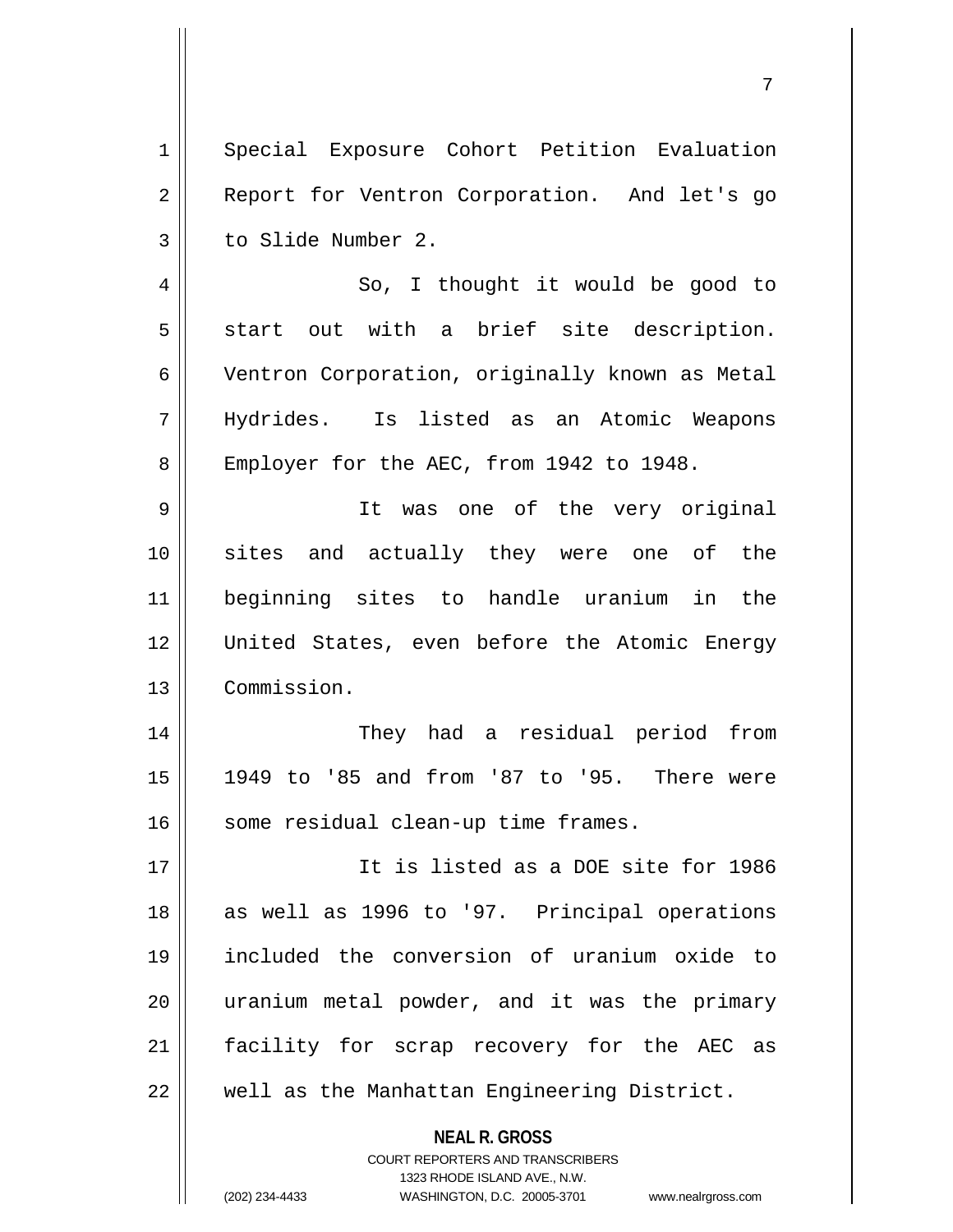| $\mathbf 1$ | Next slide. Just a real quick idea                                  |
|-------------|---------------------------------------------------------------------|
| 2           | how many claims we're talking about. We have                        |
| 3           | 19 claims submitted. Nine of which we worked                        |
| 4           | during the SEC time frame. And a total number                       |
| 5           | of claims at DOL is nine.                                           |
| 6           | We have no internal or external                                     |
| 7           | records -- dosimetry records with the claims                        |
| 8           | that have been submitted.                                           |
| 9           | Petition SEC 00198 was received                                     |
| 10          | December 5th, 2011. The petition proposed the                       |
| 11          | following Class: "all metallurgical operators                       |
| 12          | and electric furnace operators who worked at                        |
| 13          | Ventron Corporation in Beverley,                                    |
| 14          | Massachusetts, from January 1, 1942 to                              |
| 15          | December 31, 1948."                                                 |
| 16          | The petition was qualified on                                       |
| 17          | January 20, 2012. And basically, the employees                      |
| 18          | were never monitored, was the basis.                                |
| 19          | The Class evaluated by NIOSH was                                    |
| 20          | all Atomic Weapons Employees who worked at                          |
| 21          | Ventron Corporation Site in Beverly,                                |
| 22          | Massachusetts from August 13, 1942, through                         |
|             | <b>NEAL R. GROSS</b>                                                |
|             | <b>COURT REPORTERS AND TRANSCRIBERS</b>                             |
|             | 1323 RHODE ISLAND AVE., N.W.                                        |
|             | (202) 234-4433<br>WASHINGTON, D.C. 20005-3701<br>www.nealrgross.com |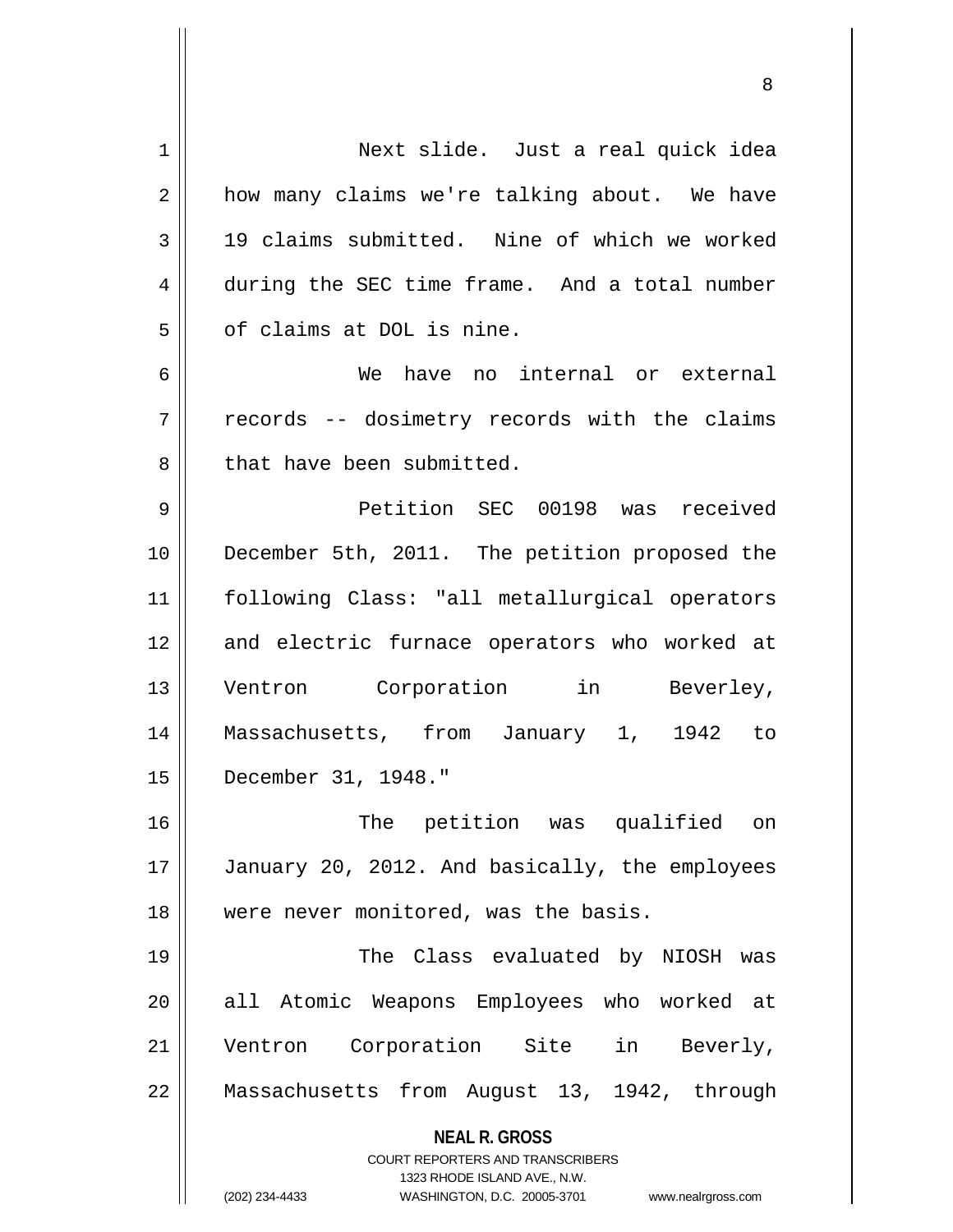1 December 31, 1948.

| $\overline{2}$ | We'll discuss a little bit about                                                                                                                                       |
|----------------|------------------------------------------------------------------------------------------------------------------------------------------------------------------------|
| 3              | why we stopped at that and what we're doing                                                                                                                            |
| 4              | post-1948 at the end of this.                                                                                                                                          |
| 5              | The Ventron Site is located in                                                                                                                                         |
| 6              | Beverly, Massachusetts and occupies 3 acres on                                                                                                                         |
| 7              | Massachusetts Bay, at the confluence of the                                                                                                                            |
| 8              | Bass and Danvers rivers.                                                                                                                                               |
| 9              | It was originally developed to                                                                                                                                         |
| 10             | produce metal for the Office of Science,                                                                                                                               |
| 11             | Research and Development that preceded the                                                                                                                             |
| 12             | Manhattan Engineering District.                                                                                                                                        |
| 13             | And they did operation of producing                                                                                                                                    |
| 14             | metal from December 31, 1941 to November 1,                                                                                                                            |
| 15             | 1942. And those are not covered.                                                                                                                                       |
| 16             | They produced about 7500 pounds of                                                                                                                                     |
| $17$           | metal under this original contract.<br>The                                                                                                                             |
| 18             | Manhattan Engineering District took over that                                                                                                                          |
| 19             | contract in November of 1942 and they produced                                                                                                                         |
| 20             | the very first metal used in the CP1, the                                                                                                                              |
| 21             | original Chicago Pile Number 1 reactors.                                                                                                                               |
| 22             | So they produced from the ores as                                                                                                                                      |
|                | <b>NEAL R. GROSS</b><br><b>COURT REPORTERS AND TRANSCRIBERS</b><br>1323 RHODE ISLAND AVE., N.W.<br>(202) 234-4433<br>WASHINGTON, D.C. 20005-3701<br>www.nealrgross.com |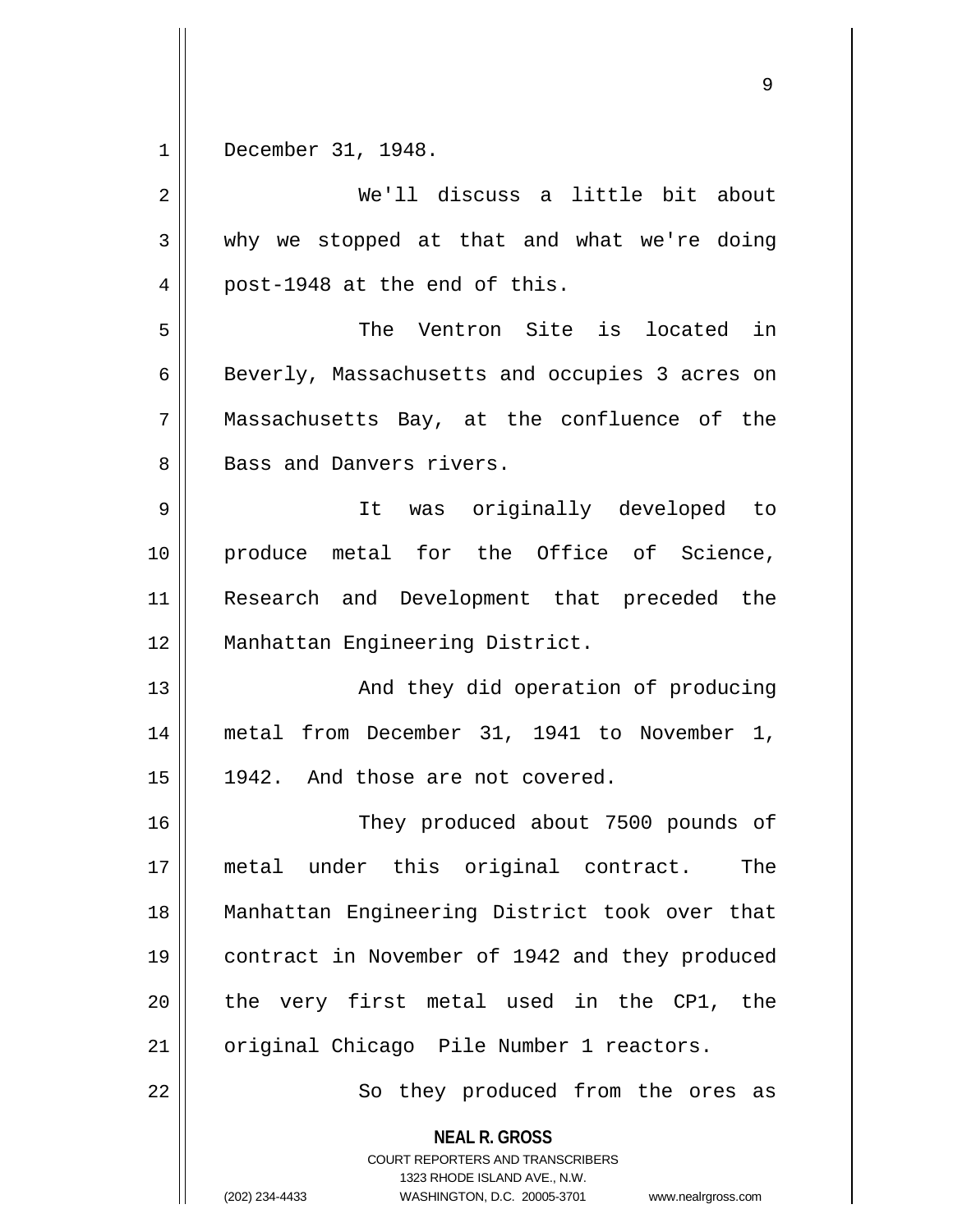**NEAL R. GROSS** COURT REPORTERS AND TRANSCRIBERS 1323 RHODE ISLAND AVE., N.W. 1 || well as oxides. So they had actual true ore  $2 \parallel$  as well as concentrates of ore, so they  $3$  || actually had radium on site. 4 In fact, it was later used to 5 || recast scrap metal. And this equipment 6  $\parallel$  remained on site in standby mode. It was the 7 || principle scrap recovery facility for the 8 Manhattan Engineering District during this  $9$  | time frame. 10 || Scrap recasting -- I'm sorry. Next 11 slide, please. Scrap recasting contract 12 || expired on December 31, 1947. Following this 13 date, all scrap was sent to Hanford for 14 | recasting. 15 In June '47, a contract called for 16 the development of controlled source 17 neutrons. And it looks like they were issued 18 100 pounds of high-grade pitchblende ore to 19 help with that. 20 || Some more background. Next slide, 21 || please. Refinery operations, they had 22  $\parallel$  November 1st of 1942 through September 1, 1943

(202) 234-4433 WASHINGTON, D.C. 20005-3701 www.nealrgross.com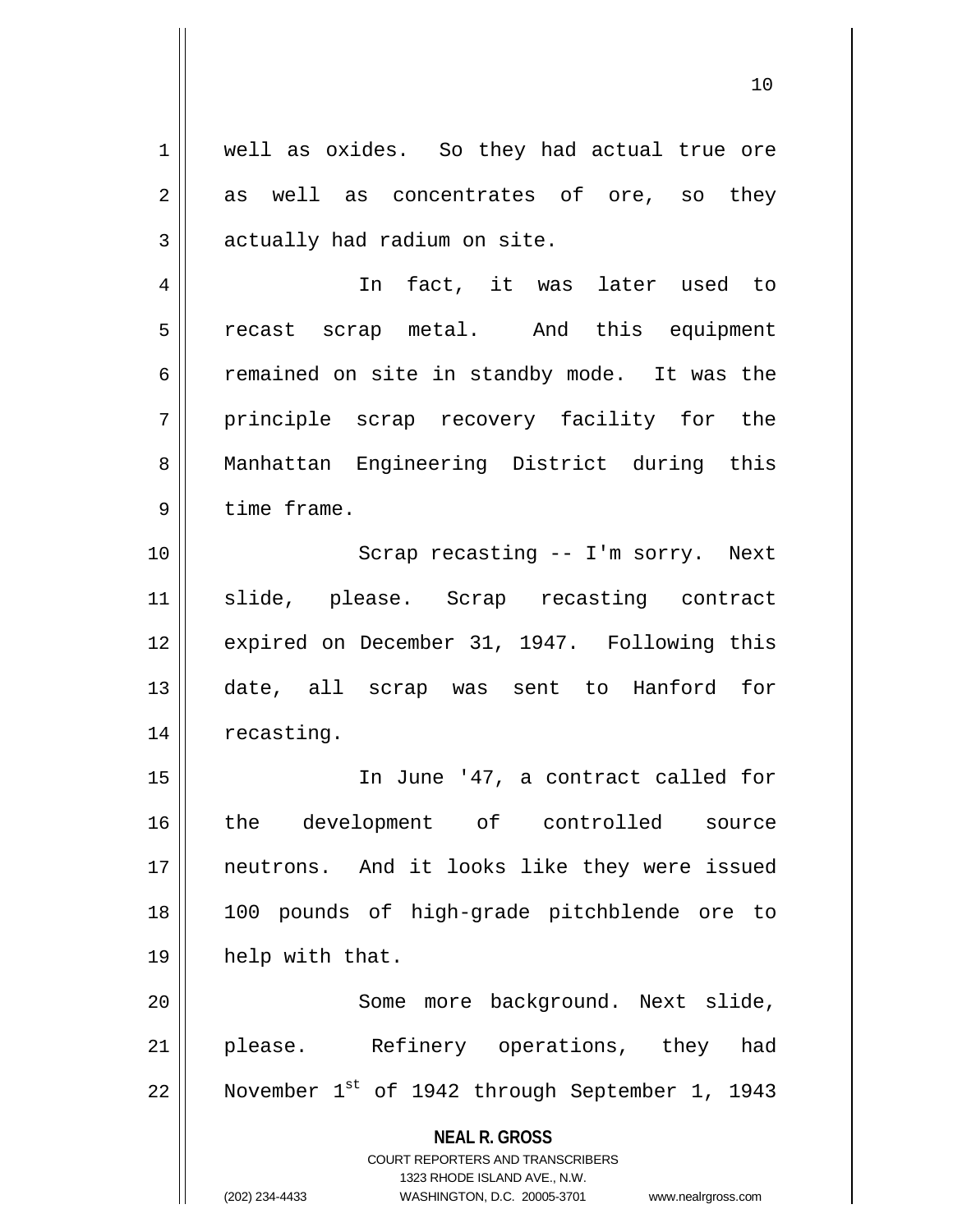**NEAL R. GROSS** COURT REPORTERS AND TRANSCRIBERS 1 and an estimated work force of about 107 2 || individuals plant-wide. Production rate of  $3 \parallel$  about 350 pounds of metal per day, in a three- $4 \parallel$  shift schedule. 5 And they also had scrap casting 6 | operations which were subsequent to these 7 metal refinery operations from September 1, 8 1943, to December 31, 1947. Believed to have 9 employed around 16 individuals. Production 10 rates of about 3,000 to 3,200 pounds of 11 material per day. The rate produced about  $12 \parallel 1,800$  pounds per day in April of 1947. 13 Next slide, please. There were 14 || three primary facilities. Building A/A-1; it 15 was a conjoined structure. It contained 16 furnaces, kilns, leaching equipment and 17 | machine shop. 18 It's good to note that uranium 19 activities were not separated from other 20 | activities in the building. 21 || They also had a foundry, as well as 22 a machine shop. These were wooden

1323 RHODE ISLAND AVE., N.W.

(202) 234-4433 WASHINGTON, D.C. 20005-3701 www.nealrgross.com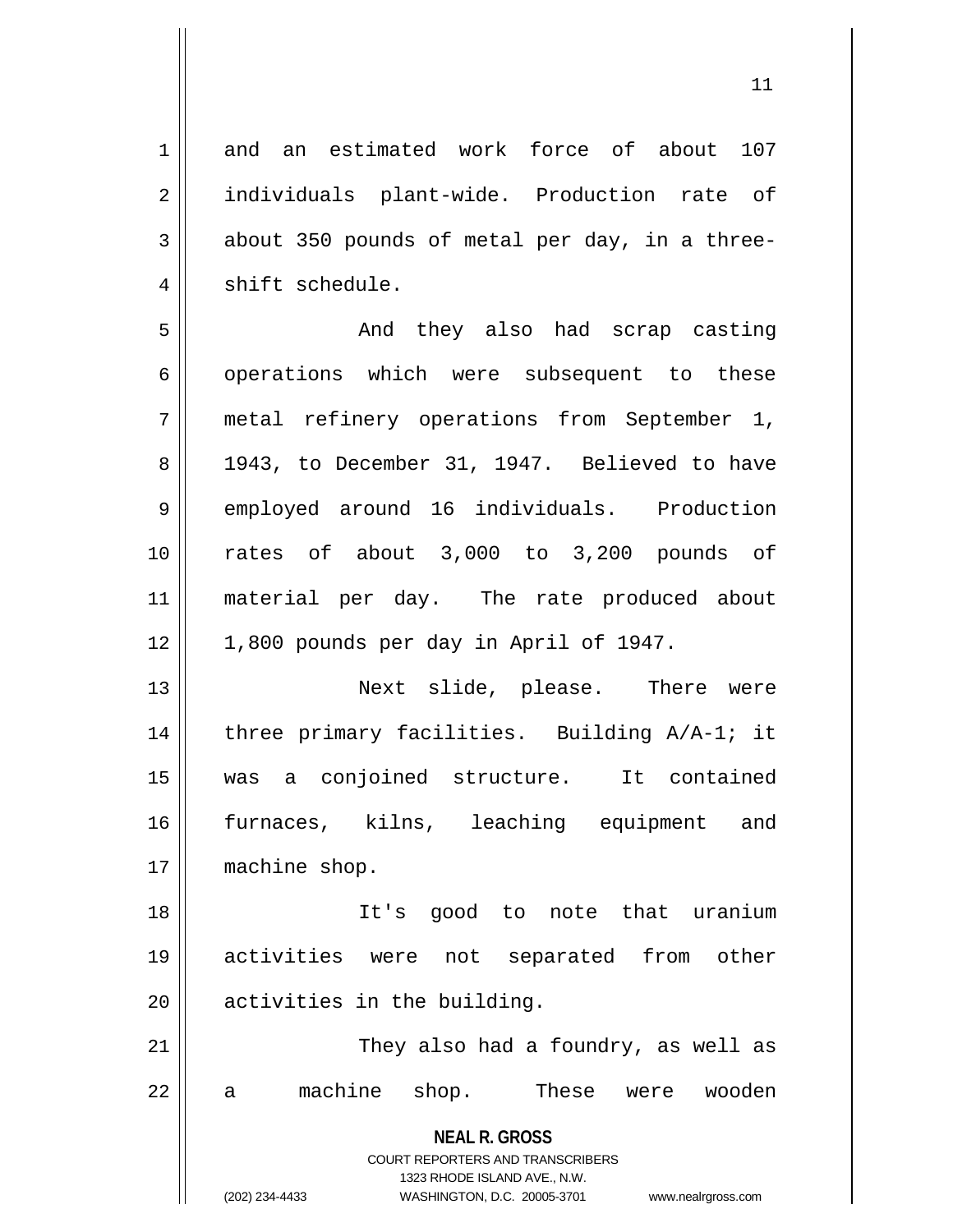**NEAL R. GROSS** COURT REPORTERS AND TRANSCRIBERS 1 | structures, south of Building A. 2 || There is, in the Evaluation Report,  $3 \parallel$  there's a map to help give you some feel for 4 this. It was demolished somewhere around 1948  $5 \parallel$  to 1950. 6 || Sources of exposure -- next slide,  $7 \parallel$  please -- included processing of black ore, 8 which was a ore with all of its components and 9 || progeny. Later it was brown oxide by calcium 10 hydride process. This included the potential 11 for radium contamination. 12 || The also had a production of uranium 13 metal and oxide, and later melting and 14 | recasting of scrap and uranium metal. 15 There was a further, and it didn't 16 for some reason make this slide, but there was 17 || a commercial thorium operation on site, and 18 || they were using thorium oxide to make some 19 thorium components. And since we have to do 20 all sorts of exposure, thorium would be 21 | included in this. 22 || Now we see no discrete incidents

1323 RHODE ISLAND AVE., N.W.

<sup>(202) 234-4433</sup> WASHINGTON, D.C. 20005-3701 www.nealrgross.com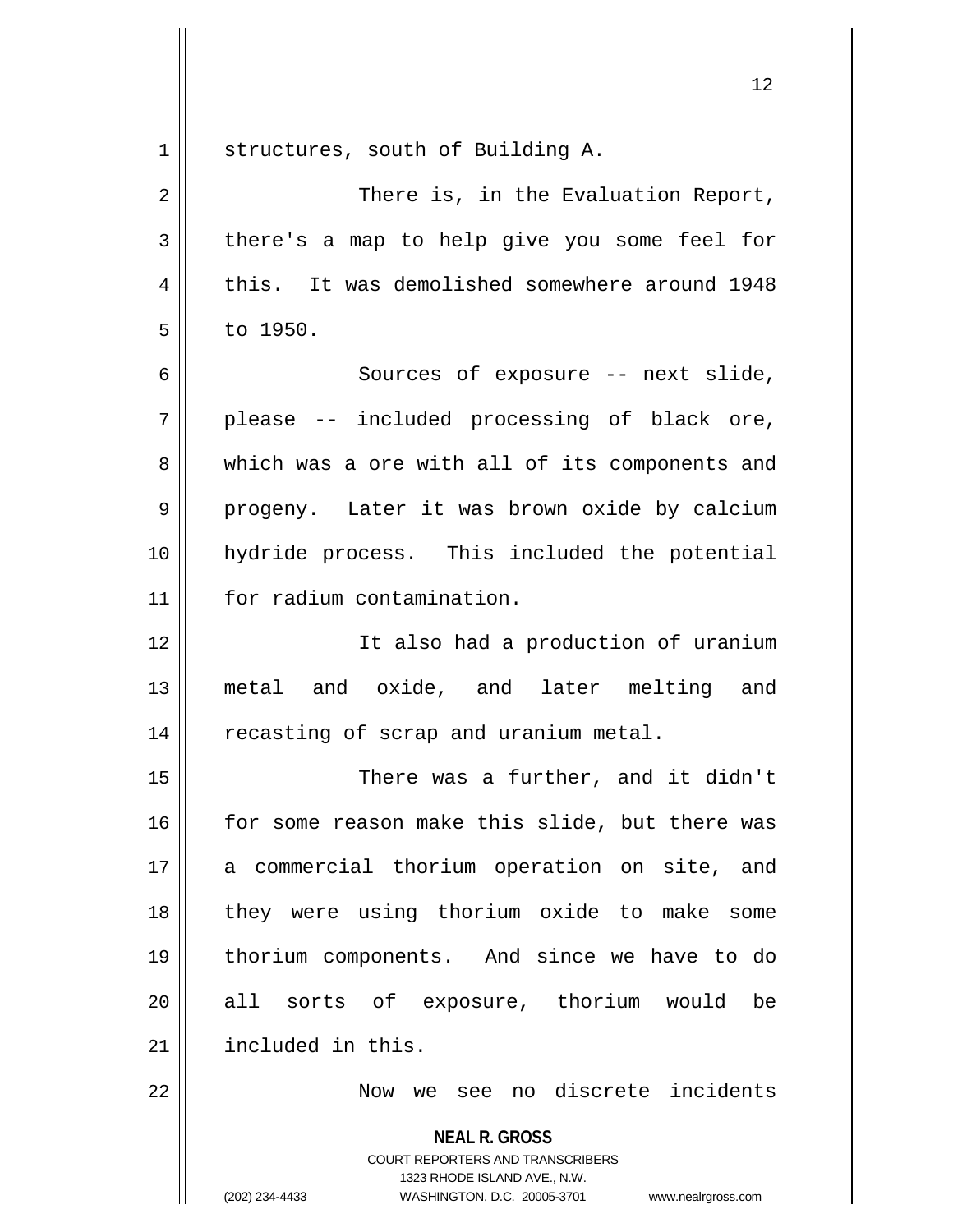1 || involving high levels of radiation. However, 2 we see lots of reports of spontaneous fires. 3 There was a routine occurrence of powders 4 | being hand-scooped into tins. 5 Material was thrown outside and 6 allowed to burn. Spontaneous ignition of 7 metal left in leaching liquid discharged 8 || outside settling basin, which was reported to 9 || happen once every few weeks. 10 Next slide, please. External 11 monitoring program and data availability. 12 There's no evidence that a routine monitoring 13 || program ever existed. We do have some direct 14 || surveys, 1944, we have listed as gamma and 15 | beta-gamma measurements, where they took three 16 measurements of outside stockpiled material.

17 They took three measurements of 18 || some work areas, and they took two additional 19 measurements in the June/July of 1945 time  $20$  | frame, also in this gamma, beta-gamma type. 21 Later, at near the very end of

 $22$  || this, after material started to be removed

**NEAL R. GROSS**

COURT REPORTERS AND TRANSCRIBERS 1323 RHODE ISLAND AVE., N.W. (202) 234-4433 WASHINGTON, D.C. 20005-3701 www.nealrgross.com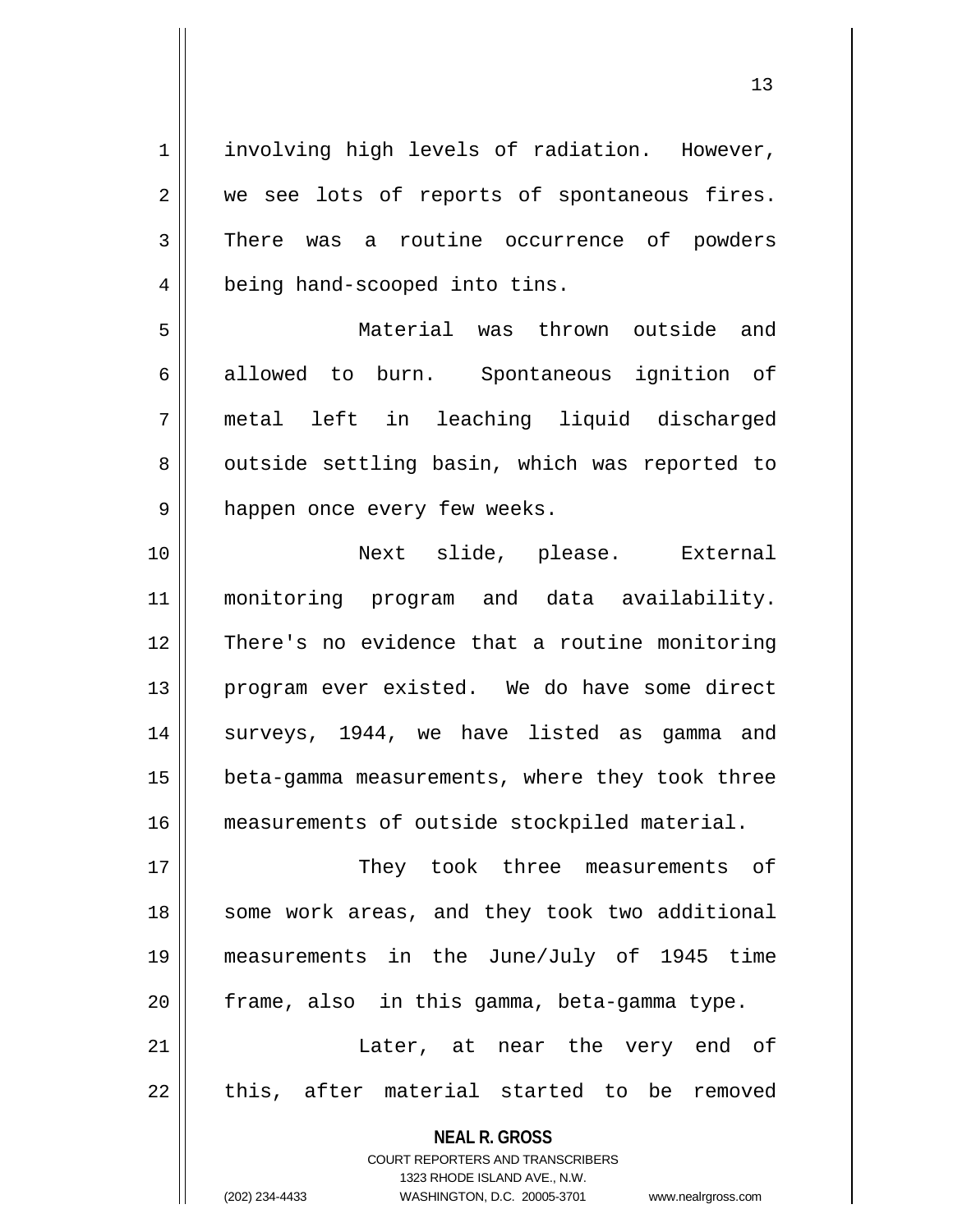| 1           | the site, they had 24 measurements<br>from    |
|-------------|-----------------------------------------------|
| 2           | conducted around Ventron, which confirmed     |
| 3           | widespread contamination.                     |
| 4           | And in the January time frame, they           |
| 5           | made 25 additional measurements, after there  |
| 6           | was significant removal of equipment.         |
| 7           | Next slide, please. So in December            |
| 8           | 25th we have -- December 19th, 1947, there's  |
| $\mathsf 9$ | 25 measurements and then January 13th, they   |
| 10          | did 24 measurements. And these had -- you see |
| 11          | again the processing equipment had been       |
| 12          | removed at that point.                        |
| 13          | Next slide.<br>Internal dose                  |
| 14          | monitoring programs and data availability.    |
| 15          | There's no evidence of any routine air        |
| 16          | monitoring program, uranium urinalysis, or    |
| 17          | radon monitoring program.                     |
| 18          | We have bioassay results from one             |
| 19          | individual in June 1945. That basically was a |
| 20          | four-day span in August of 1945, which was    |
| 21          | requested as the result of significant weight |
| 22          | loss of that individual.                      |
|             | <b>NEAL R. GROSS</b>                          |

COURT REPORTERS AND TRANSCRIBERS 1323 RHODE ISLAND AVE., N.W.

(202) 234-4433 WASHINGTON, D.C. 20005-3701 www.nealrgross.com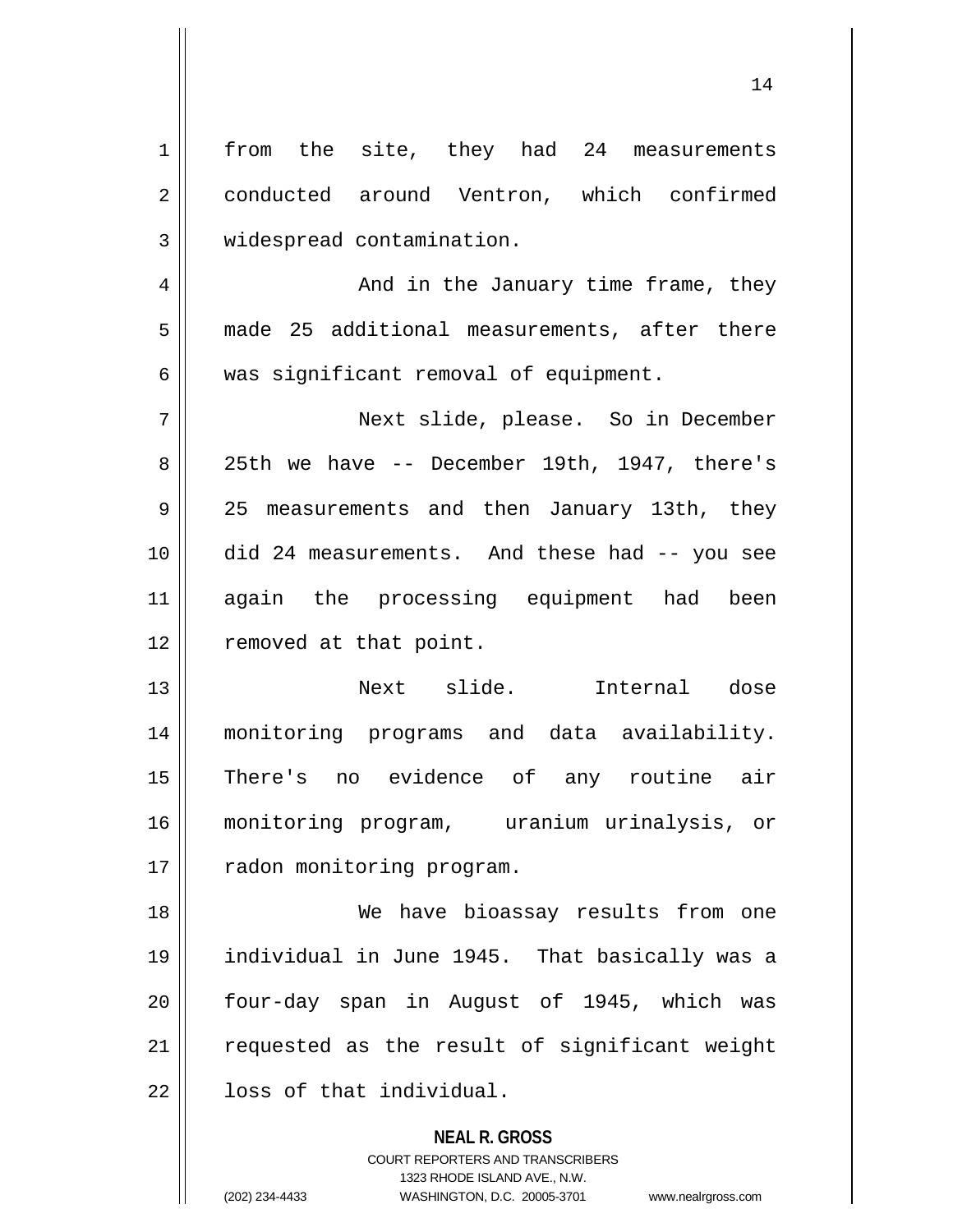| 1           | That's the only monitoring for                                                                                                                                  |
|-------------|-----------------------------------------------------------------------------------------------------------------------------------------------------------------|
| 2           | internal dose that we have for bio-bioassay.                                                                                                                    |
| 3           | There are a few air samples, on March 5 <sup>th</sup> , '43                                                                                                     |
| 4           | there were 12 samples taken. June $5^{th}$ of '44,                                                                                                              |
| 5           | there were also four samples taken June 15 <sup>th</sup> of                                                                                                     |
| 6           | '44. These again are just very small                                                                                                                            |
| 7           | snapshots.                                                                                                                                                      |
| 8           | Next slide, please. Just to let                                                                                                                                 |
| $\mathsf 9$ | you know how gross the contamination of the                                                                                                                     |
| 10          | facility was in 1943, an assay of the                                                                                                                           |
| 11          | Manhattan Engineering District discovered the                                                                                                                   |
| 12          | soil on site was -- "contaminated" is probably                                                                                                                  |
| 13          | a mild word. The soil contained between 0.1                                                                                                                     |
| 14          | and 79 percent uranium oxide.                                                                                                                                   |
| 15          | 120,000 pounds of soil was removed                                                                                                                              |
| 16          | and shipped to DuPont for uranium<br>.44<br>ın                                                                                                                  |
| 17          | recovery. So we also have, as I said, further                                                                                                                   |
| 18          | information that thoriated tungsten filaments                                                                                                                   |
| 19          | were produced from thorium powder.<br>The                                                                                                                       |
| 20          | complete details are sparse to us at this                                                                                                                       |
| 21          | time.                                                                                                                                                           |
| 22          | Next slide, please. Summary of                                                                                                                                  |
|             | <b>NEAL R. GROSS</b><br>COURT REPORTERS AND TRANSCRIBERS<br>1323 RHODE ISLAND AVE., N.W.<br>(202) 234-4433<br>WASHINGTON, D.C. 20005-3701<br>www.nealrgross.com |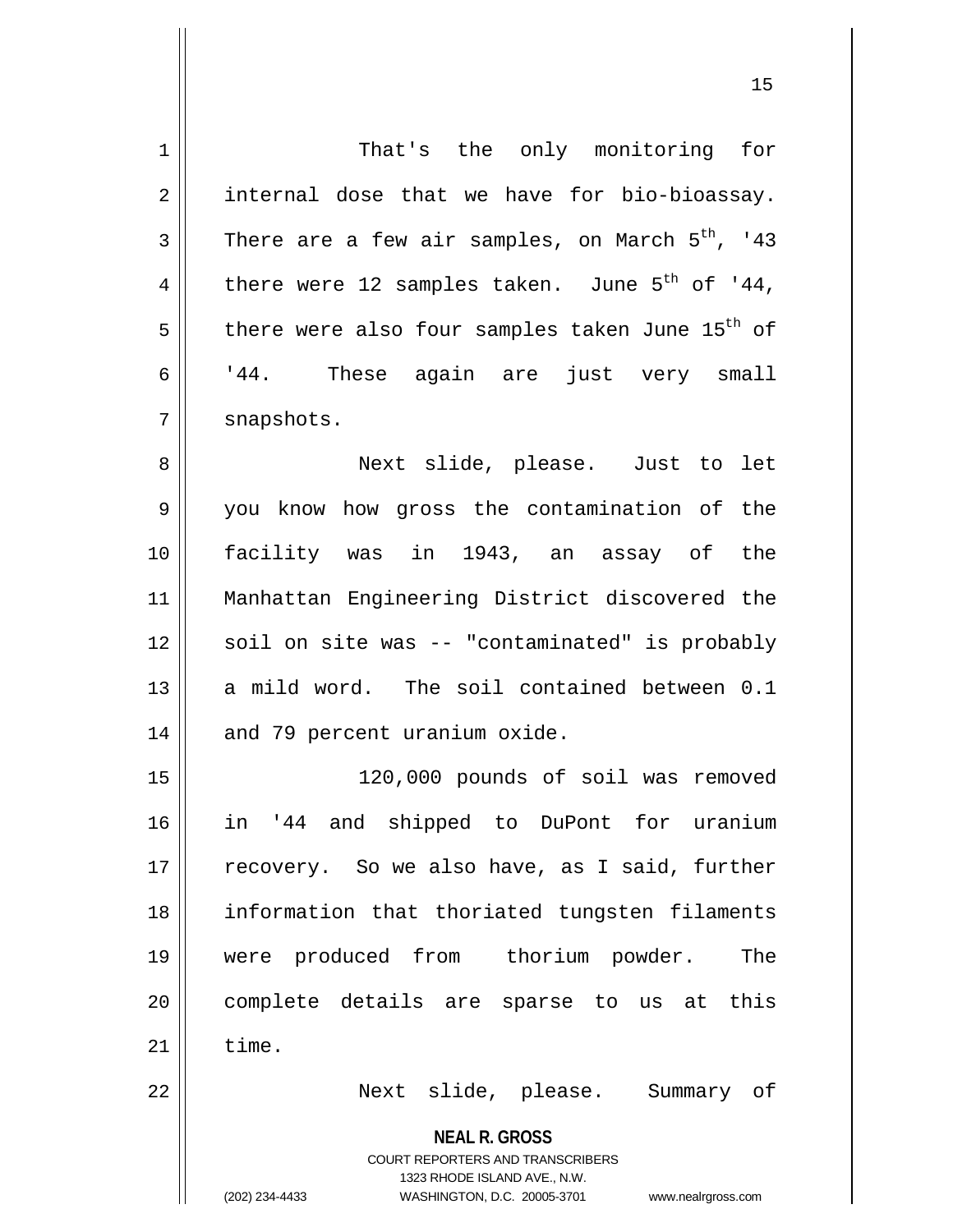1 monitoring gaps. External, we have no film 2 || badge results. Limited area monitoring for a 3 | complex source term.

4 || So this isn't just uranium metal,  $5 \parallel$  this has radium and significant contamination  $6 \parallel$  as well as lots of hands-on scooping. Just not 7 || a controlled environment.

8 || Internal dose, we have virtually no 9 || bioassay. Very limited air monitoring for 10 || single operation.

11 Data for refining completely 12 absent. So that puts us in a position where 13 || there's no TBD-6000 approach for these 14 || operations. Limitations of TBD-6000 for very 15 hands-on scooping and very physical 16 | operations.

17 We have no evidence that any 18 monitoring is available for the numerous fires 19 and combustion events. And these fires 20 || outside the building further broaden the 21 | exposure potential for process and non-process 22 | workers. Next slide, please.

> **NEAL R. GROSS** COURT REPORTERS AND TRANSCRIBERS 1323 RHODE ISLAND AVE., N.W. (202) 234-4433 WASHINGTON, D.C. 20005-3701 www.nealrgross.com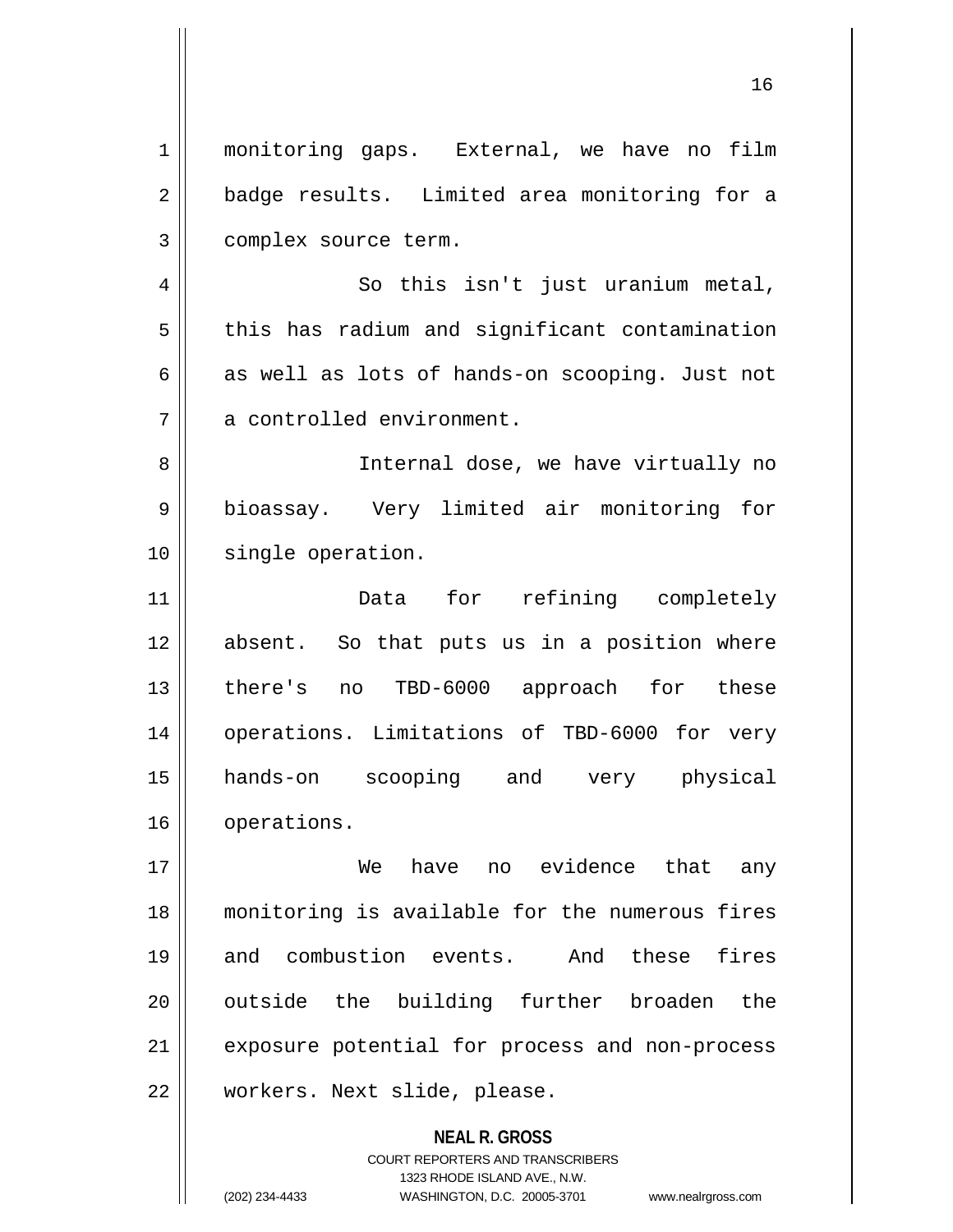1 So sort of summarizing Ventron SEC 2 Petition 198: why the Class workers were 3 potentially exposed to radium, radon and 4 || uranium who were not monitored, nor does a  $5 \parallel$  suitable dose reconstruction method exist.

6 Decision was based on a lack of 7 adequate biological monitoring data, 8 || sufficient air monitoring information, and/or 9 || sufficient process and radiological source 10 term data to reconstruct dose with sufficient 11 | accuracy. Next slide, please.

12 Why everyone? Based on reports by 13 || the AEC facility layout, the process areas 14 || were not isolated from the non-process 15 facilities. Airborne dust issues from 16 || processes were noted to be extending into non-17 process areas. As we noted earlier, the fires 18 also were outside and weren't controlled. Next 19 || slide, please.

20 What about employees not included 21 || in the SEC? NIOSH intends to use any internal  $22$  || or external monitoring data that may become

> **NEAL R. GROSS** COURT REPORTERS AND TRANSCRIBERS 1323 RHODE ISLAND AVE., N.W. (202) 234-4433 WASHINGTON, D.C. 20005-3701 www.nealrgross.com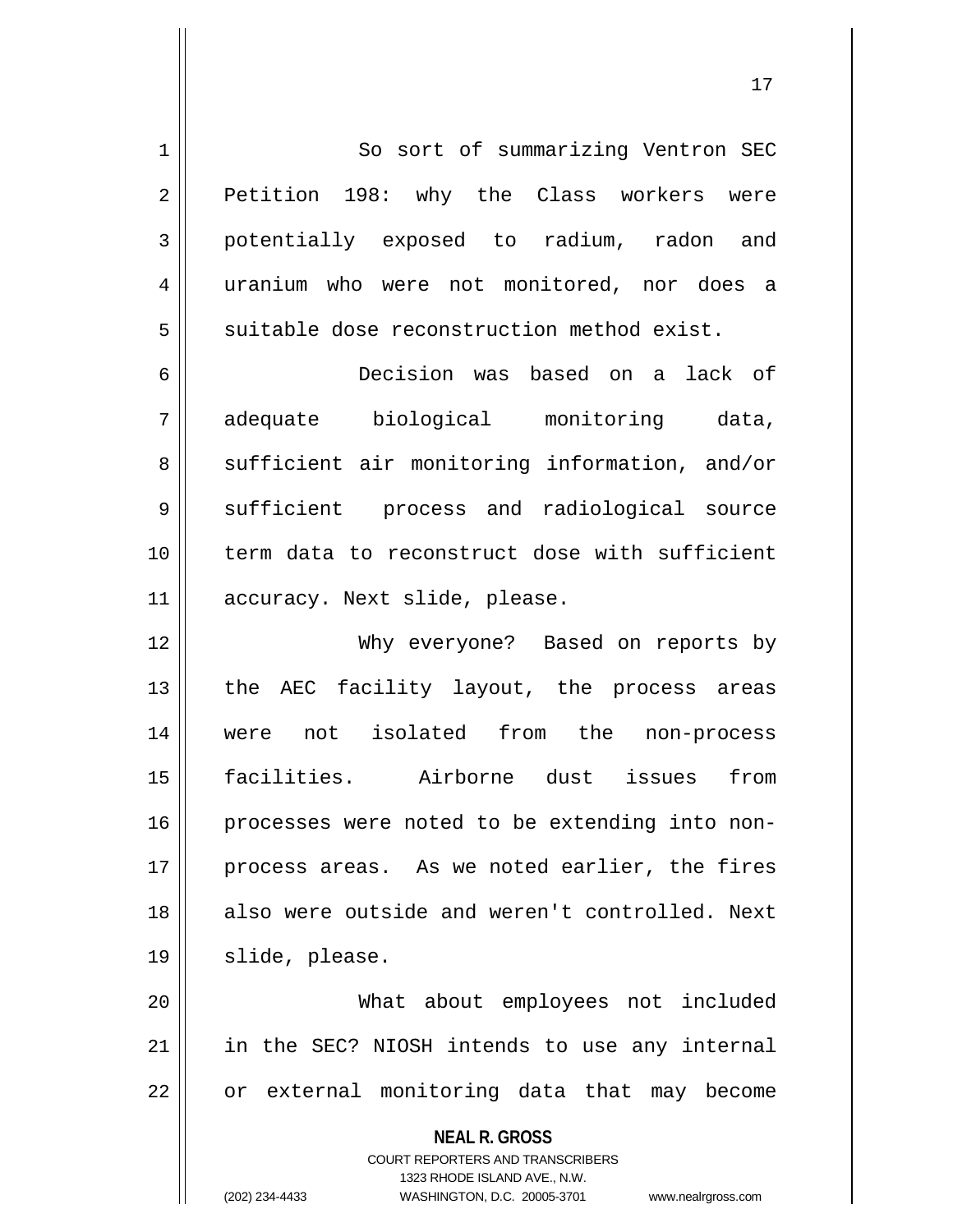1 available for an individual claim that can be 2 | interpreted using existing dose reconstruction 3 | processes or procedures.

4 Dose reconstructions for 5 individuals employed at the Ventron Site 6 during the period from November 1 -- and that  $7 \parallel$  should actually be -- yes, November 1, 1942,  $8 \parallel$  to December 31, 1948, but who do not qualify 9 || for inclusion in the Special Exposure Cohort, 10 may be performed using these data as 11 appropriate.

12 Further, NIOSH intends to estimate 13 doses from medical X-rays using information 14 from medical employee files and claimant-15 favorable medical dose reconstruction 16 || assumptions and methods, as we would for other 17 || AWE facilities.

18 || So why stop in 1948? That was 19 obviously the end of the contract periods, and 20 at that, we would add a residual period. 21 NIOSH has obtained additional contract 22 || information during its data capture for

> **NEAL R. GROSS** COURT REPORTERS AND TRANSCRIBERS 1323 RHODE ISLAND AVE., N.W.

(202) 234-4433 WASHINGTON, D.C. 20005-3701 www.nealrgross.com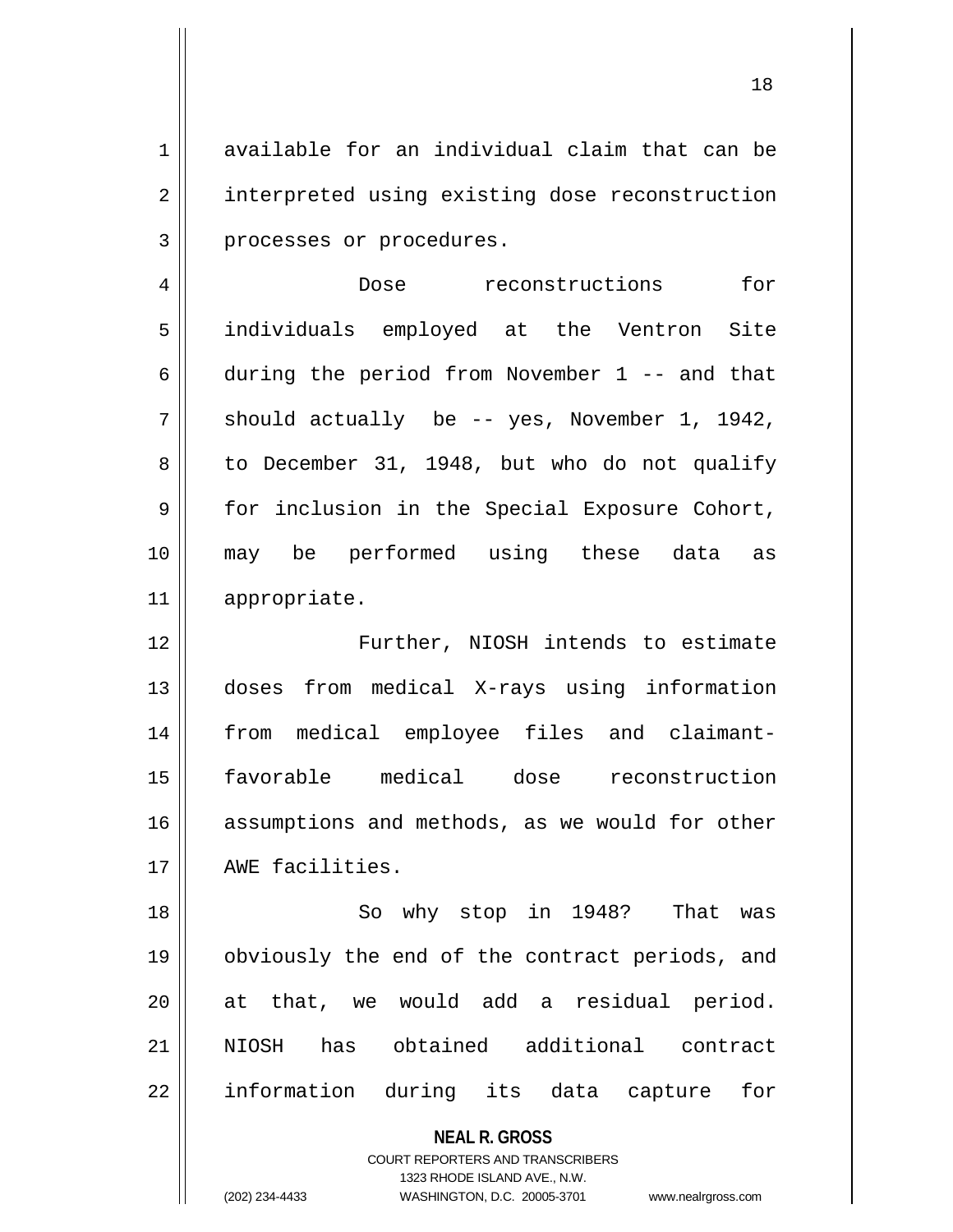1 | Ventron, which may support additional covered  $2 \parallel$  time.

3 || This information has been submitted 4 | to the Department of Labor and the Department 5 || of Energy. NIOSH reviewed the post-1948 6 period upon receiving the response to this new 7 | information by DOL and DOE.

8 Health endangerment: evidence 9 || reviewed in this evaluation indicates that 10 some workers in the Class may have accumulated 11 || chronic radiation exposures through intakes of 12 radionuclides and direct exposure to 13 || radioactive materials. Consequently, NIOSH is 14 specifying that health may have been 15 | endangered. Next slide, please.

16 Proposed Class: "All Atomic Weapons 17 || Employees who worked at Ventron Corporation in 18 || Beverly, Massachusetts, from November 1, 1942 19 through December 31, 1948, for a number of 20 work days aggregating at least 250 work days 21 | occurring either solely under this employment  $22$  | or in combination with work days within the

> **NEAL R. GROSS** COURT REPORTERS AND TRANSCRIBERS 1323 RHODE ISLAND AVE., N.W. (202) 234-4433 WASHINGTON, D.C. 20005-3701 www.nealrgross.com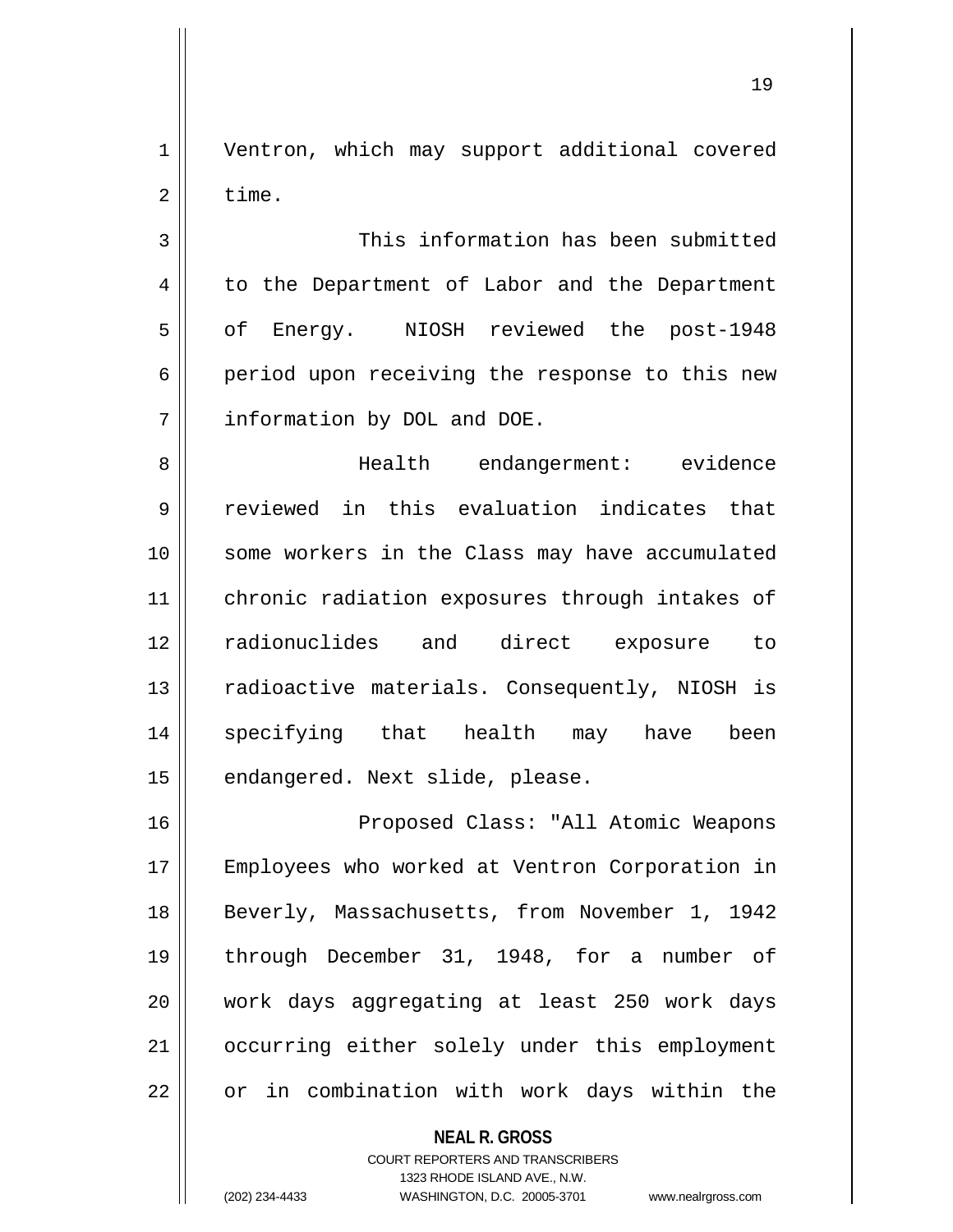1 parameters established for one or more Classes 2 || of employees included in the Special Exposure 3 Cohort." 4 | So our recommendation is that, from

5 | the period November 1, 1942, through December 6 31, 1948, NIOSH finds that radiation doses 7 cannot be reconstructed for compensation 8 || purposes. So we say that the feasibility is 9 || no, and health endangerment, yes.

10 || Thank And that's the end of it. Thank 11 | you very much.

12 CHAIRMAN MELIUS: Thank you, Sam. 13 | Board Members have any questions for Sam?

14 MEMBER BEACH: Yes, Jim, this is 15 Josie. I do have a question. Back on Slide 16 || 21, you talked about why stop in '48, and that 17 was one of the things that I highlighted in 18 || the ER on Page 18. It talks about the AEC and 19 the ongoing contracts. Can you elaborate a 20 || little bit more of the dates? Is it all the 21 way to '54?

22 || DR. GLOVER: Yes, right now that is

**NEAL R. GROSS** COURT REPORTERS AND TRANSCRIBERS

1323 RHODE ISLAND AVE., N.W. (202) 234-4433 WASHINGTON, D.C. 20005-3701 www.nealrgross.com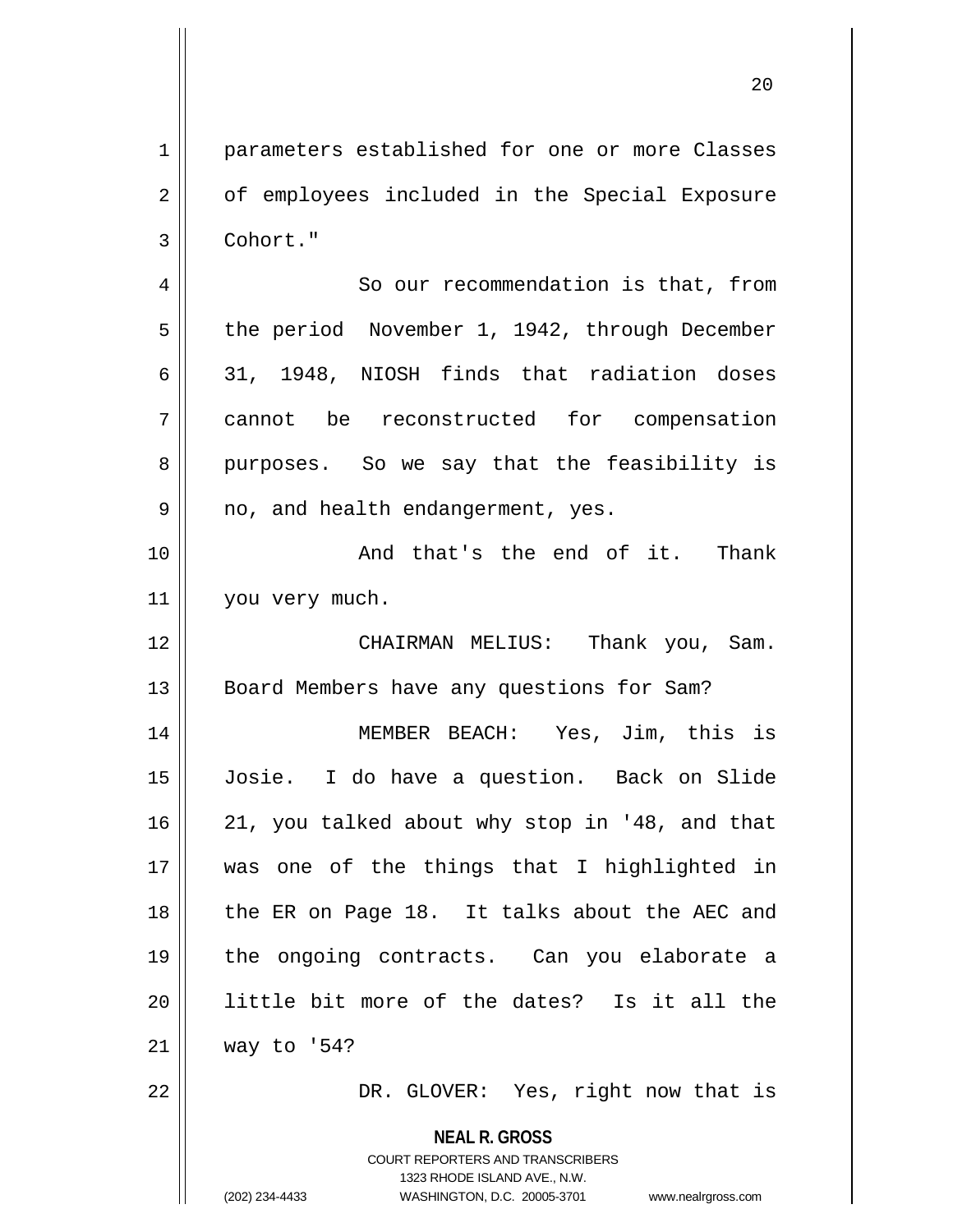**NEAL R. GROSS** COURT REPORTERS AND TRANSCRIBERS 1323 RHODE ISLAND AVE., N.W. (202) 234-4433 WASHINGTON, D.C. 20005-3701 www.nealrgross.com 1 | the covered time. That's when it's covered  $2 \parallel$  through '48 at this time. And after that it  $3 \parallel$  goes to a residual contamination time frame. 4 And so at that point we can only 5 || deal with materials that were produced, you 6 || know, from the previous operations. The new 7 || operations aren't considered. And so right 8 || now we're working with the DOE and DOL, to 9 make sure that we have the appropriate cover  $10 \parallel$  time. 11 MEMBER BEACH: Okay, so you're 12 || talking about the contracts that you found? 13 || DR. GLOVER: Yes, ma'am. 14 MEMBER BEACH: Okay, so it could be 15 additional, besides residual period that would 16 | be covered potentially? 17 DR. GLOVER: Exactly, we could look 18 at perhaps from '49 through '54. But that 19 would be based on their decision, basically. 20 || MEMBER BEACH: Sure, I understand  $21$  | that part. Okay, thanks. 22 CHAIRMAN MELIUS: Other Board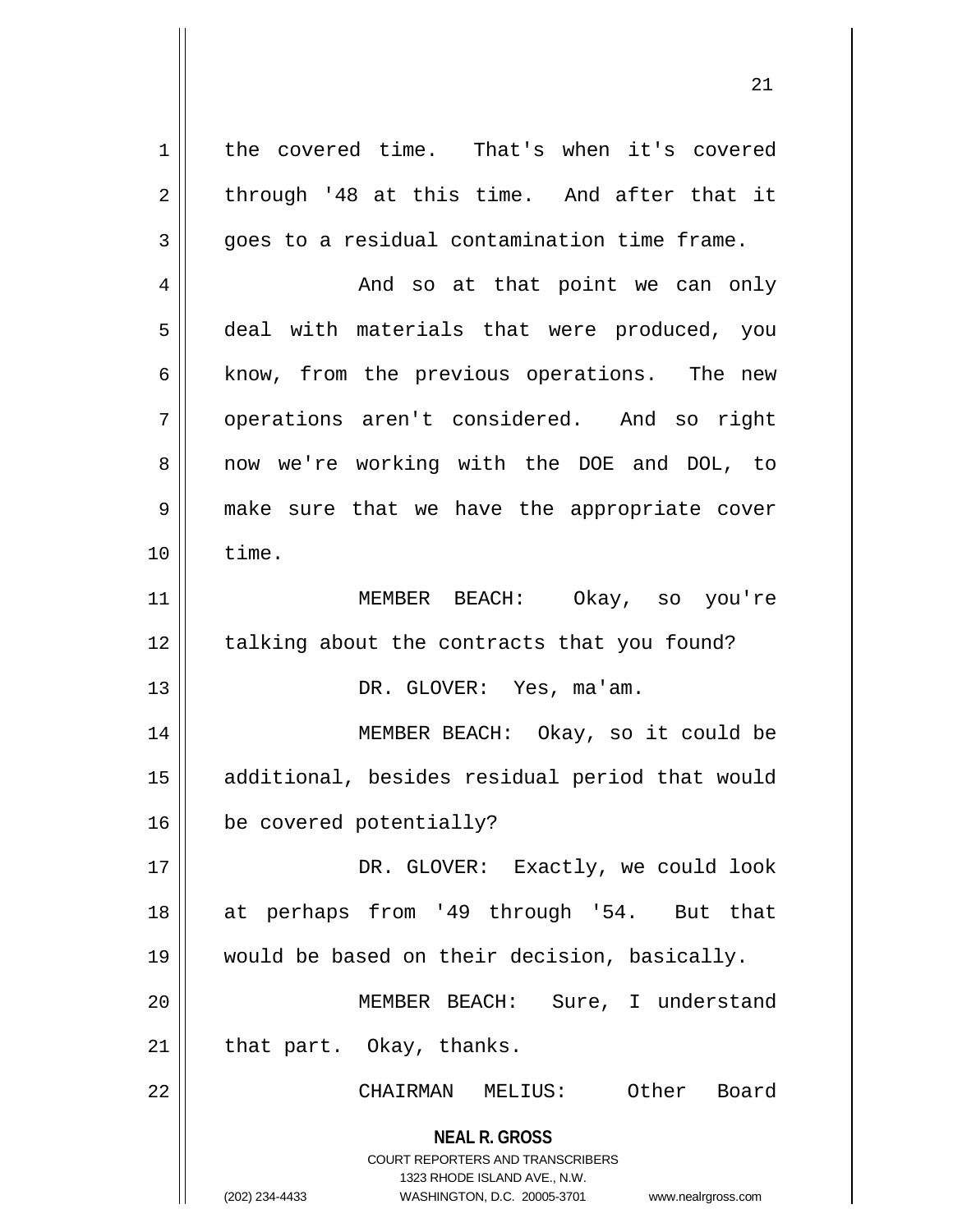1 | Member questions?

| $\overline{2}$ | MEMBER VALERIO: Yes -- go ahead.                                |
|----------------|-----------------------------------------------------------------|
| $\mathbf{3}$   | MEMBER MUNN: This is Wanda.                                     |
| 4              | CHAIRMAN MELIUS: Okay, Wanda.                                   |
| 5              | MEMBER MUNN: LaVon, in your                                     |
| $\epsilon$     | presentation, although you gave us source term                  |
| 7              | data, you never gave us any information with                    |
| 8              | respect to the actual surveys, and what we saw                  |
| 9              | in respect to dose monitoring from those                        |
| 10             | surveys. Were the gamma and beta-gamma                          |
| 11             | measurements that we had predictive in any                      |
| 12             | way?                                                            |
| 13             | DR. GLOVER: This is Sam, and I                                  |
| 14             | could pull those. They are in t he Evaluation                   |
| 15             | Report. And didn't emphasize them because they                  |
| 16             | only took like a snapshot of -- they had                        |
| 17             | material in the yard. So they didn't try to                     |
| 18             | actually like measure a wide breadth of the                     |
| 19             | source terms. They were very, very limited.                     |
| 20             | And so they really didn't let you                               |
| 21             | to put your hands around all the different                      |
| 22             | kinds of things that they were doing.                           |
|                | <b>NEAL R. GROSS</b><br><b>COURT REPORTERS AND TRANSCRIBERS</b> |

1323 RHODE ISLAND AVE., N.W.

22

 $\mathop{\text{||}}$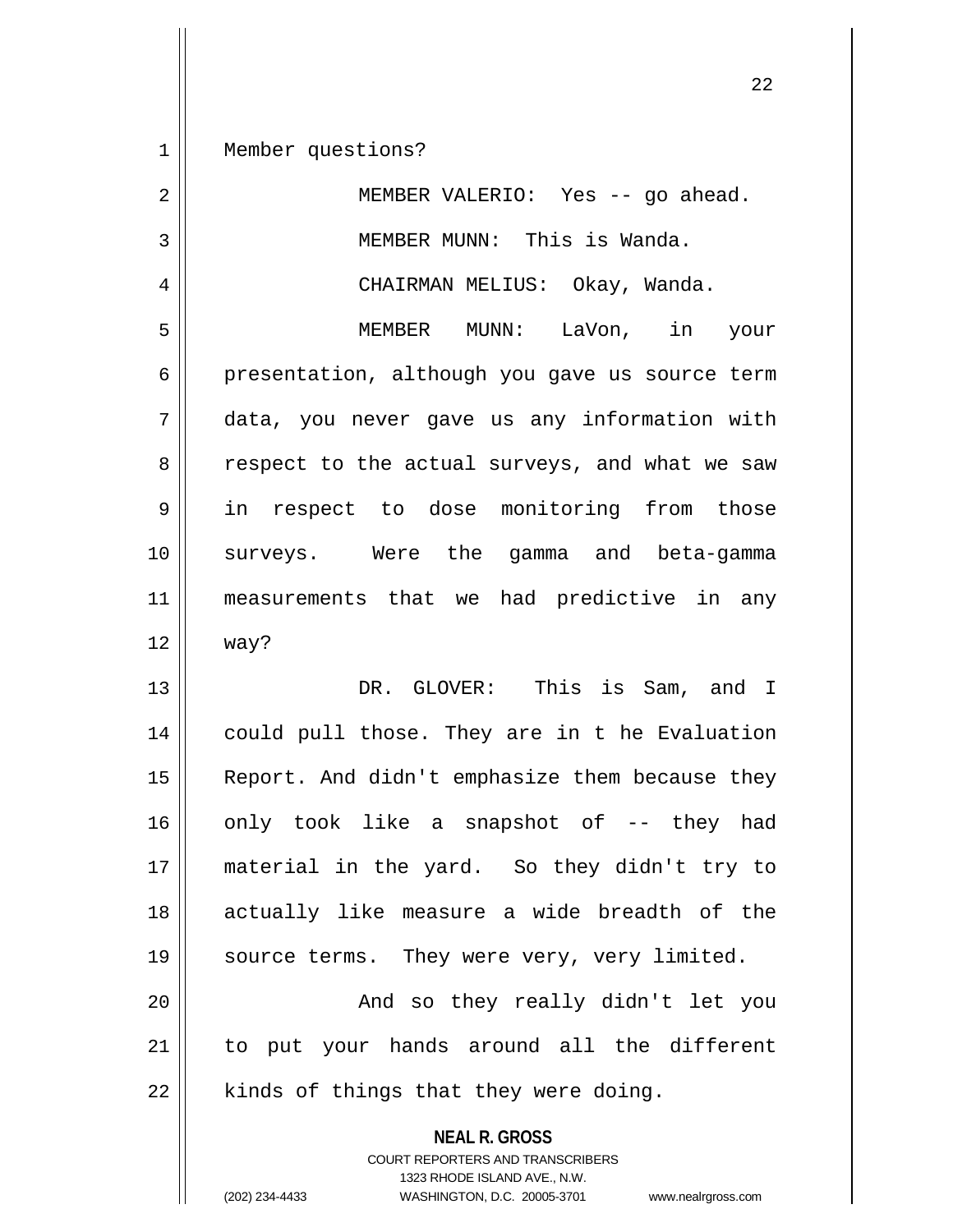| 1              | You know, since they were handling                                  |
|----------------|---------------------------------------------------------------------|
| $\overline{2}$ | metal they would have increased dose rate,                          |
| 3              | because of the progeny. You also then had the                       |
| 4              | radium. You had the ore operations. So we                           |
| 5              | really just didn't have a handle. Yes, ma'am.                       |
| 6              | MEMBER MUNN: Yes, I realize that.                                   |
| 7              | All right, I'll go to the ER if I want to                           |
| 8              | check it.                                                           |
| 9              | CHAIRMAN MELIUS: Somebody else had                                  |
| 10             | a question?                                                         |
| 11             | MEMBER VALERIO: Yes, this is                                        |
| 12             | Loretta.                                                            |
| 13             | CHAIRMAN MELIUS: Okay, Loretta.                                     |
| 14             | MEMBER VALERIO: Dr. Glover, I                                       |
| 15             | actually have two questions for you. You                            |
| 16             | indicated that in 19 -- and I'm going back                          |
| 17             | through the slides, bear with me. At one                            |
| 18             | point they believed there was 42, 43, that                          |
| 19             | there 100, approximately 107 employees on                           |
| 20             | site. And I'm wondering, do you know, did                           |
| 21             | that stay consistent through 1948?<br>That                          |
| 22             | number?                                                             |
|                |                                                                     |
|                | <b>NEAL R. GROSS</b><br><b>COURT REPORTERS AND TRANSCRIBERS</b>     |
|                | 1323 RHODE ISLAND AVE., N.W.                                        |
|                | (202) 234-4433<br>WASHINGTON, D.C. 20005-3701<br>www.nealrgross.com |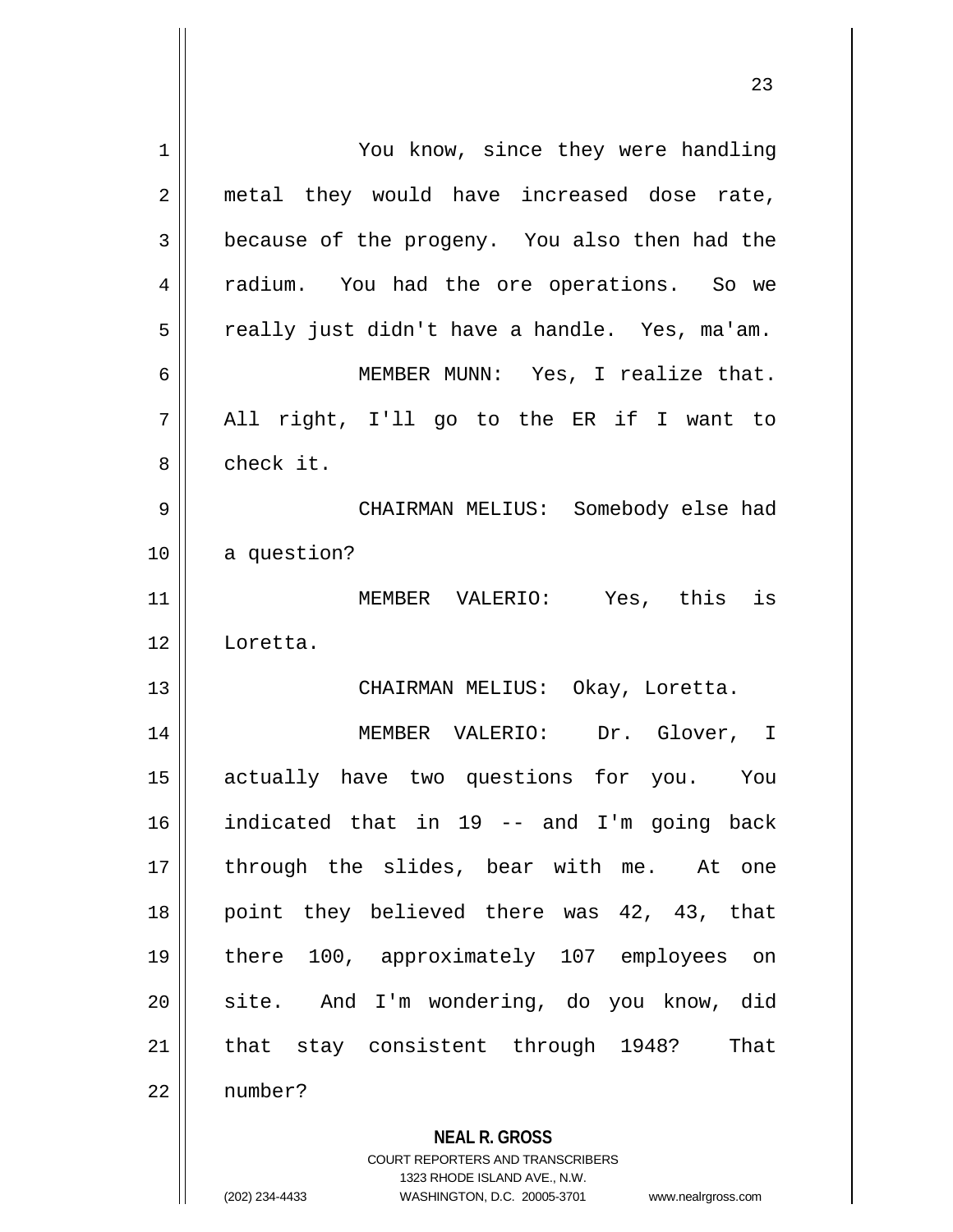**NEAL R. GROSS** COURT REPORTERS AND TRANSCRIBERS 1323 RHODE ISLAND AVE., N.W. (202) 234-4433 WASHINGTON, D.C. 20005-3701 www.nealrgross.com 1 | That's the first question, and the  $2 \parallel$  second question is: the fires that were  $3 \parallel$  outside of the buildings, was there a 4 || subcontract, say with county firefighters? 5 How did they address the issues with the 6 fires? 7 DR. GLOVER: So on the two 8 || questions. I don't know, you know, these 9 || things are so far back in antiquity, that we 10 find little bits of information like the 107. 11 But I don't know if we found any additional 12 information to give us how many people as a 13 || function of time were at that facility. 14 Certainly, if you'd like it, I could double- $15$   $\parallel$  check. 16 For fires, because this is an AWE 17 facility, only employees of Ventron are 18 covered. And Bomber or LaVon, if I'm wrong, 19 please correct me. 20 MR. RUTHERFORD: I think you're 21 | correct. 22 CHAIRMAN MELIUS: Yes. Just for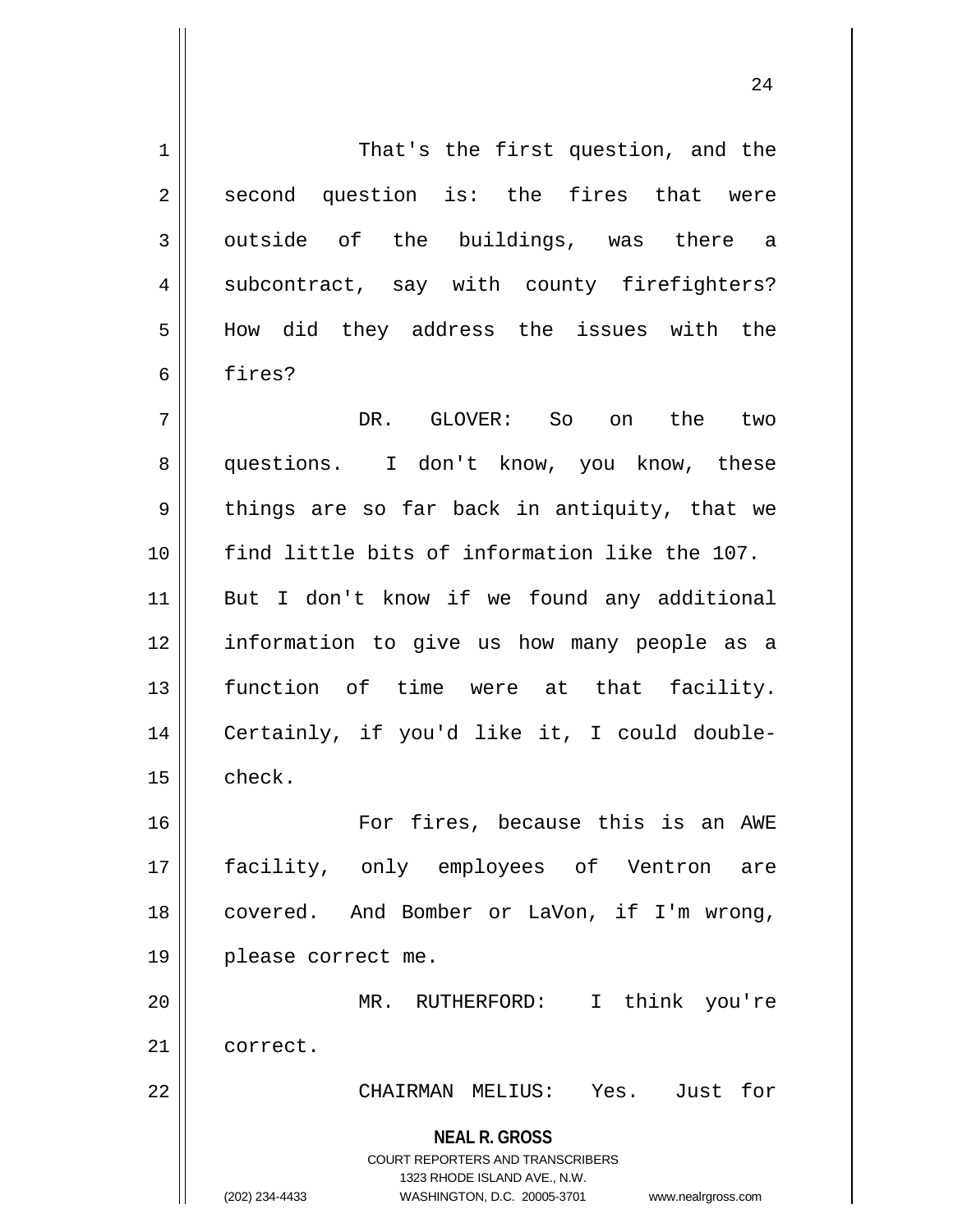1 everyone's information, if you turn to Page 15  $2 \parallel$  of the Evaluation Report, there's a little bit 3 more information on the number of employees.  $4 \parallel$  At least as estimated by number of people that 5 | had chest X-rays and some other medical  $6 \parallel$  testing done.

7 But again, as Sam was saying, in 8 these situations we often find it very hard to 9 || estimate how many people, you know, really 10 || worked there. Over time, because of turnover, 11 and in fact this is more information than 12 || we've found on many other similar sites.

13 MEMBER BEACH: Yes, Jim, this is 14 Josie again. I was going to point out to 15 NIOSH that it was nice that they did include 16 || that information on how many employees.  $17$  | Because that's always a question that we ask.

18 CHAIRMAN MELIUS: Yes. I actually 19 emailed Sam about this, but I thought that the 20 || -- I believe it's the ORAU group, whoever 21 || prepared this report did a very good job and  $22 \parallel$  provided a lot of, I thought, helpful detail

> **NEAL R. GROSS** COURT REPORTERS AND TRANSCRIBERS 1323 RHODE ISLAND AVE., N.W. (202) 234-4433 WASHINGTON, D.C. 20005-3701 www.nealrgross.com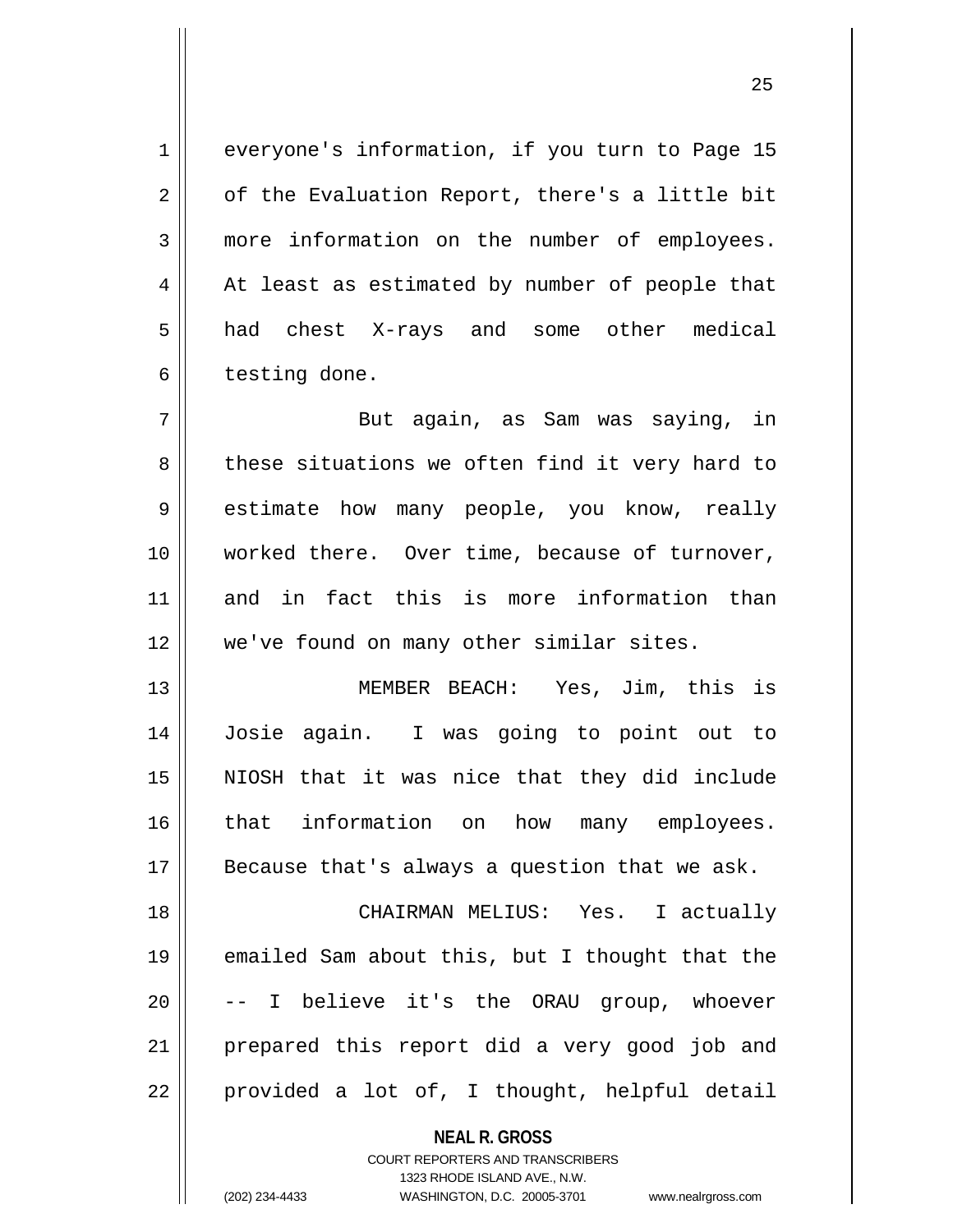**NEAL R. GROSS** COURT REPORTERS AND TRANSCRIBERS 1323 RHODE ISLAND AVE., N.W. (202) 234-4433 WASHINGTON, D.C. 20005-3701 www.nealrgross.com  $1$  that at least fills in and gives you a little 2 bit more confidence on sort of what steps  $3 \parallel$  we're taking and our evaluation of this report  $4 \parallel$  and of the facility. 5 || Any other Board Member questions? 6 MEMBER VALERIO: This is Loretta 7 again, I'm sorry. It's not a question, it's 8 || more that I want to compliment NIOSH. When I 9 || was reading through the Evaluation Report and 10 || the presentation, one of the first questions 11 || that, you know, that came to my mind was of 12 || course the contaminated soil, which I thought  $13$  || that they addressed very well. So thank you. 14 DR. GLOVER: Thank you very much. 15 CHAIRMAN MELIUS: Any other 16 | comments or questions? 17 MEMBER KOTELCHUCK: Dave 18 || Kotelchuck. 19 CHAIRMAN MELIUS: Oh, yes, go  $20$   $\parallel$  ahead. 21 || MEMBER KOTELCHUCK: There are typos  $22 \parallel$  on Page 13 and 19. You'll correct them before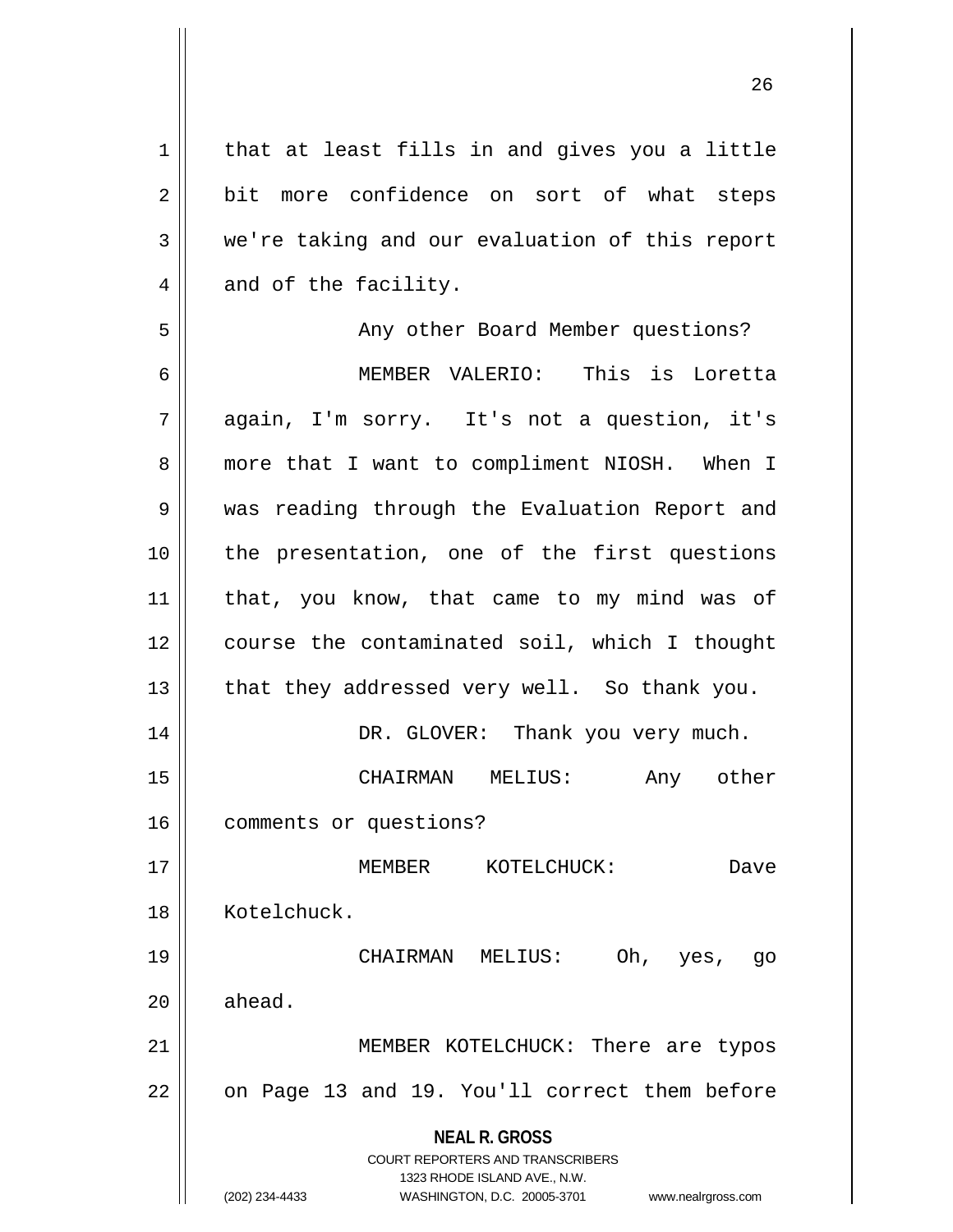**NEAL R. GROSS** COURT REPORTERS AND TRANSCRIBERS 1323 RHODE ISLAND AVE., N.W. (202) 234-4433 WASHINGTON, D.C. 20005-3701 www.nealrgross.com 27 1 | the June meeting? We don't need to go into  $2 \parallel$  them, it's just editorial. Just wanted to 3 mention. 4 DR. GLOVER: I'm sorry, sir, you 5 | mean on the slides? 6 MEMBER KOTELCHUCK: On slides 13  $7 \parallel$  and 19. 8 CHAIRMAN MELIUS: "Manhattan." Us 9 New Yorkers are sensitive on that. 10 (Laughter.) 11 MEMBER KOTELCHUCK: Oh, that's  $12$  || another one. Oh, yes, 13 -- "conducted." 13 MR. RUTHERFORD: As long as it 14 isn't a dangling participle, then we're all  $15$  || right. 16 MEMBER KOTELCHUCK: Okay, I don't 17 want to raise, it's not worth a lot of time. 18 Just to mention it so you'll correct it by the 19 later presentation. 20 DR. GLOVER: Actually, I believe  $21$  | this will be the only presentation. 22 MEMBER KOTELCHUCK: Ah, okay, well,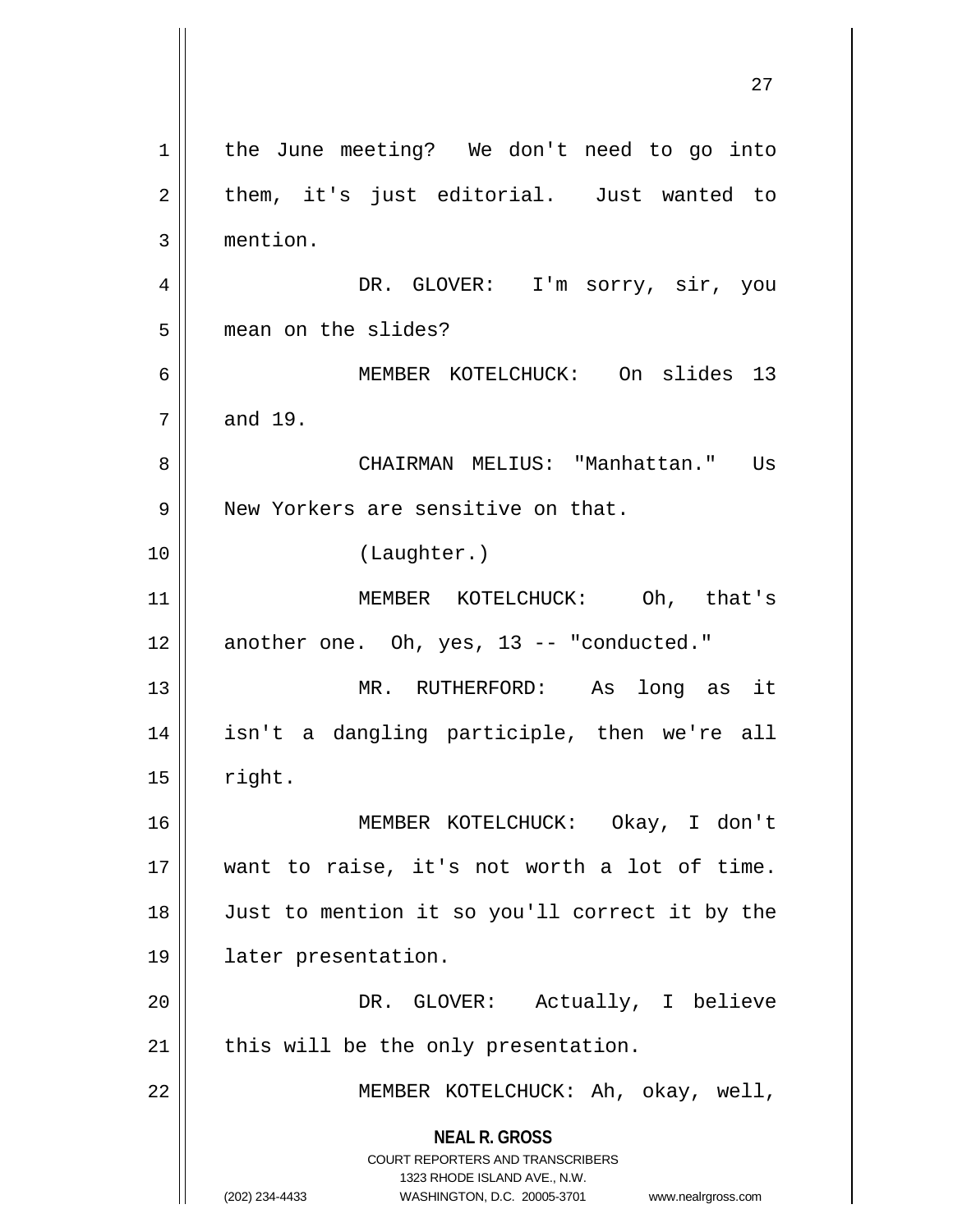|    | 28                                                                                                                                                                     |
|----|------------------------------------------------------------------------------------------------------------------------------------------------------------------------|
| 1  | then I'm glad I mentioned it.                                                                                                                                          |
| 2  | CHAIRMAN MELIUS: It's on<br>the                                                                                                                                        |
| 3  | website, so.                                                                                                                                                           |
| 4  | MEMBER KOTELCHUCK: Okay, good.                                                                                                                                         |
| 5  | CHAIRMAN MELIUS:<br>Any other                                                                                                                                          |
| 6  | comments or questions? If not, do I hear a                                                                                                                             |
| 7  | recommendation from the Board? Or a motion?                                                                                                                            |
| 8  | MEMBER CLAWSON: This is Brad. I                                                                                                                                        |
| 9  | recommend that we accept NIOSH's evaluation.                                                                                                                           |
| 10 | MEMBER MUNN: This is Wanda.                                                                                                                                            |
| 11 | Second.                                                                                                                                                                |
| 12 | CHAIRMAN MELIUS: Okay, any further                                                                                                                                     |
| 13 | discussion? If not, then Ted, you want to do                                                                                                                           |
| 14 | roll?                                                                                                                                                                  |
| 15 | MR. KATZ: Sure, very good. Dr.                                                                                                                                         |
| 16 | Anderson?                                                                                                                                                              |
| 17 | MEMBER ANDERSON: Yes.                                                                                                                                                  |
| 18 | MR. KATZ: Ms. Beach?                                                                                                                                                   |
| 19 | MEMBER BEACH: Yes.                                                                                                                                                     |
| 20 | MR. KATZ: Mr. Clawson?                                                                                                                                                 |
| 21 | MEMBER CLAWSON: Yes.                                                                                                                                                   |
| 22 | MR. KATZ: Dr. Field?                                                                                                                                                   |
|    | <b>NEAL R. GROSS</b><br><b>COURT REPORTERS AND TRANSCRIBERS</b><br>1323 RHODE ISLAND AVE., N.W.<br>WASHINGTON, D.C. 20005-3701<br>(202) 234-4433<br>www.nealrgross.com |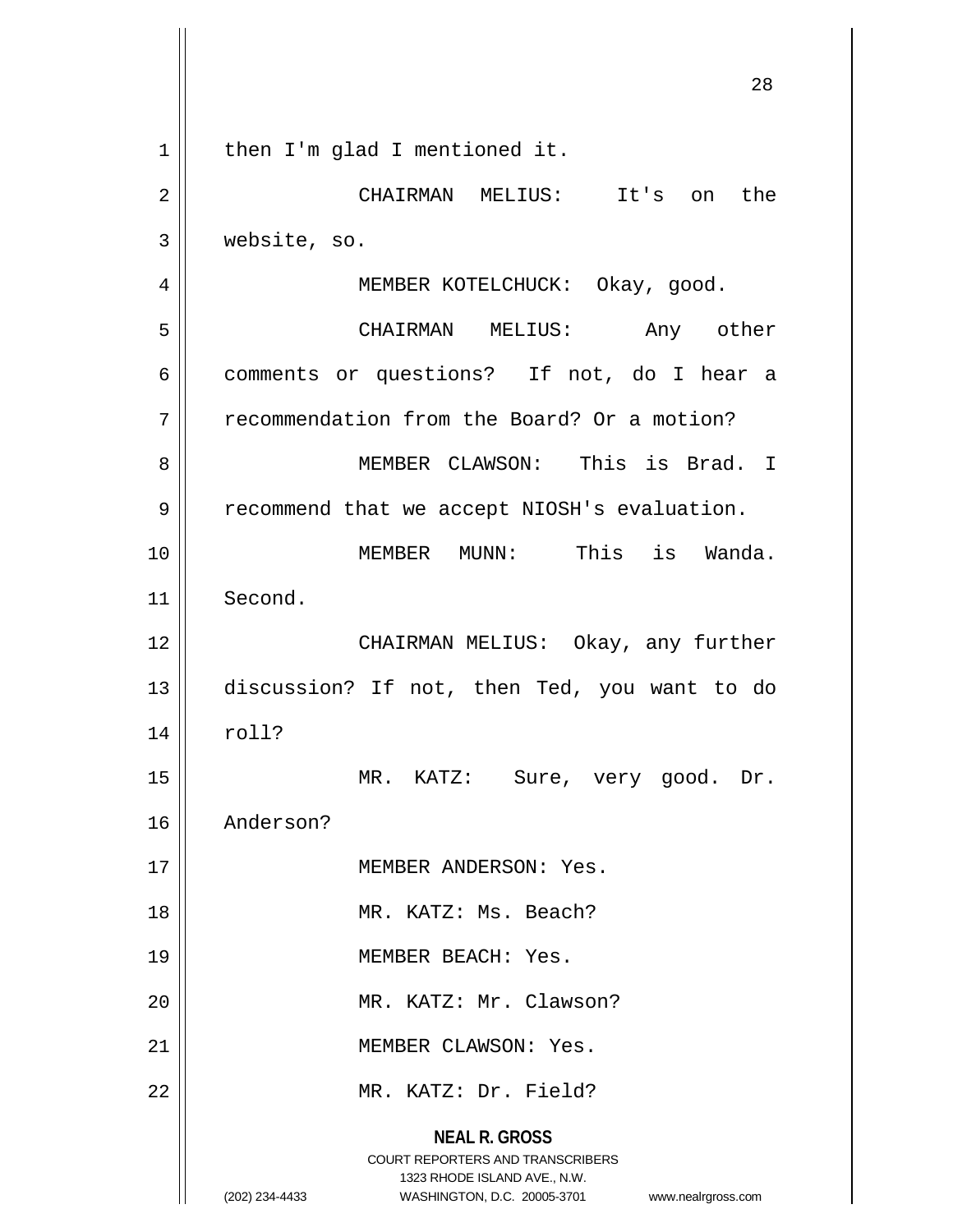|    | 29                                                                      |
|----|-------------------------------------------------------------------------|
| 1  | MEMBER FIELD: Yes.                                                      |
| 2  | MR. KATZ: Let me just check. I                                          |
|    |                                                                         |
| 3  | checked earlier, we didn't have Mr. Gibson.                             |
| 4  | Mr. Gibson, have you joined us?                                         |
| 5  | MEMBER GRIFFON: Yes. And yes.                                           |
| 6  | MR. KATZ: Okay. That was Mike.                                          |
| 7  | MEMBER GRIFFON: No, that was Mark.                                      |
| 8  | MR. KATZ: Okay, I had called for                                        |
| 9  | Gibson, but I got yes for Mr. Griffon. So Mike                          |
| 10 | is still absent. Dr. Kotelchuck?                                        |
| 11 | MEMBER GRIFFON: Sorry.                                                  |
| 12 | MEMBER KOTELCHUCK: Yes.                                                 |
| 13 | MR. KATZ: Dr. Kotelchuck, yes. Dr.                                      |
| 14 | Lemen?                                                                  |
| 15 | MEMBER LEMEN: Yes.                                                      |
| 16 | MR. KATZ: And Dr. Lockey, I assume                                      |
| 17 | is still absent. Dr. Melius?                                            |
| 18 | CHAIRMAN MELIUS: Yes.                                                   |
| 19 | MR. KATZ: Ms. Munn?                                                     |
| 20 | MEMBER MUNN: Yes.                                                       |
| 21 | MR. KATZ: Dr. Poston is absent. Dr.                                     |
| 22 | Richardson?                                                             |
|    | <b>NEAL R. GROSS</b>                                                    |
|    | <b>COURT REPORTERS AND TRANSCRIBERS</b><br>1323 RHODE ISLAND AVE., N.W. |
|    | (202) 234-4433<br>WASHINGTON, D.C. 20005-3701<br>www.nealrgross.com     |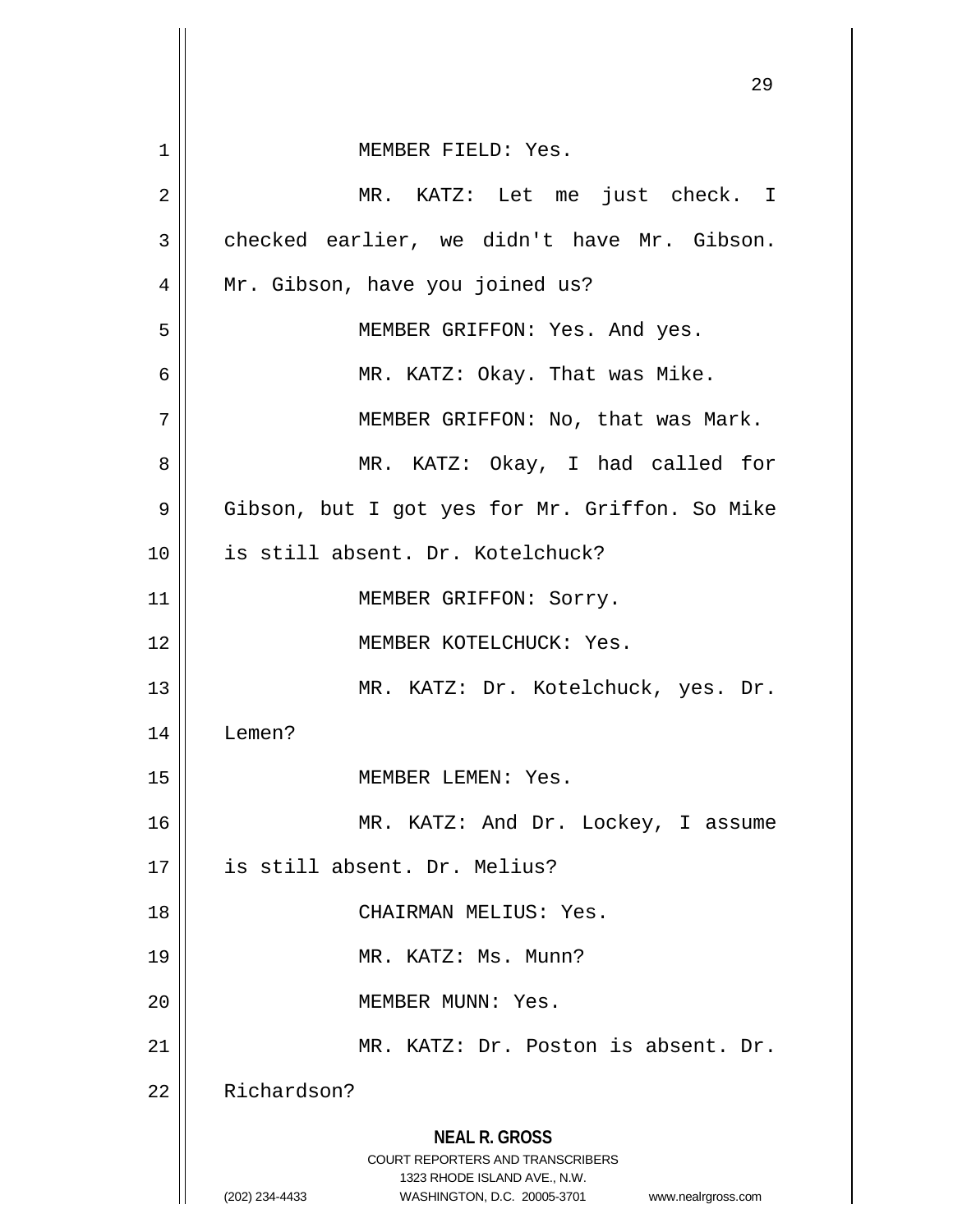|    | 30                                                                  |
|----|---------------------------------------------------------------------|
| 1  | MEMBER RICHARDSON: Yes.                                             |
| 2  | MR. KATZ: Dr. Roessler?                                             |
| 3  | MEMBER ROESSLER: Yes.                                               |
| 4  | MR. KATZ: Mr. Schofield?                                            |
| 5  | MEMBER SCHOFIELD: Yes.                                              |
| 6  | MR. KATZ: Ms. Valerio?                                              |
| 7  | MEMBER VALERIO: Yes.                                                |
| 8  | MR. KATZ: And Dr. Ziemer?                                           |
| 9  | MEMBER ZIEMER: Yes.                                                 |
| 10 | MR. KATZ: So the motion passes                                      |
| 11 | unanimously with a couple -- three absent                           |
| 12 | Members. And I'll collect the absentee votes                        |
| 13 | between now and the next meeting.                                   |
| 14 | CHAIRMAN MELIUS: And then<br>for                                    |
| 15 | Board Members, I circulated a letter, our                           |
| 16 | standard letter for this. If anybody has                            |
| 17 | comments on it, if you want to get back to me.                      |
| 18 | I think that should cover us on it.                                 |
| 19 | I did two versions, so it's the                                     |
| 20 | second email that I sent. There's a<br>few                          |
| 21 | changes in the Class Definitions and so forth                       |
| 22 | as we were working through it yesterday.                            |
|    | <b>NEAL R. GROSS</b><br><b>COURT REPORTERS AND TRANSCRIBERS</b>     |
|    | 1323 RHODE ISLAND AVE., N.W.                                        |
|    | (202) 234-4433<br>WASHINGTON, D.C. 20005-3701<br>www.nealrgross.com |

 $\mathsf{I}$ 

 $\Omega$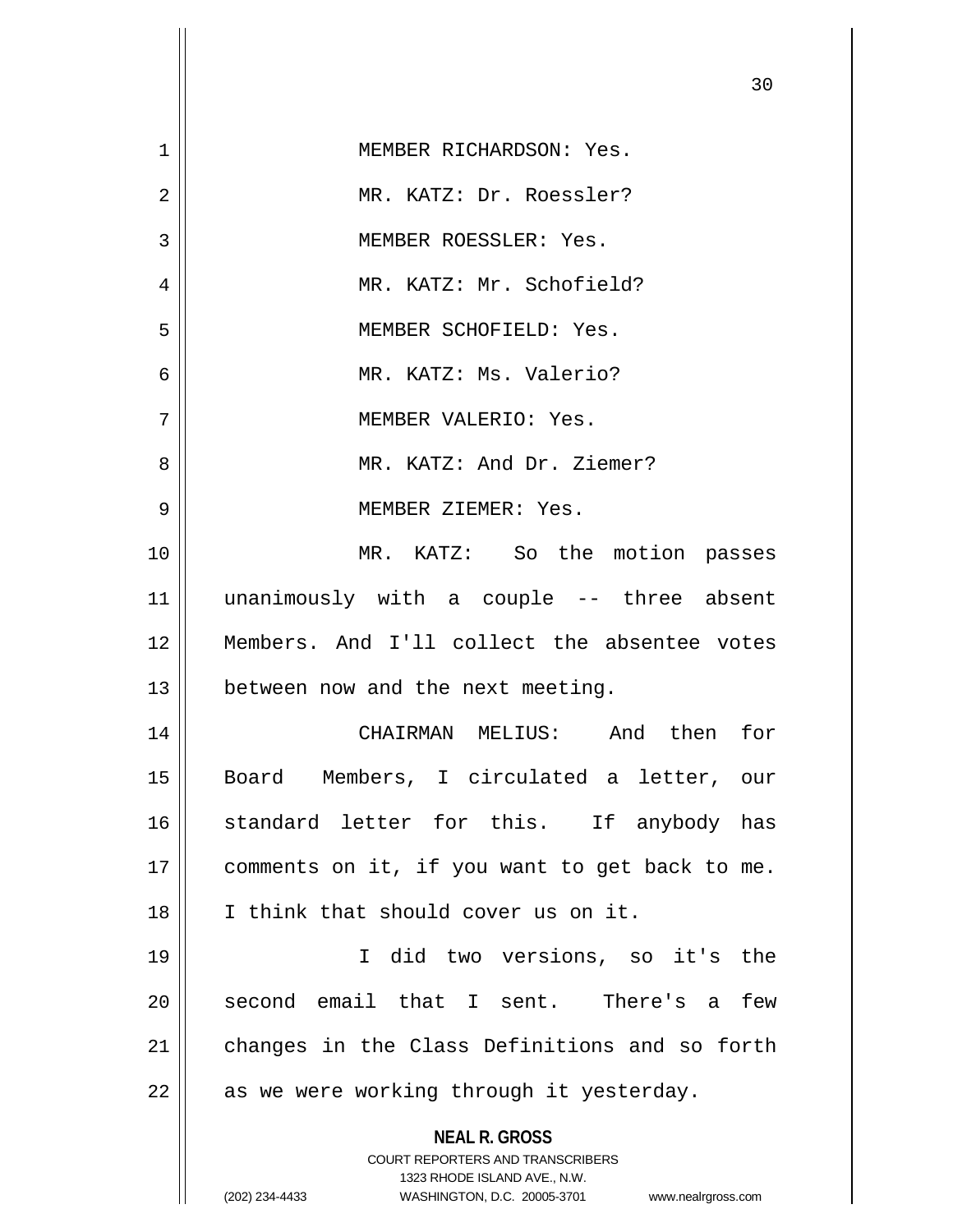1 MEMBER MUNN: And thank you for  $2 \parallel$  those changes. The original raised that 3 || question in my mind. Thanks.

4 CHAIRMAN MELIUS: So, good. One  $5 \parallel$  other thing that I just want to put on the 6 || record is if NIOSH, if you can be sure to 7 follow up with this and inform us on what the 8 decision is on the Class Definition of the 9 | years covered period. Changes and so forth, 10 and this may be something we need to get back  $11 \parallel$  to.

12 || And there's also a residual period,  $13$  and given the amount of contamination in what 14 we've seen about the site from this report, I 15 || think it's something that also warrants some 16 further attention also, at some period to 17 | follow up on that.

18 I don't know if you're planning a 19 || separate report or what the plan is. That will 20 obviously depends on what happens with the 21 || covered period, but if you can just keep us  $22$  | informed on what's going on with this site, it

**NEAL R. GROSS**

COURT REPORTERS AND TRANSCRIBERS 1323 RHODE ISLAND AVE., N.W. (202) 234-4433 WASHINGTON, D.C. 20005-3701 www.nealrgross.com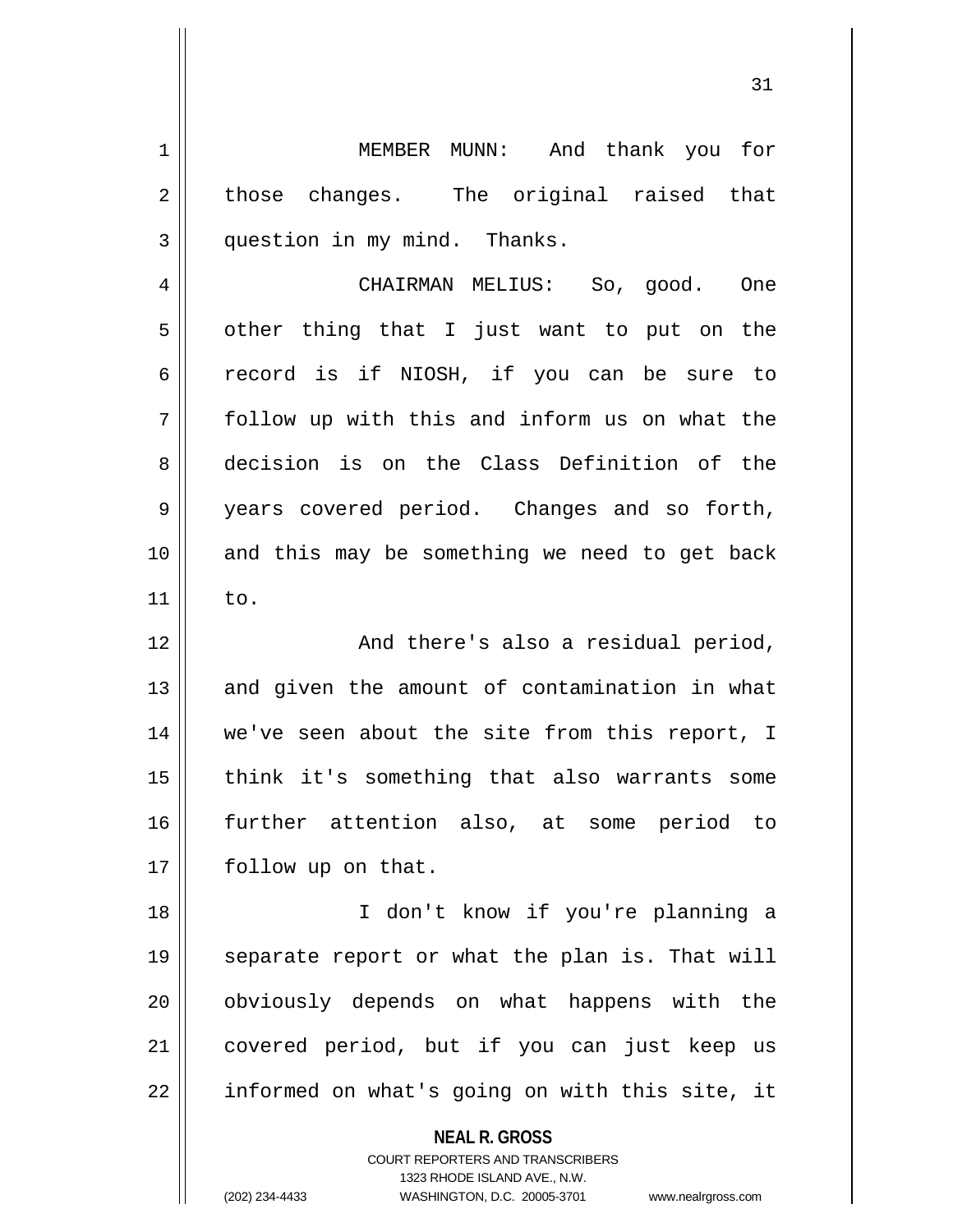1 || would be helpful.

2 || MR. HINNEFELD: We definitely will  $3 \parallel$  do that.

4 CHAIRMAN MELIUS: Yes, thanks. 5 Find my agenda here. The next item we have on 6 || our agenda is a Dose Reconstruction 7 | Subcommittee Review Update from Mark Griffon. 8 Mark?

9 MEMBER GRIFFON: Yes, I can give a 10 || report. We had a meeting on August 6th, and 11 || amongst other things we went through some of 12 || the QA/QC things that were brought up in the 13 || ten year follow-up report. We also discussed 14 || some of NIOSH's current efforts. Internally, 15 with the DCAS blind dose reconstruction 16 quality review, so that's their internal 17 review. And then the last item that we 18 discussed, other than our normal going through  $19$  || all the cases, the last item that we discussed 20 || was possible modifications to our procedures 21 | for reviewing the cases.

22 || And this was brought up by Paul and

**NEAL R. GROSS** COURT REPORTERS AND TRANSCRIBERS 1323 RHODE ISLAND AVE., N.W.

(202) 234-4433 WASHINGTON, D.C. 20005-3701 www.nealrgross.com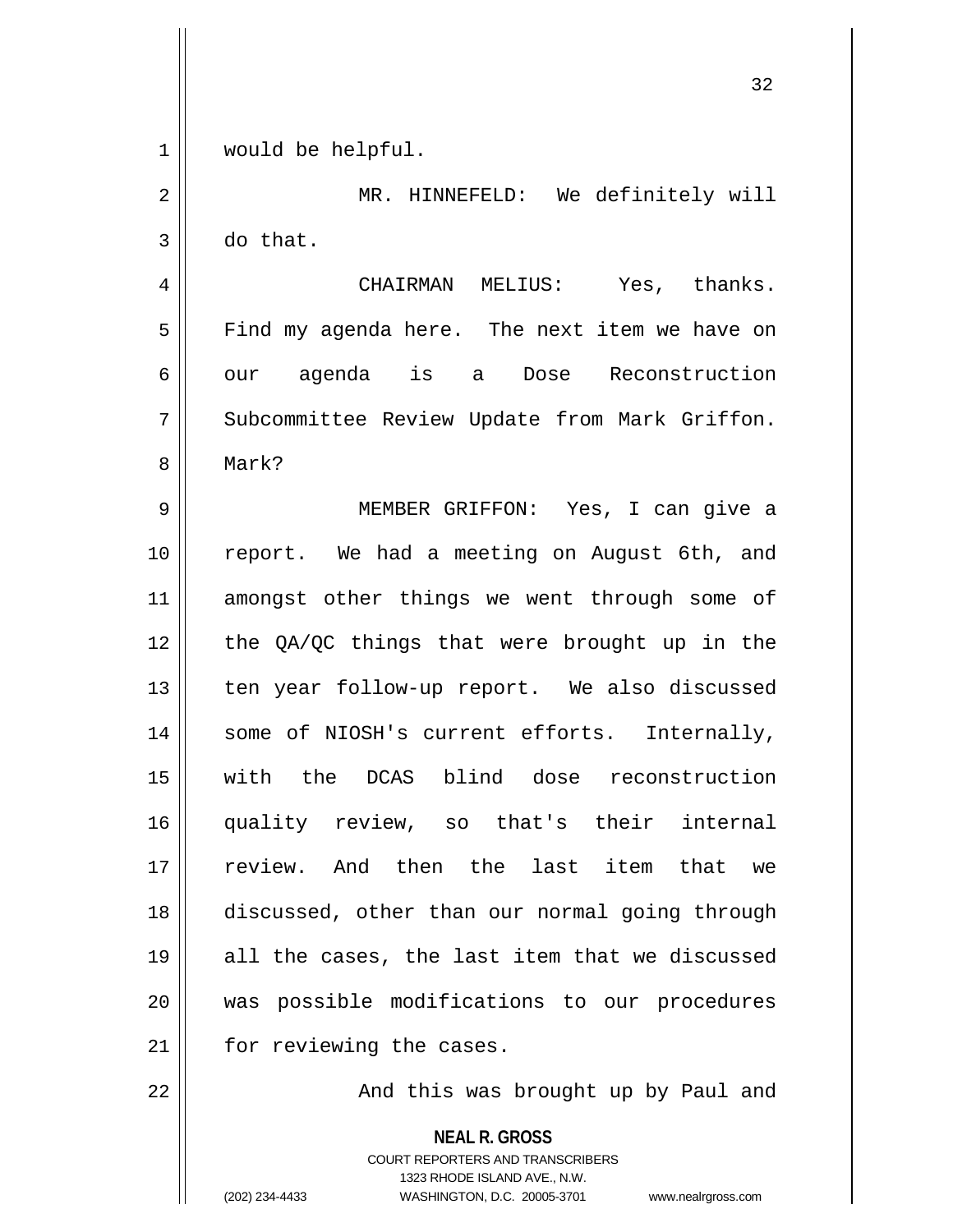1 | Jim and some others over a period of time.  $2 \parallel$  And we thought it was a good time to look back  $3 \parallel$  at the original protocols and reexamine those.

4 Jim joined us on the phone. We  $5 \parallel$  basically have a path forward to look at a few 6 things. One is the blind reviews. We want to 7 consider whether the approach that we use -- 8 we've only done two blind reviews -- we want  $9 \parallel$  to look back at those and consider whether the 10 || approach was appropriate and whether we should 11 do more of those. That's certainly on the  $12$  | table as a possibility.

13 || And the other item was to look back 14 at at least some subsection of cases that 15 we've done, prior to, you know, up to this 16 || point. I think we have gone through about 200 17 | completed cases.

18 || And we want to look back at those 19 to see sort of the final disposition of those 20 || cases and consider our findings as compared to  $21$  | the final disposition.

22 || The other words, if these cases

**NEAL R. GROSS** COURT REPORTERS AND TRANSCRIBERS 1323 RHODE ISLAND AVE., N.W. (202) 234-4433 WASHINGTON, D.C. 20005-3701 www.nealrgross.com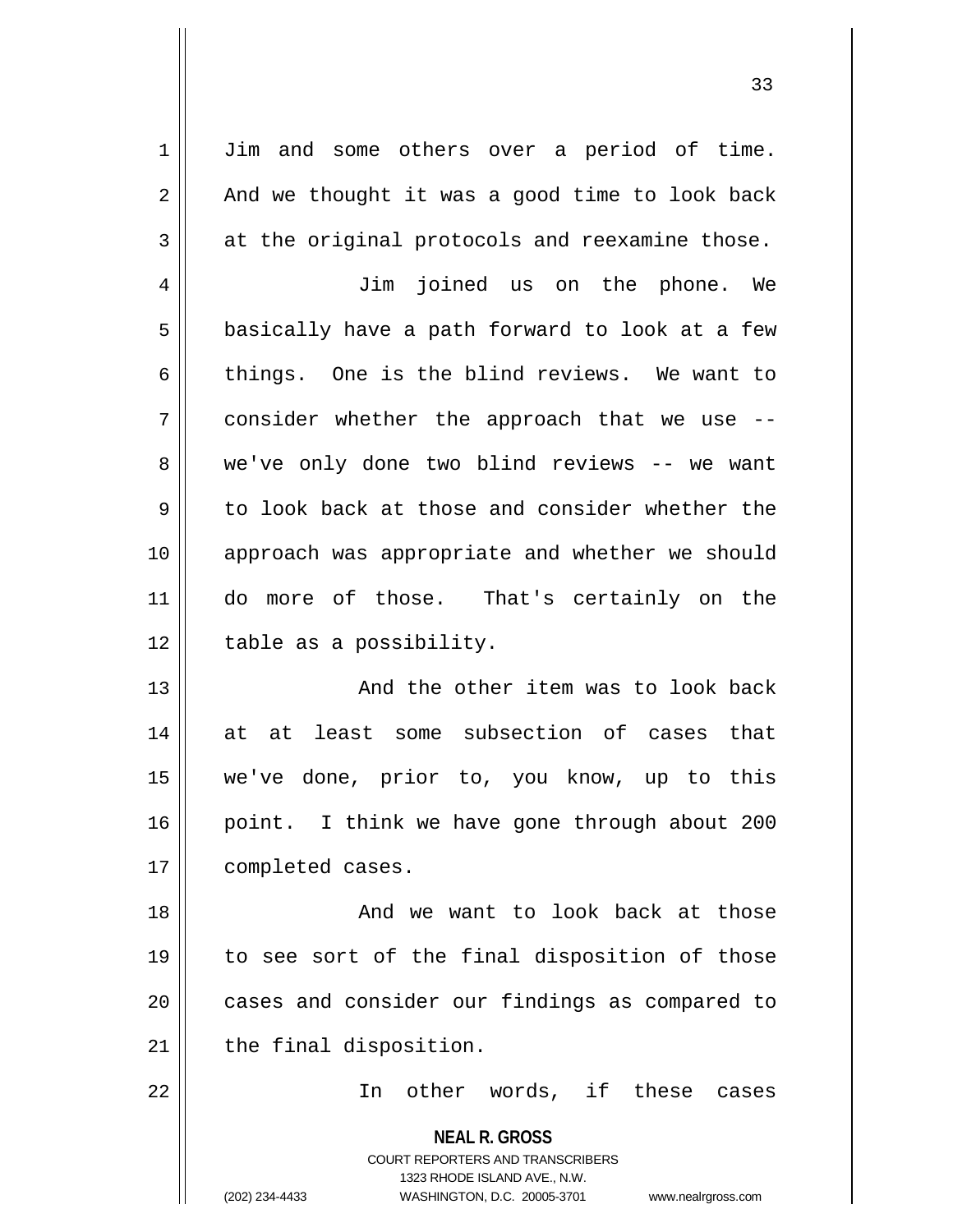**NEAL R. GROSS** COURT REPORTERS AND TRANSCRIBERS 1323 RHODE ISLAND AVE., N.W. 1 || ultimately were put in a Special Exposure 2 Cohort Class, you know, and we found that the  $3 \parallel$  case was adequate, we might have to discuss  $4 \parallel$  that in terms of scientific validity. What  $5 \parallel$  are we finding through our reviews? 6 || So those are the two aspects that 7 we want to sort of look at going forward and 8 we might use those little samples to modify  $9 \parallel$  our protocol for reviews. 10 And if I'm missing anything, other 11 Members of the Subcommittee can chime in. 12 || I quess I covered it. 13 CHAIRMAN MELIUS: Good, Mark, and I  $14$  | think we will have further updates on this. 15 MEMBER GRIFFON: Yes, I was 16 || planning on a more in-depth report at the full 17 meeting, a presentation and we can have an 18 || open discussion with the whole Board. 19 CHAIRMAN MELIUS: Okay. Thanks. 20 || The next item on the agenda is the SEC 21 | Petition status update. 22 || MR. KATZ: Before we get to that,

(202) 234-4433 WASHINGTON, D.C. 20005-3701 www.nealrgross.com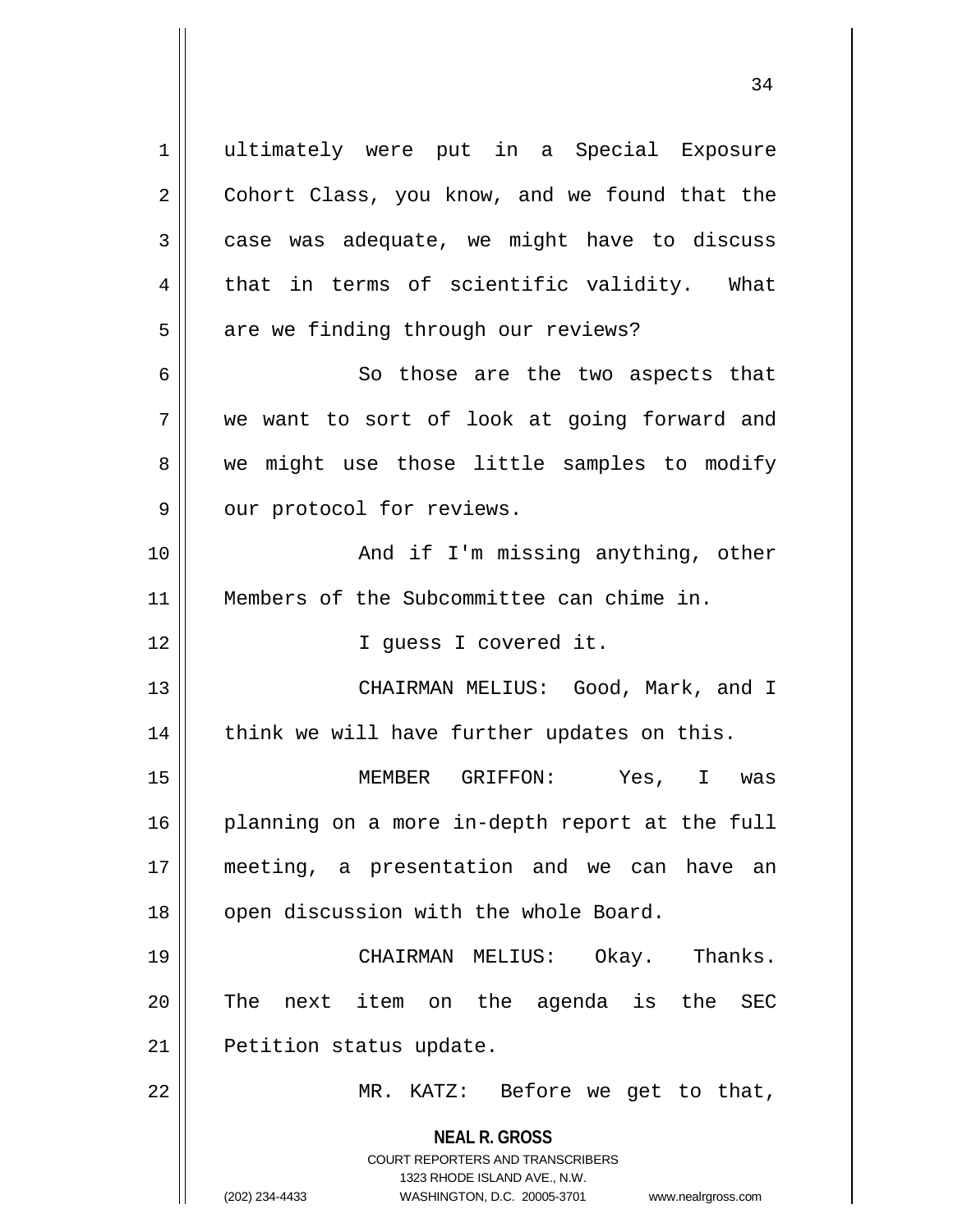**NEAL R. GROSS** COURT REPORTERS AND TRANSCRIBERS 1 || just let me just note for all the Board 2 || Members, with respect to the Dose 3 Reconstruction Subcommittee. They completed a 4 preliminary review of set 16 of new dose 5 || reconstruction cases to be reviewed by SC&A  $6 \parallel$  and then by the Board. So I just wanted to  $7 \parallel$  note for all of you, you'll be receiving two 8 | sets. 9 One, the complete set that they 10 || reviewed, the Subcommittee reviewed, and the 11 || set that they pre-selected for your 12 consideration. You'll be receiving those 13 || before the June Board meeting. Please give us 14 some attention and take into account whether 15 || of any of the cases that were not collected 16 might ought to be collected for the final 17 Board decision at the June meeting. Thank 18 you. 19 CHAIRMAN MELIUS: The June meeting 20 | or the September meeting? 21 || MR. KATZ: The September meeting,  $22$  | excuse me.

1323 RHODE ISLAND AVE., N.W.

(202) 234-4433 WASHINGTON, D.C. 20005-3701 www.nealrgross.com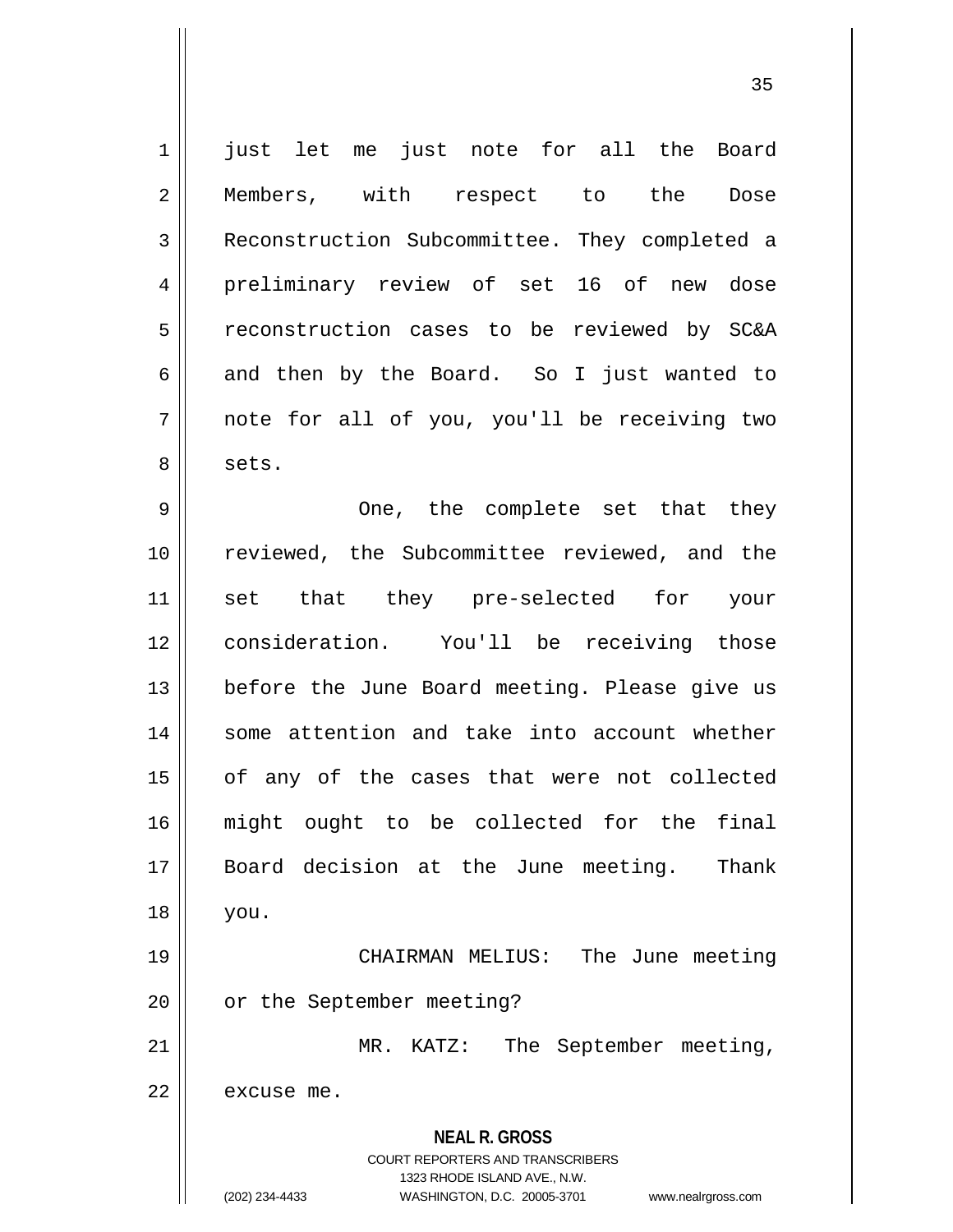**NEAL R. GROSS** COURT REPORTERS AND TRANSCRIBERS 1323 RHODE ISLAND AVE., N.W. (202) 234-4433 WASHINGTON, D.C. 20005-3701 www.nealrgross.com 36 1 || MEMBER GRIFFON: Yes. 2 MR. KATZ: I'm going backwards  $3 \parallel$  again. 4 MEMBER GRIFFON: Thanks, Ted, I  $5$  | forgot to mention that. 6 CHAIRMAN MELIUS: I thought we were 7 | having to start over again. We did something 8 | wrong with our reviews or something. 9 MR. KATZ: I'm going to start 10 | talking backwards. 11 CHAIRMAN MELIUS: Yes, okay. I  $12$  should add that Ted is taking time off from  $13$  his vacation this week, so he can be forgiven  $14 \parallel$  for being  $-$ 15 || MR. KATZ: Thank you. 16 || MEMBER MUNN: Sorry about that,  $17 \parallel$  Ted. 18 || CHAIRMAN MELIUS: -- out of touch. 19 LaVon. 20 MR. RUTHERFORD: All right, I'm 21 going to go ahead as Dr. Melius thinks I'm 22 || going to provide an update on the Petition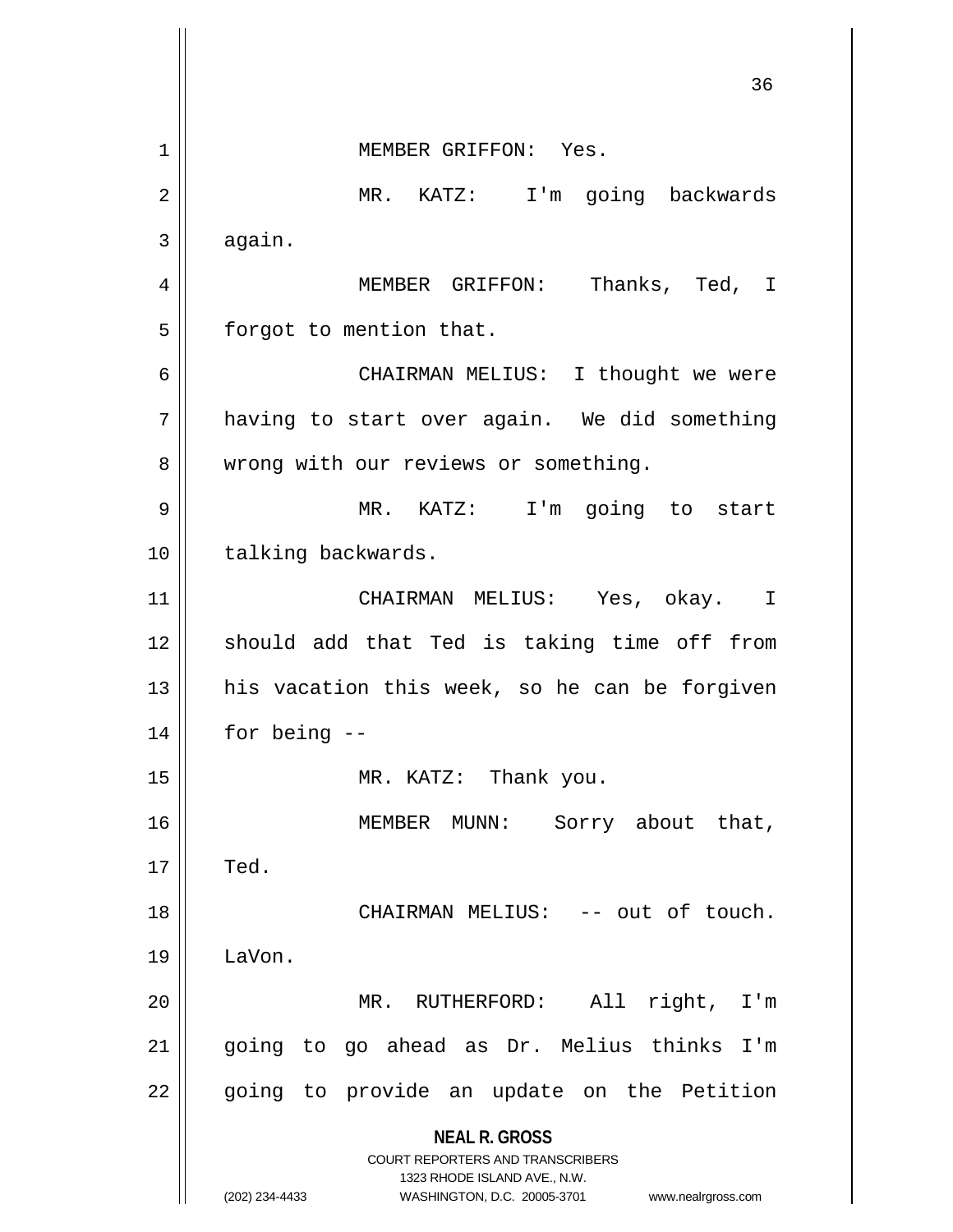37

**NEAL R. GROSS** COURT REPORTERS AND TRANSCRIBERS 1323 RHODE ISLAND AVE., N.W. 2 || September meeting. Also, try to give you an 3 || idea of when we expect those reports to be 4 | completed. 5 We have five evaluations we plan to 6 | present at the September meeting. They are: 7 Oak Ridge National Lab. The Petition 8 || Evaluation covers the periods from January 1,  $9 \parallel$  1943, during July 31, 1955. And the report is 10 || in its final stages of review and approval. I 11 do expect the report to go to the Board 12 sometime late next week. 13 Los Alamos National Lab. This is a 14 || revision to our previous report, and covers 15 || the time period of January 1, 1976 through 16 December 31, 1995. The report is in final 17 || approval and should go to the Board later this 18 || week or early next week. 19 Rocky Flats. Petition Evaluation  $20$   $\parallel$  evaluates the ability to reconstruct tritium 21 || exposures for the period of April 1, 1953  $22 \parallel$  through December 31, 2005.

1 || Evaluations we plan to present at the

(202) 234-4433 WASHINGTON, D.C. 20005-3701 www.nealrgross.com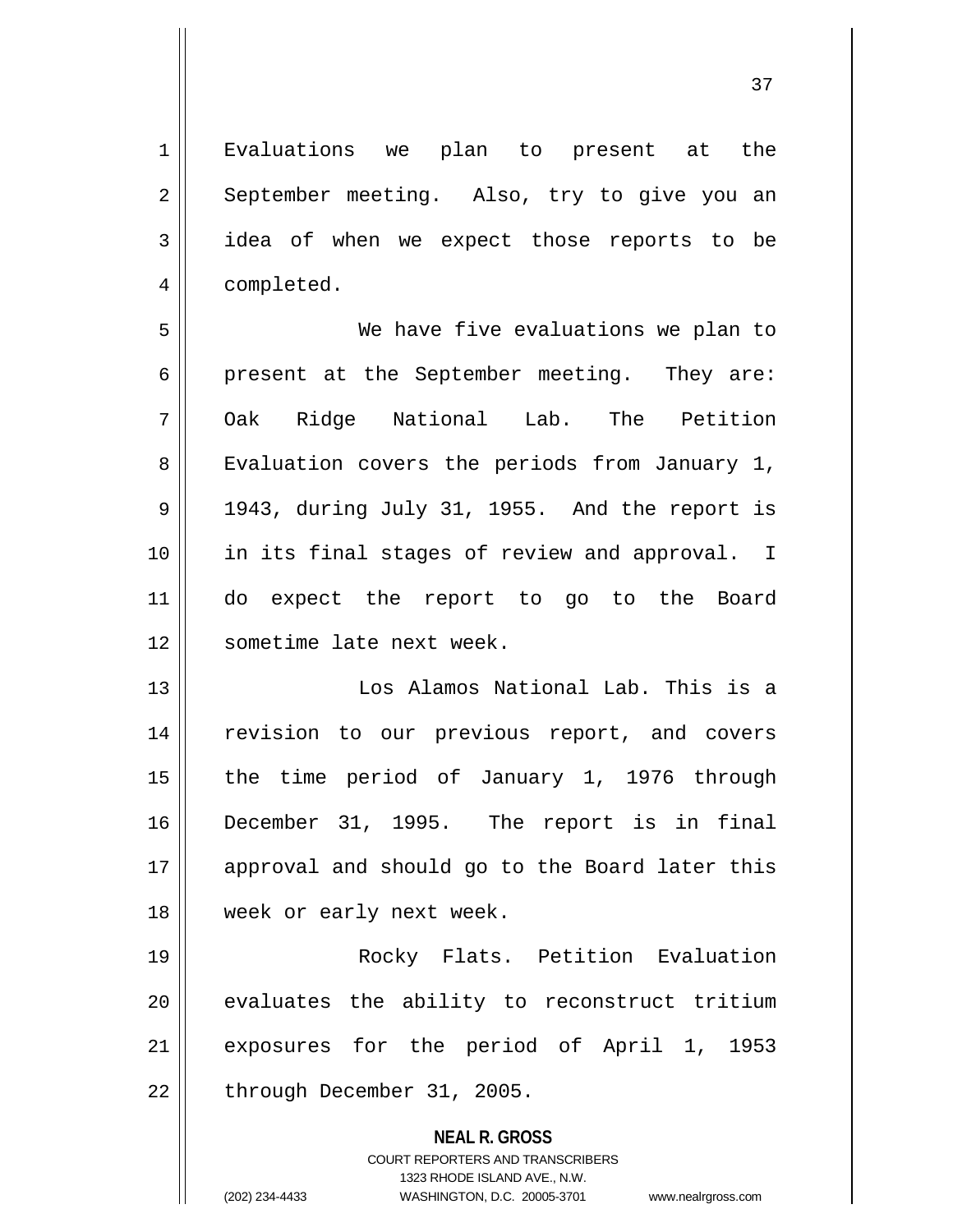| $\mathbf 1$ | Actually expanded the Class during             |  |  |  |  |  |  |
|-------------|------------------------------------------------|--|--|--|--|--|--|
| 2           | the evaluation because of the recognition of   |  |  |  |  |  |  |
| 3           | that tritium exposure potential exists in      |  |  |  |  |  |  |
| 4           | broader periods than what we were looking at   |  |  |  |  |  |  |
| 5           | originally. So through our review, we          |  |  |  |  |  |  |
| 6           | actually expanded our evaluation period.       |  |  |  |  |  |  |
| 7           | I'm not saying we're recommending a            |  |  |  |  |  |  |
| 8           | Class, just saying that the evaluation         |  |  |  |  |  |  |
| 9           | expanded through that period. The report is    |  |  |  |  |  |  |
| 10          | in review now, the current schedule has the    |  |  |  |  |  |  |
| 11          | report going to the Board and the petitioner   |  |  |  |  |  |  |
| 12          | on September 4.                                |  |  |  |  |  |  |
| 13          | Mound Plant, this is an 83.14 that             |  |  |  |  |  |  |
| 14          | we started to modify the Class Definition.     |  |  |  |  |  |  |
| 15          | We're modifying the Class Definition for years |  |  |  |  |  |  |
| 16          | where we do not have log books with tritium    |  |  |  |  |  |  |
| 17          | bioassay results.                              |  |  |  |  |  |  |
| 18          | Therefore, it will go from the                 |  |  |  |  |  |  |
| 19          | tritium results to an "all employees" during   |  |  |  |  |  |  |
| 20          | all those years. We're working on the report   |  |  |  |  |  |  |
| 21          | now and should have the report out in early    |  |  |  |  |  |  |
| 22          | September.                                     |  |  |  |  |  |  |
|             | <b>NEAL R. GROSS</b>                           |  |  |  |  |  |  |

COURT REPORTERS AND TRANSCRIBERS 1323 RHODE ISLAND AVE., N.W. (202) 234-4433 WASHINGTON, D.C. 20005-3701 www.nealrgross.com

 $\mathsf{II}$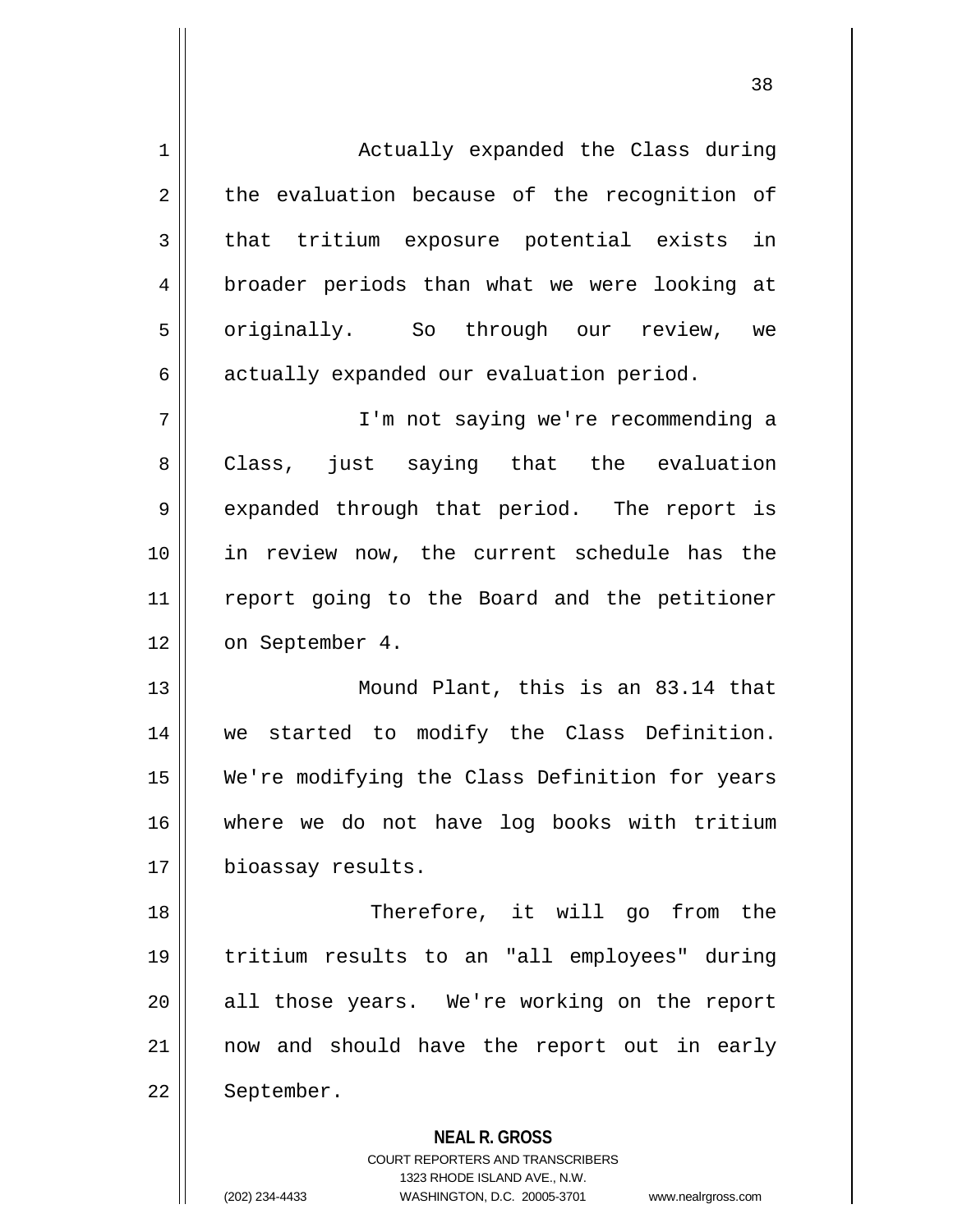| 1  | And the last one is Nuclear Metals                                                                                                                              |  |  |  |  |  |  |  |
|----|-----------------------------------------------------------------------------------------------------------------------------------------------------------------|--|--|--|--|--|--|--|
| 2  | Inc. This Petition Evaluation covers the                                                                                                                        |  |  |  |  |  |  |  |
| 3  | period from January 1, 1958 through December                                                                                                                    |  |  |  |  |  |  |  |
| 4  | 31 <sup>st</sup> of 1983. The report is being reviewed                                                                                                          |  |  |  |  |  |  |  |
| 5  | internally now and we anticipate the report                                                                                                                     |  |  |  |  |  |  |  |
| 6  | being available to the Board by the end of                                                                                                                      |  |  |  |  |  |  |  |
| 7  | this month, August.                                                                                                                                             |  |  |  |  |  |  |  |
| 8  | And those are the five that we will                                                                                                                             |  |  |  |  |  |  |  |
| 9  | be presenting. Do we have any questions?                                                                                                                        |  |  |  |  |  |  |  |
| 10 | CHAIRMAN MELIUS: Any Board Member                                                                                                                               |  |  |  |  |  |  |  |
| 11 | questions? Okay. I think, as you can see, we                                                                                                                    |  |  |  |  |  |  |  |
| 12 | have a busy meeting coming up in the Denver                                                                                                                     |  |  |  |  |  |  |  |
| 13 | area.                                                                                                                                                           |  |  |  |  |  |  |  |
| 14 | Okay, the next item on our agenda                                                                                                                               |  |  |  |  |  |  |  |
| 15 | is updates from Work Group or Subcommittees. I                                                                                                                  |  |  |  |  |  |  |  |
| 16 | won't go through the list, but do any Work                                                                                                                      |  |  |  |  |  |  |  |
| 17 | Group or Subcommittee Chairs wish to give a                                                                                                                     |  |  |  |  |  |  |  |
| 18 | report? I know we have a lot of Work Group                                                                                                                      |  |  |  |  |  |  |  |
| 19 | meetings coming up now --                                                                                                                                       |  |  |  |  |  |  |  |
| 20 | MEMBER ZIEMER: This is Paul Ziemer                                                                                                                              |  |  |  |  |  |  |  |
| 21 | here.                                                                                                                                                           |  |  |  |  |  |  |  |
| 22 | CHAIRMAN MELIUS:<br>Yes, Paul, go                                                                                                                               |  |  |  |  |  |  |  |
|    | <b>NEAL R. GROSS</b><br>COURT REPORTERS AND TRANSCRIBERS<br>1323 RHODE ISLAND AVE., N.W.<br>(202) 234-4433<br>WASHINGTON, D.C. 20005-3701<br>www.nealrgross.com |  |  |  |  |  |  |  |

 $\overline{\mathbf{1}}$ 

 $\mathsf{I}$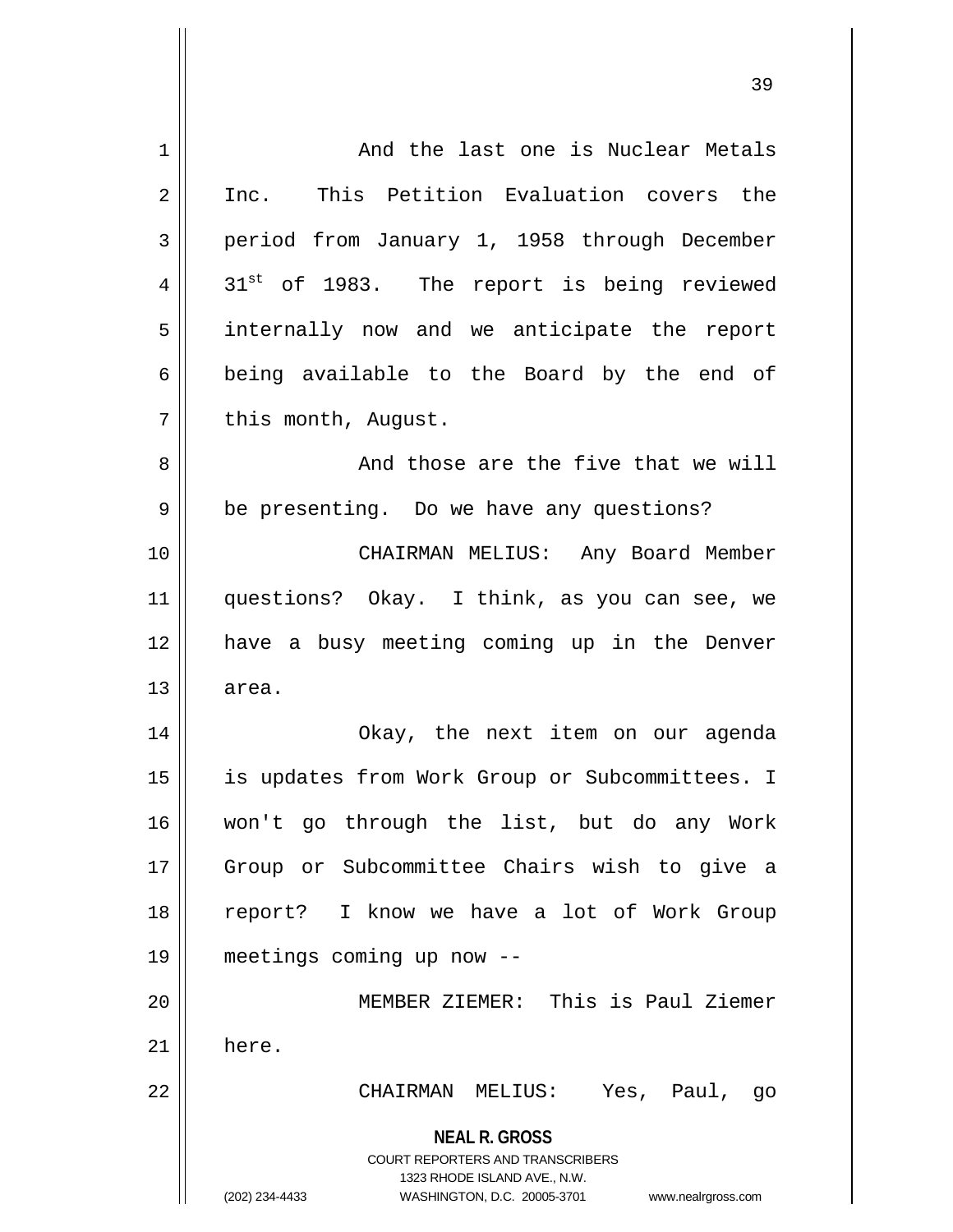$1 \parallel$  ahead.

| $\overline{2}$ | MEMBER ZIEMER: I'm going to have                                                                                                                                |  |  |  |  |  |  |  |
|----------------|-----------------------------------------------------------------------------------------------------------------------------------------------------------------|--|--|--|--|--|--|--|
| 3              | to get out of here in a minute, so I would                                                                                                                      |  |  |  |  |  |  |  |
| 4              | appreciate going sort of first if possible.                                                                                                                     |  |  |  |  |  |  |  |
| 5              | CHAIRMAN MELIUS: You deserve it.                                                                                                                                |  |  |  |  |  |  |  |
| 6              | MEMBER ZIEMER: I would just like                                                                                                                                |  |  |  |  |  |  |  |
| 7              | to remind the Board that as a follow-up to the                                                                                                                  |  |  |  |  |  |  |  |
| 8              | discussion on General Steel Industries, the                                                                                                                     |  |  |  |  |  |  |  |
| 9              | TBD-6000 Work Group will be meeting on August                                                                                                                   |  |  |  |  |  |  |  |
| 10             | 28 <sup>th</sup> , focusing particularly on the residual                                                                                                        |  |  |  |  |  |  |  |
| 11             | period --                                                                                                                                                       |  |  |  |  |  |  |  |
| 12             | (Telephone interference.)                                                                                                                                       |  |  |  |  |  |  |  |
| 13             | MEMBER ZIEMER: -- recommendation                                                                                                                                |  |  |  |  |  |  |  |
| 14             | for the September --                                                                                                                                            |  |  |  |  |  |  |  |
| 15             | CHAIRMAN MELIUS: Paul, you were                                                                                                                                 |  |  |  |  |  |  |  |
| 16             | breaking up there. I had trouble -- I think we                                                                                                                  |  |  |  |  |  |  |  |
| 17             | picked up that you have your meeting August                                                                                                                     |  |  |  |  |  |  |  |
| 18             | 28th and then you will be ready, expect to be                                                                                                                   |  |  |  |  |  |  |  |
| 19             | ready for a recommendation at the September                                                                                                                     |  |  |  |  |  |  |  |
| 20             | Board Meeting.                                                                                                                                                  |  |  |  |  |  |  |  |
| 21             | Good, any other Work Group Chairs                                                                                                                               |  |  |  |  |  |  |  |
| 22             | $with - -$                                                                                                                                                      |  |  |  |  |  |  |  |
|                | <b>NEAL R. GROSS</b><br>COURT REPORTERS AND TRANSCRIBERS<br>1323 RHODE ISLAND AVE., N.W.<br>(202) 234-4433<br>WASHINGTON, D.C. 20005-3701<br>www.nealrgross.com |  |  |  |  |  |  |  |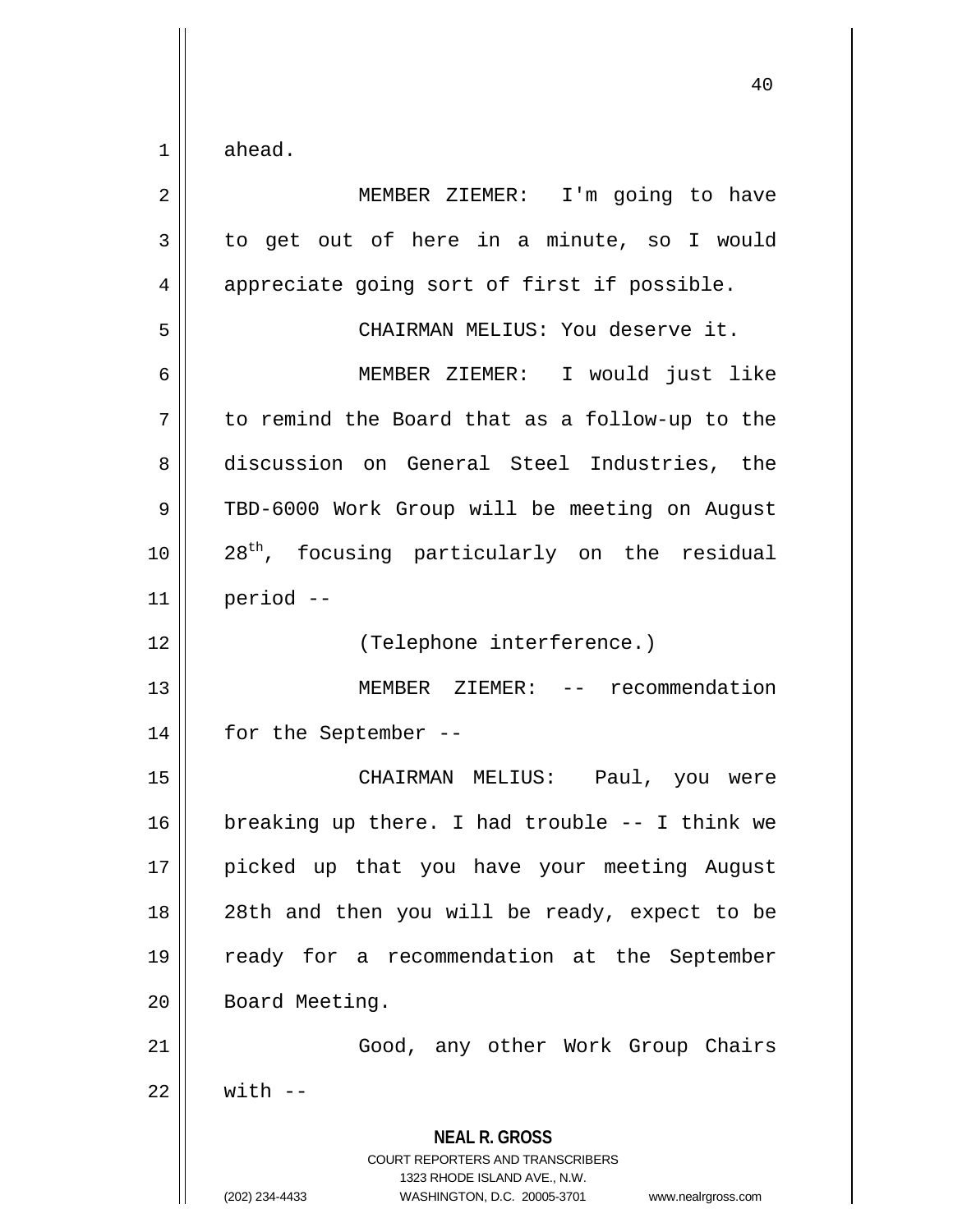41

1 MEMBER MUNN: Yes, this is Wanda, 2 | I'll be glad to report on Procedures, if you'd  $3 \parallel$  like. 4 CHAIRMAN MELIUS: Go ahead. 5 || MEMBER MUNN: We met July 31<sup>st</sup> in

 $6 \parallel$  Cincinnati with an extremely heavy agenda. We  $7 \parallel$  knew that it was going to be a full day. And 8 it was indeed, it was after 5:00 when we 9 finally adjourned, and had a number of items 10 to carry over. But it was an extremely 11 || productive day. The Board Review System, 12 which we are now calling the BRS, is in very 13 || good condition and is working very nicely for 14 | the entire Subcommittee when we do meet.

15 We have added our expectations of 16 || tracking for the overarching issues which to 17 || this point have not been tracked specifically 18 || as such by the Subcommittee. We'll be doing 19 || that in the future, getting those established  $20$  and making sure that we are covering them 21 | correctly.

22 We also are doing multiple revision

**NEAL R. GROSS**

COURT REPORTERS AND TRANSCRIBERS 1323 RHODE ISLAND AVE., N.W. (202) 234-4433 WASHINGTON, D.C. 20005-3701 www.nealrgross.com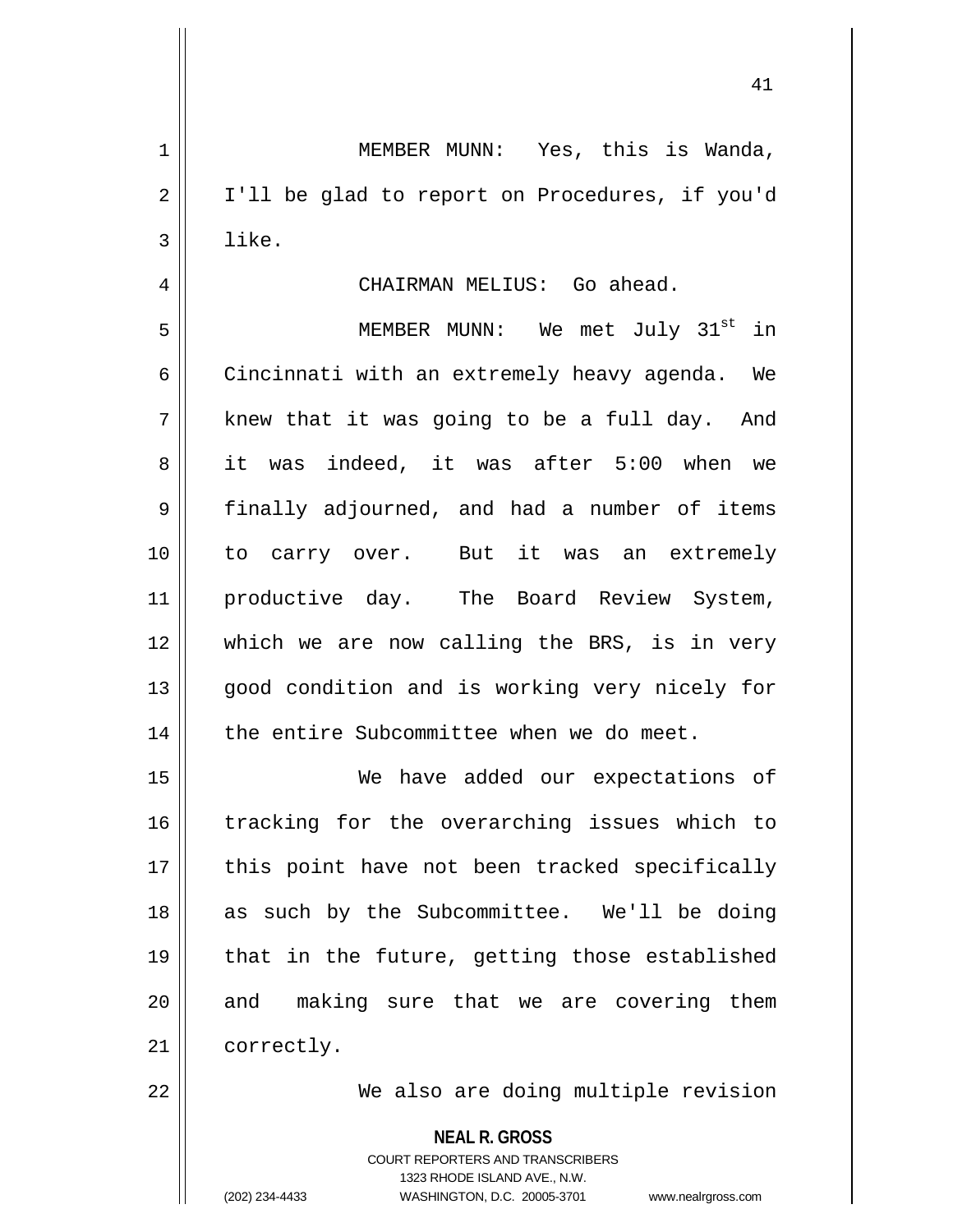1 questions that we are facing for the first  $2 \parallel$  time. We have situations where our contractor 3 has reviewed more than one revision of a 4 | procedure.

5 And at this time, one of the  $6 \parallel$  shortcomings of our database is that it pulls 7 up only the current version of the procedure 8 that is under review. This of course is not  $9 \parallel$  going to be sufficient for us, when we have 10 early revisions and/or more than one revision  $11$  | that have findings.

12 || So we had a technical call, I spoke 13 with the NIOSH lead and with the SC&A lead 14 || last week, and we came to an agreement on what 15 we were going to request of the IT folks in 16 order to get all available revisions of any 17 || procedure up on the hot link list.

18 || So that any of us who are reviewing 19 || that internally can review the correct version  $20$  || that was the generator for the findings that 21 we're looking at.

 $22$   $||$  That will take a little while,

**NEAL R. GROSS**

COURT REPORTERS AND TRANSCRIBERS 1323 RHODE ISLAND AVE., N.W. (202) 234-4433 WASHINGTON, D.C. 20005-3701 www.nealrgross.com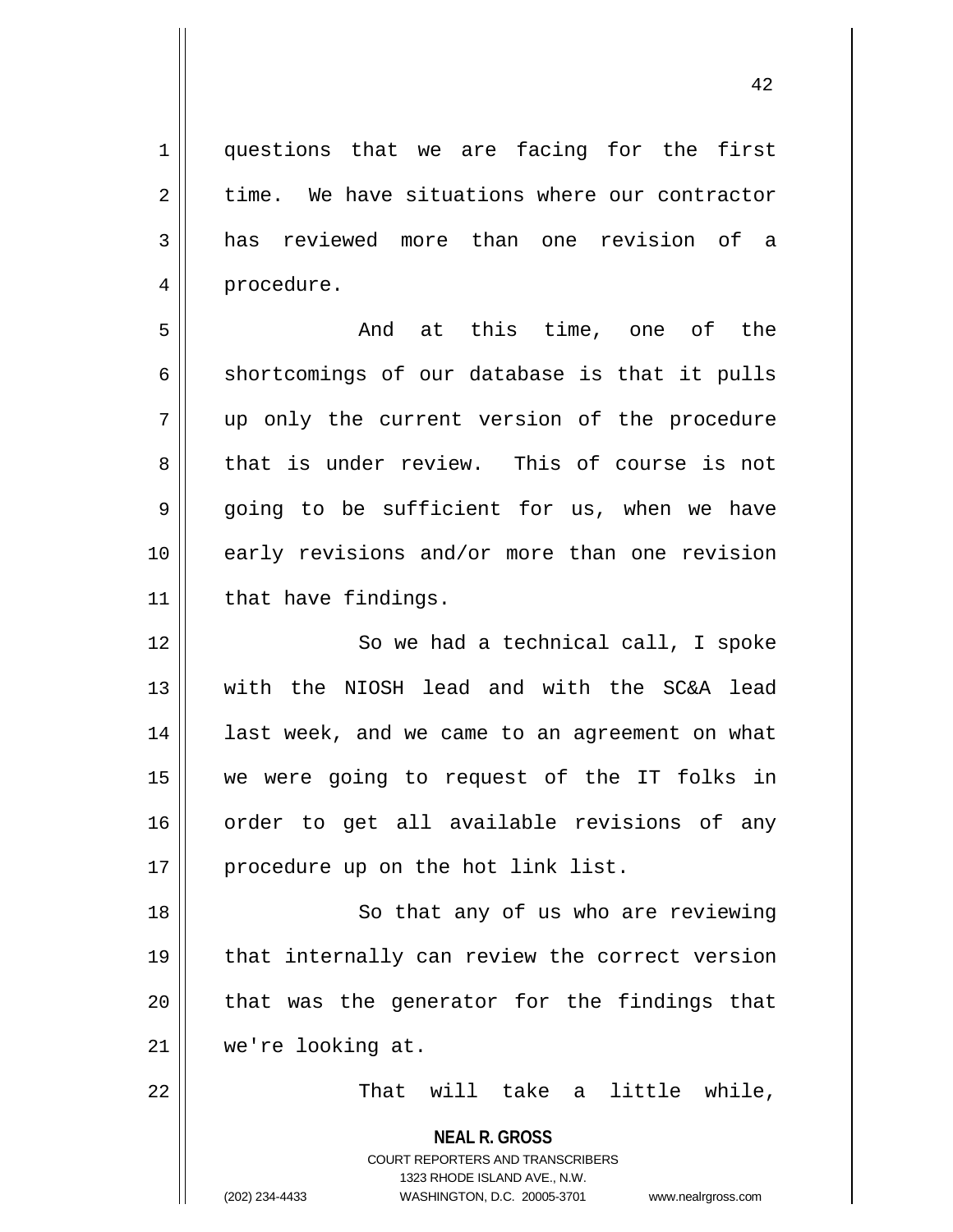1 | because it's a significant effort for us to  $2 \parallel$  be asking our digital folks to do that. And a  $3 \parallel$  great deal of searching needs to be done to  $4 \parallel$  ensure that we've covered the water front.  $5$  || But that is under process.

6 Didn't mention the fact that we 7 have a new Member on the Subcommittee. Mrs. 8 || Beach has joined us. We are delighted to have 9 || her, she's a great addition and we're looking 10 || forward to working with her.

11 We did significant work on the 12 || Program Evaluation Reports this time. And 13 because we are covering those PERs so 14 thoroughly, as we have not actually in the 15 past, we have added some additional findings 16 | to our status report.

17 || Actually, 21 new findings have gone 18 || onto the report, so that we now are dealing 19 with a total of 561 as opposed to the 540 we  $20$  | had going into that meeting.

21 We have no new report on the two 22 || pagers. Those summary reports are in the

> **NEAL R. GROSS** COURT REPORTERS AND TRANSCRIBERS 1323 RHODE ISLAND AVE., N.W. (202) 234-4433 WASHINGTON, D.C. 20005-3701 www.nealrgross.com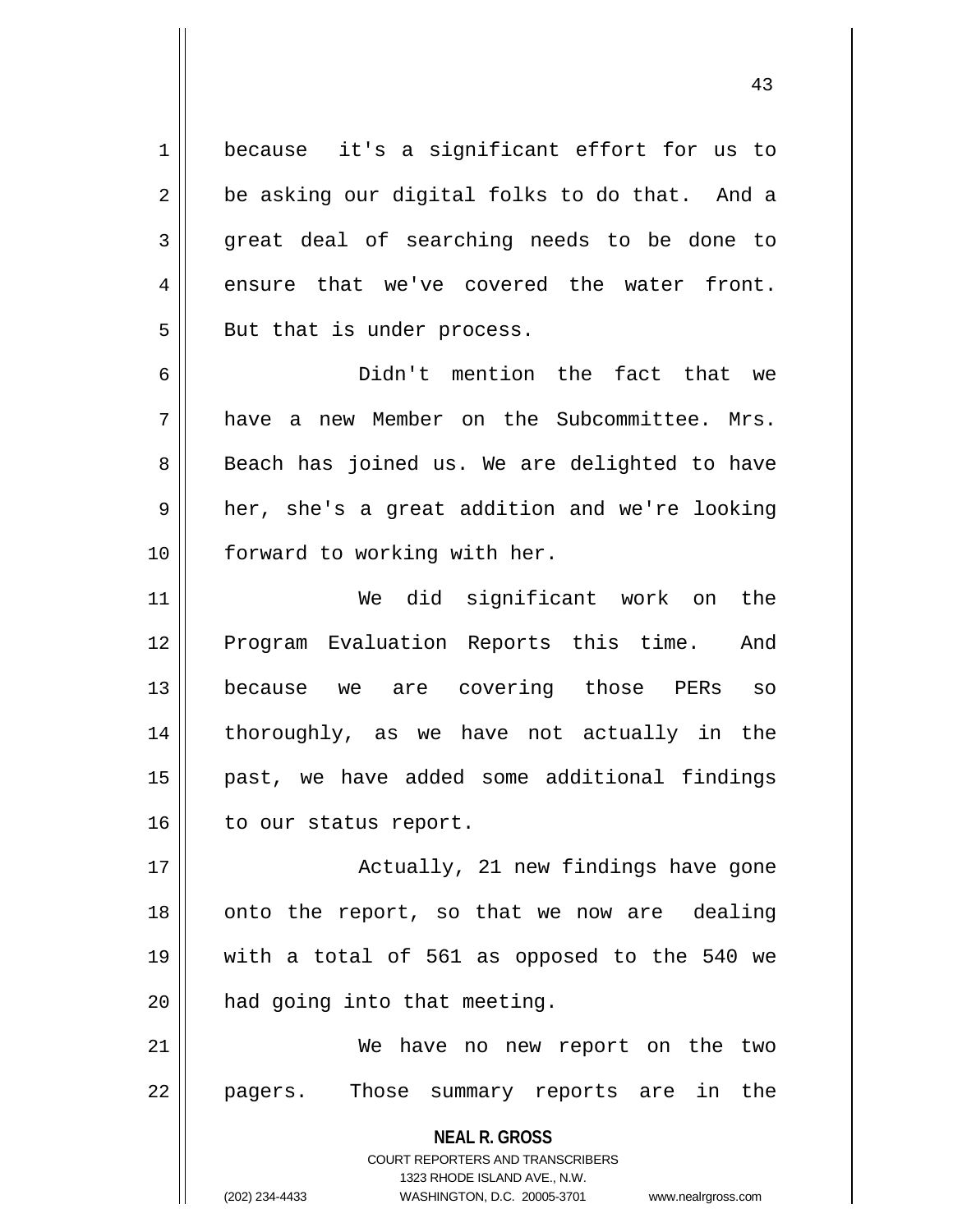1 || hands of NIOSH and they are working on getting  $2 \parallel$  those up an onto our public available web 3 page. So that folks can see what was done  $4 \parallel$  with the wide variety of these things that we  $5$  || have reviewed in the past.

6 We had a difficult time identifying 7 when our next meeting was going to be. Our 8 Subcommittee Members have very heavy schedules  $9 \parallel$  and we've had to push that out to November the 10 || 1st, which will be our next meeting. That's 11 longer than we would prefer, but we really 12 don't have any options given the schedules of  $13$  | the primary folks that we need to work with. 14 || And that's the report.

15 CHAIRMAN MELIUS: Thank you Wanda. 16 Any other Board Members want to make Work  $17$  | Group --18 MEMBER CLAWSON: Jim, this is Brad.

19 CHAIRMAN MELIUS: Yes. 20 MEMBER CLAWSON: I just wanted to

 $21$  talk and make sure the Board is aware if they  $22 \parallel$  look on the agenda, we're going to have a

**NEAL R. GROSS**

COURT REPORTERS AND TRANSCRIBERS 1323 RHODE ISLAND AVE., N.W. (202) 234-4433 WASHINGTON, D.C. 20005-3701 www.nealrgross.com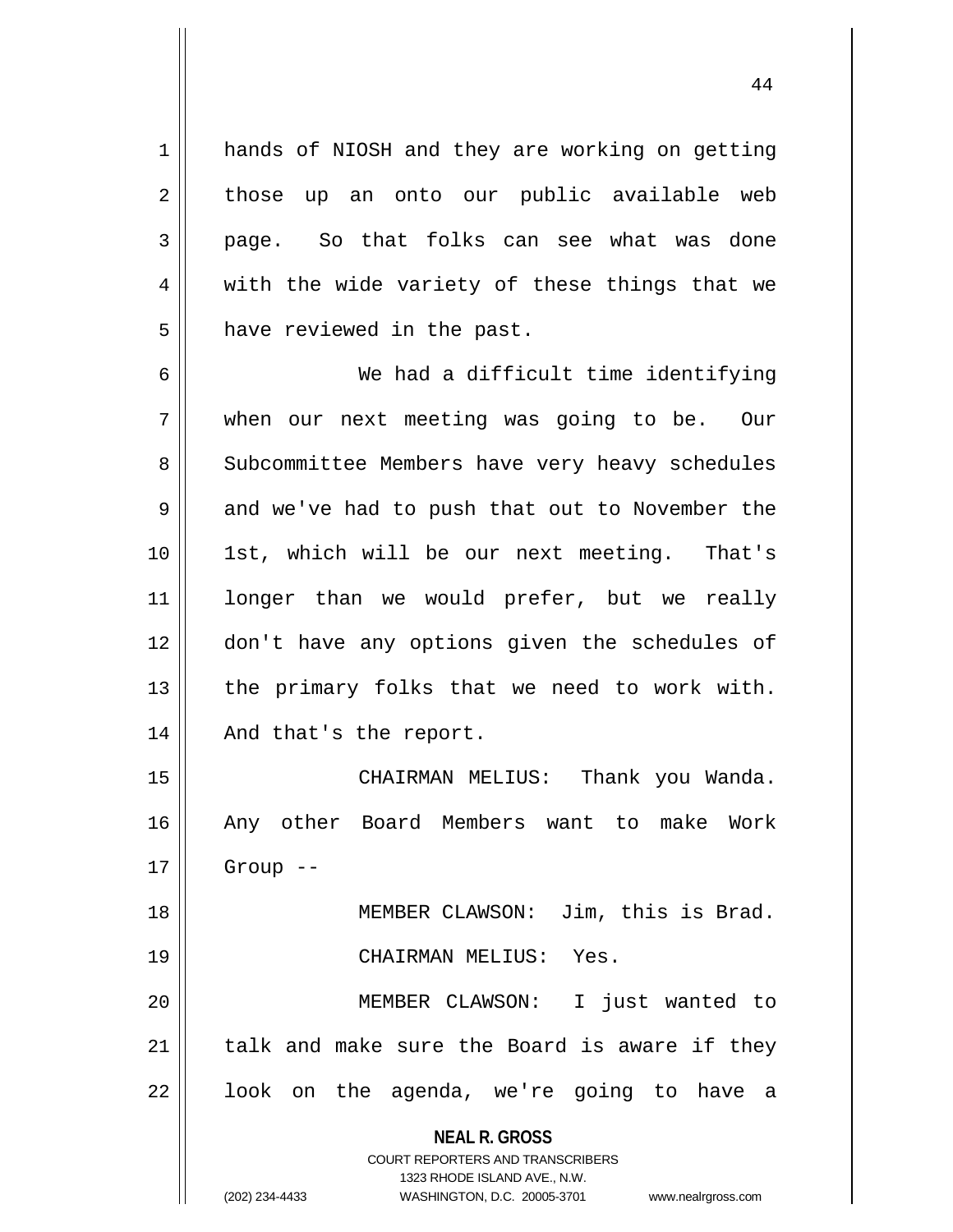1 | report on Pantex for the later years. Some of  $2 \parallel$  the early years.

**NEAL R. GROSS** 3 Just, if they have any questions or  $4 \parallel$  anything, it's been over a year since the Work 5 Group last met and we left the later years for 6 NIOSH to be able to do a little bit more  $7 \parallel$  evaluation. And they're going to be giving a  $8 \parallel$  report to us in the earlier years. 9 || I just wanted people to be aware of that. If 10 there's any information that they need or 11 questions that they have, if they would 12 contact me or NIOSH so we could take care of  $13 \parallel$  that. 14 CHAIRMAN MELIUS: Okay, any other 15 | Board Members with updates? 16 || I have two actually. 17 The Hanford Work Group will be 18 meeting the week before the Board meeting. We 19 have a new or a more recent SEC to review an 20 83.13 concerning some data monitoring issues. 21 We have our Evaluation Report and we have a  $22$  | review of that Evaluation Report now from SC&A

> COURT REPORTERS AND TRANSCRIBERS 1323 RHODE ISLAND AVE., N.W.

(202) 234-4433 WASHINGTON, D.C. 20005-3701 www.nealrgross.com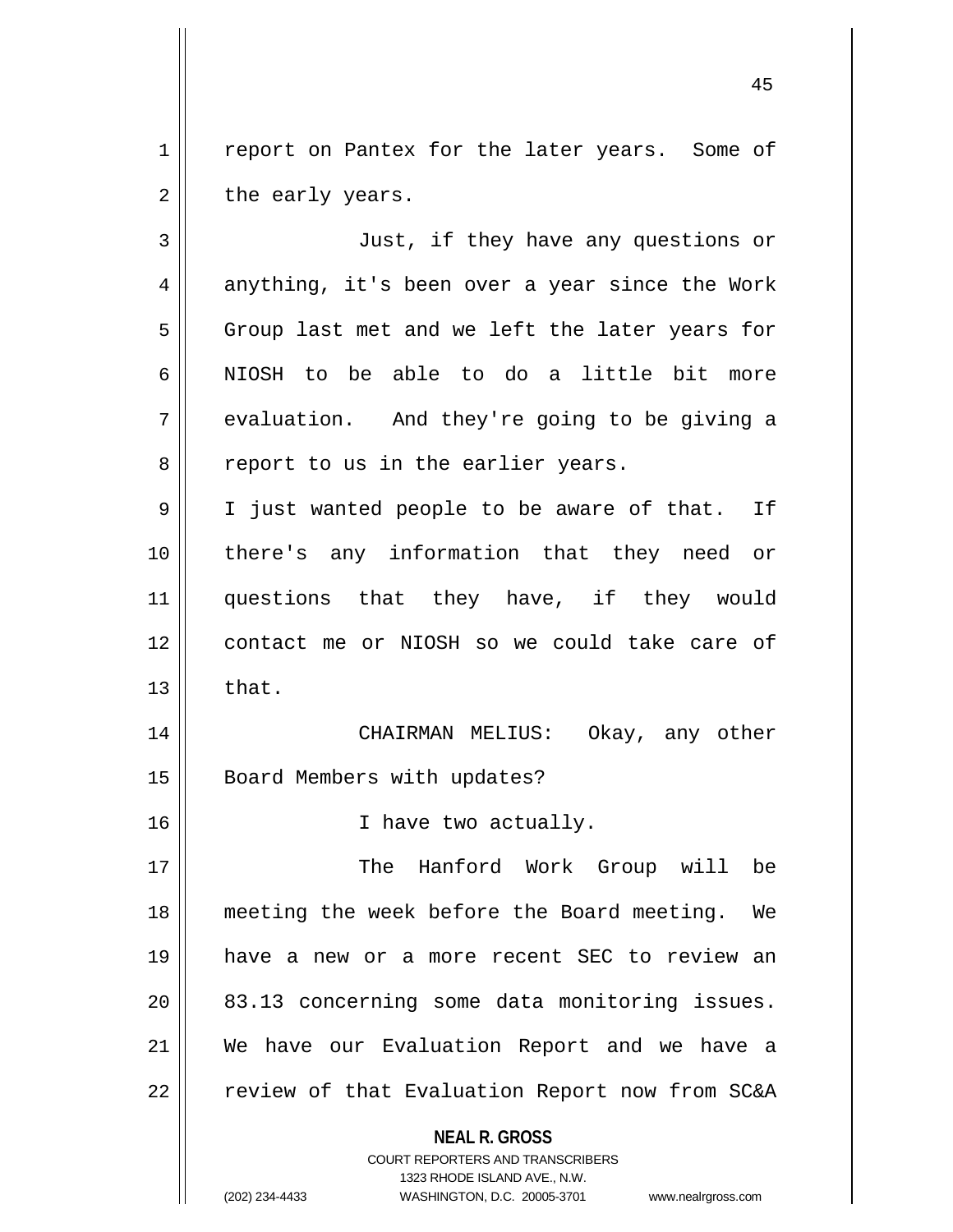**NEAL R. GROSS** COURT REPORTERS AND TRANSCRIBERS 1323 RHODE ISLAND AVE., N.W. (202) 234-4433 WASHINGTON, D.C. 20005-3701 www.nealrgross.com 1 which has been sent to the Work Group Members.  $2 \parallel$  And we'll be meeting, I believe it's September  $3 \parallel$  12th to discuss that. And tentatively, put 4 that on the agenda for the September Board 5 Meeting. 6 || And the other Work Group, trying to 7 wrap up Weldon Spring, so I joined the Work  $8 \parallel$  Group for what we think is one meeting, which  $9 \parallel$  is scheduled for September 10<sup>th</sup>. 10 We've had a fair amount of turnover 11 | on that Work Group. 12 || So Dr. Lemen, Dr. Fields and I will 13 be meeting just to try to wrap up those couple 14 of issues outstanding, and plan to come back 15 || to the Board at our Denver meeting, be able to 16 wrap up that SEC Evaluation. So we'll be 17 | reporting on that also. 18 || MEMBER GRIFFON: Jim, this is Mark 19 Griffon. 20 CHAIRMAN MELIUS: Yes. 21 MEMBER GRIFFON: Yes, I can just 22 || give a quick, you know, September 11th, we're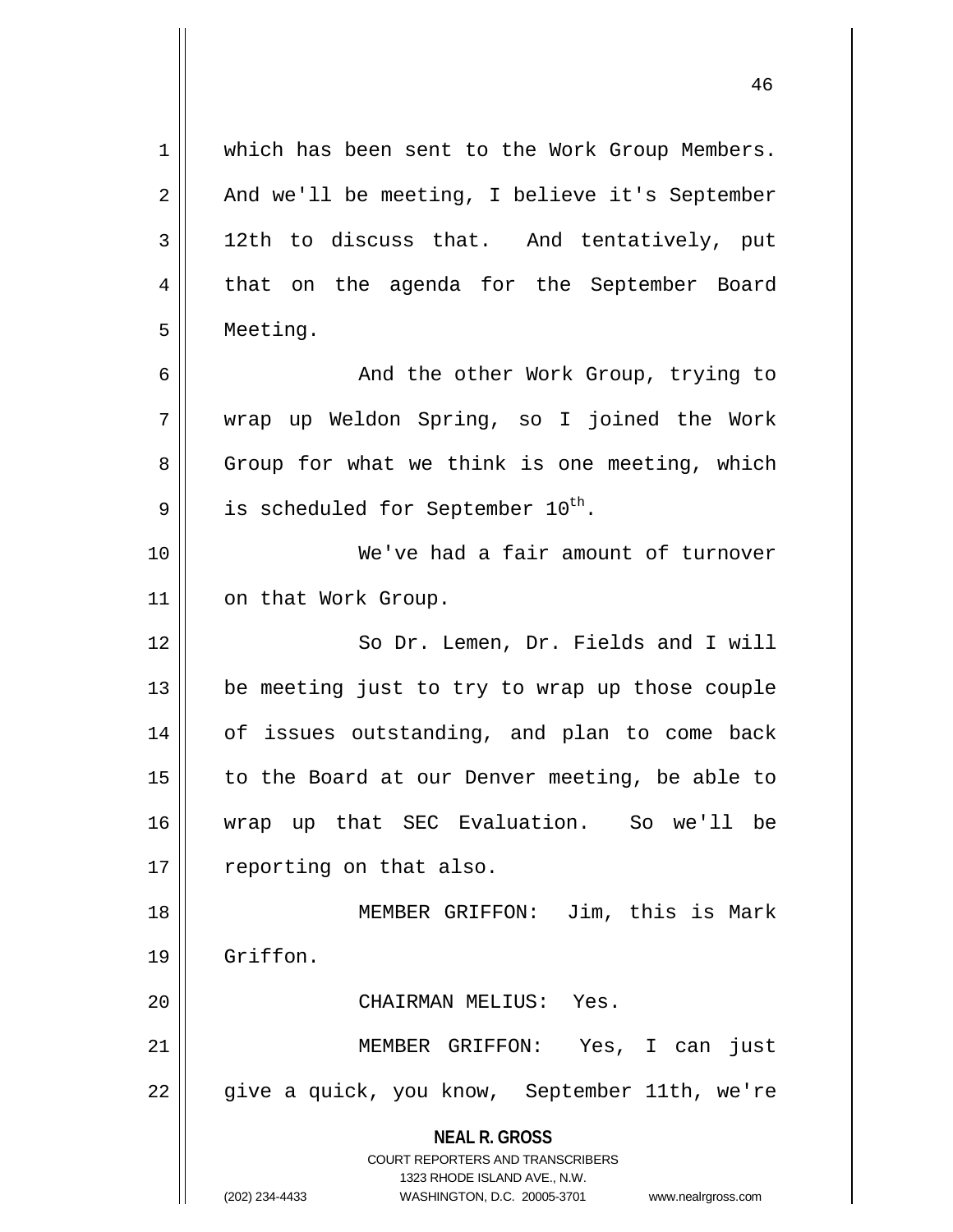| $\mathbf 1$ | have a Los Alamos Work Group Call.                                                                                                                                     |  |  |  |  |  |  |
|-------------|------------------------------------------------------------------------------------------------------------------------------------------------------------------------|--|--|--|--|--|--|
| 2           | CHAIRMAN MELIUS: Okay.                                                                                                                                                 |  |  |  |  |  |  |
| 3           | MEMBER GRIFFON: And I think that                                                                                                                                       |  |  |  |  |  |  |
| 4           | is in preparation also for the full Board                                                                                                                              |  |  |  |  |  |  |
| 5           | Meeting, so we'll have a full report at the                                                                                                                            |  |  |  |  |  |  |
| 6           | full Board Meeting.                                                                                                                                                    |  |  |  |  |  |  |
| 7           | And then also for Rocky Flats, we                                                                                                                                      |  |  |  |  |  |  |
| 8           | are not going to have a Work Group Meeting.                                                                                                                            |  |  |  |  |  |  |
| 9           | But I believe we're expecting to have a                                                                                                                                |  |  |  |  |  |  |
| 10          | presentation of the Evaluation Report on the                                                                                                                           |  |  |  |  |  |  |
| 11          | latest SEC. Is that correct, Jim, at the full                                                                                                                          |  |  |  |  |  |  |
| 12          | Board Meeting?                                                                                                                                                         |  |  |  |  |  |  |
| 13          | CHAIRMAN MELIUS: Yes.                                                                                                                                                  |  |  |  |  |  |  |
| 14          | MEMBER GRIFFON: Yes. So no Work                                                                                                                                        |  |  |  |  |  |  |
| 15          | Group meeting, but we're expecting to have a                                                                                                                           |  |  |  |  |  |  |
| 16          | transition to NIOSH.                                                                                                                                                   |  |  |  |  |  |  |
| 17          | CHAIRMAN MELIUS: Yes, the report                                                                                                                                       |  |  |  |  |  |  |
| 18          | is, LaVon said, I think, it isn't scheduled to                                                                                                                         |  |  |  |  |  |  |
| 19          | come out till the -                                                                                                                                                    |  |  |  |  |  |  |
| 20          | MEMBER GRIFFON: The week before,                                                                                                                                       |  |  |  |  |  |  |
| 21          | right, yes.                                                                                                                                                            |  |  |  |  |  |  |
| 22          | CHAIRMAN MELIUS: Anyone else?                                                                                                                                          |  |  |  |  |  |  |
|             | <b>NEAL R. GROSS</b><br><b>COURT REPORTERS AND TRANSCRIBERS</b><br>1323 RHODE ISLAND AVE., N.W.<br>(202) 234-4433<br>WASHINGTON, D.C. 20005-3701<br>www.nealrgross.com |  |  |  |  |  |  |

 $\left| \right|$ 

 $\mathbf{\mathsf{H}}$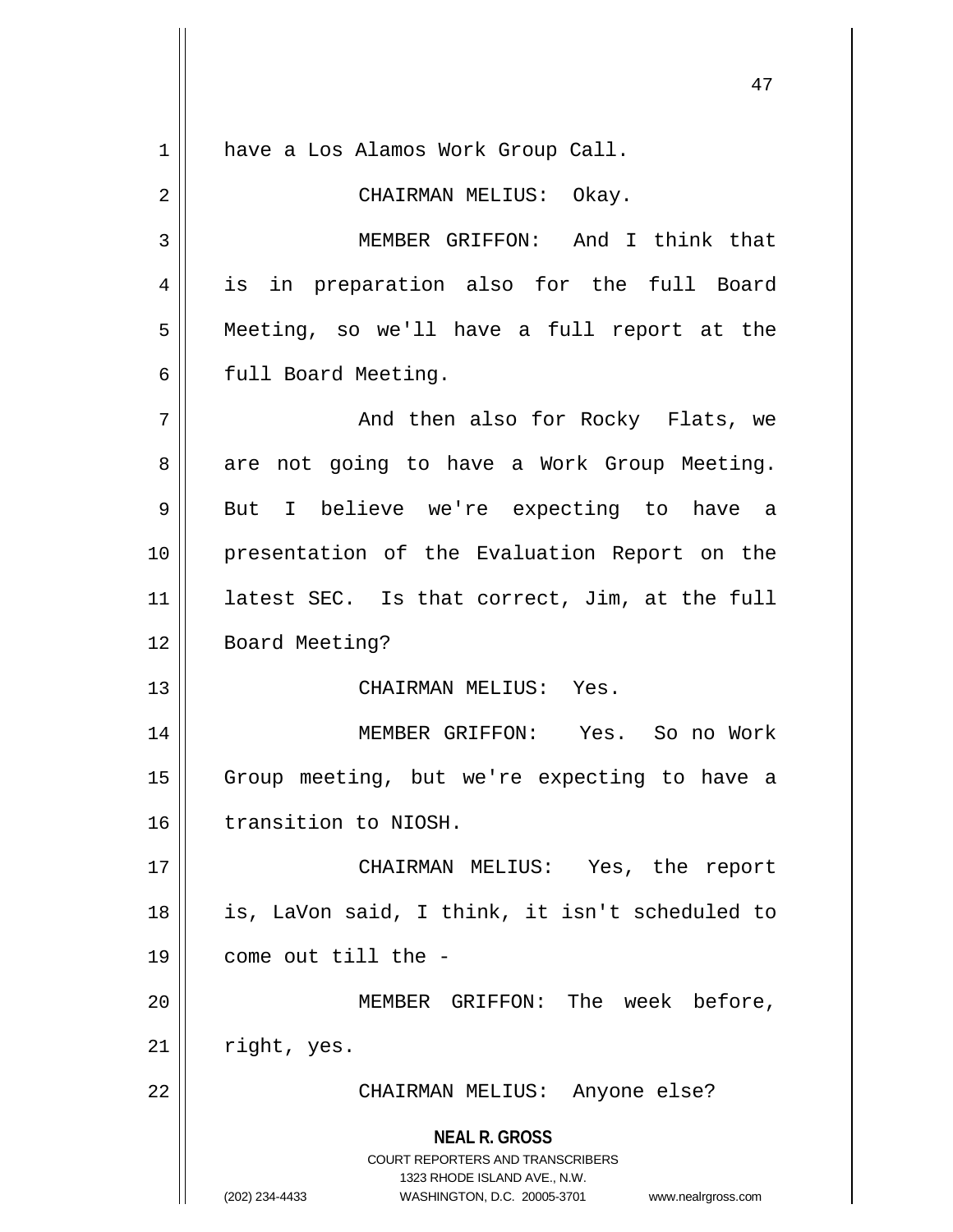| 1  | MEMBER ANDERSON: This is Andy.                                          |  |  |  |  |  |  |  |
|----|-------------------------------------------------------------------------|--|--|--|--|--|--|--|
| 2  | Our AWE Work Group is going to be meeting on                            |  |  |  |  |  |  |  |
| 3  | the 7th to go over finalizing our position and                          |  |  |  |  |  |  |  |
| 4  | our recommendations on United Nuclear. And                              |  |  |  |  |  |  |  |
| 5  | that will be reported out at Denver.                                    |  |  |  |  |  |  |  |
| 6  | CHAIRMAN MELIUS: Good.                                                  |  |  |  |  |  |  |  |
| 7  | MEMBER BEACH: Hi, Jim, this is                                          |  |  |  |  |  |  |  |
| 8  | Josie Beach.                                                            |  |  |  |  |  |  |  |
| 9  | CHAIRMAN MELIUS: Yes, go ahead,                                         |  |  |  |  |  |  |  |
| 10 | Josie.                                                                  |  |  |  |  |  |  |  |
| 11 | MEMBER BEACH: Mound is also                                             |  |  |  |  |  |  |  |
| 12 | meeting on the 31st. And we expect to finish                            |  |  |  |  |  |  |  |
| 13 | up tritides and then maybe just get a brief                             |  |  |  |  |  |  |  |
| 14 | overview from NIOSH on the radon, which is                              |  |  |  |  |  |  |  |
| 15 | going to be presented at the September Board                            |  |  |  |  |  |  |  |
| 16 | Meeting as well.                                                        |  |  |  |  |  |  |  |
| 17 | CHAIRMAN MELIUS: Yes, I wondered                                        |  |  |  |  |  |  |  |
| 18 | about that, because that report sounded like                            |  |  |  |  |  |  |  |
| 19 | it wasn't coming out till September sometime.                           |  |  |  |  |  |  |  |
|    |                                                                         |  |  |  |  |  |  |  |
| 20 | Right. So, we'll<br>MEMBER BEACH:                                       |  |  |  |  |  |  |  |
| 21 | get something from NIOSH, hopefully just an                             |  |  |  |  |  |  |  |
| 22 | update, and then an update on our Site Profile                          |  |  |  |  |  |  |  |
|    | <b>NEAL R. GROSS</b>                                                    |  |  |  |  |  |  |  |
|    | <b>COURT REPORTERS AND TRANSCRIBERS</b><br>1323 RHODE ISLAND AVE., N.W. |  |  |  |  |  |  |  |
|    | (202) 234-4433<br>WASHINGTON, D.C. 20005-3701<br>www.nealrgross.com     |  |  |  |  |  |  |  |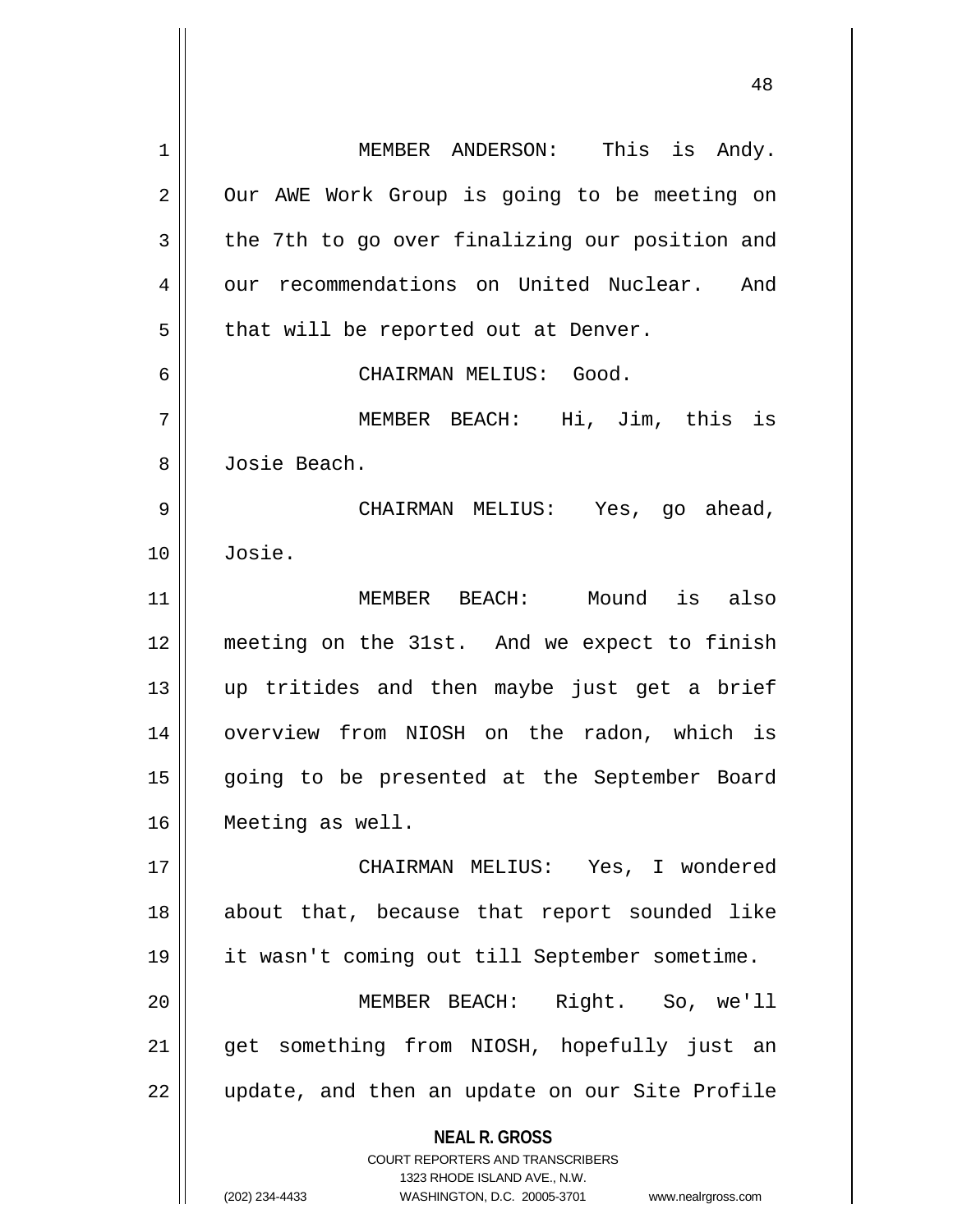$1 \parallel$  issues.

| $\overline{2}$ | We've also got a Worker Outreach                                                                |  |  |  |  |  |  |  |  |
|----------------|-------------------------------------------------------------------------------------------------|--|--|--|--|--|--|--|--|
| 3              | Work Group scheduled. And I'll probably just                                                    |  |  |  |  |  |  |  |  |
| $\overline{4}$ | give a brief report on where we are at the                                                      |  |  |  |  |  |  |  |  |
| 5              | meeting as well.                                                                                |  |  |  |  |  |  |  |  |
| 6              | CHAIRMAN MELIUS: Okay, great.                                                                   |  |  |  |  |  |  |  |  |
| 7              | Anybody else? I think we've covered about                                                       |  |  |  |  |  |  |  |  |
| 8              | every Work Group, so, good.                                                                     |  |  |  |  |  |  |  |  |
| 9              | Board Correspondence. I don't think                                                             |  |  |  |  |  |  |  |  |
| 10             | I have anything new to report. We had a letter                                                  |  |  |  |  |  |  |  |  |
| 11             | that came in, we talked about it at our last                                                    |  |  |  |  |  |  |  |  |
| 12             | meeting, from representative Lujan. And then                                                    |  |  |  |  |  |  |  |  |
| 13             | there was some sort of a addendum or<br>some                                                    |  |  |  |  |  |  |  |  |
| 14             | follow-up questions from them that were sort                                                    |  |  |  |  |  |  |  |  |
| 15             | of best answered by NIOSH. So NIOSH has                                                         |  |  |  |  |  |  |  |  |
| 16             | essentially responded to that correspondence.                                                   |  |  |  |  |  |  |  |  |
| 17             | September Board Meeting, Ted, do                                                                |  |  |  |  |  |  |  |  |
| 18             | you have anything to tell us. Ted?                                                              |  |  |  |  |  |  |  |  |
| 19             | MEMBER CLAWSON: He's on vacation.                                                               |  |  |  |  |  |  |  |  |
| 20             | CHAIRMAN MELIUS:<br>I guess so.                                                                 |  |  |  |  |  |  |  |  |
| 21             | MR. KATZ: I'm sorry, I was muted.                                                               |  |  |  |  |  |  |  |  |
| 22             | I've circulated to the Members the draft                                                        |  |  |  |  |  |  |  |  |
|                | <b>NEAL R. GROSS</b><br><b>COURT REPORTERS AND TRANSCRIBERS</b><br>1323 RHODE ISLAND AVE., N.W. |  |  |  |  |  |  |  |  |
|                | (202) 234-4433<br>WASHINGTON, D.C. 20005-3701<br>www.nealrgross.com                             |  |  |  |  |  |  |  |  |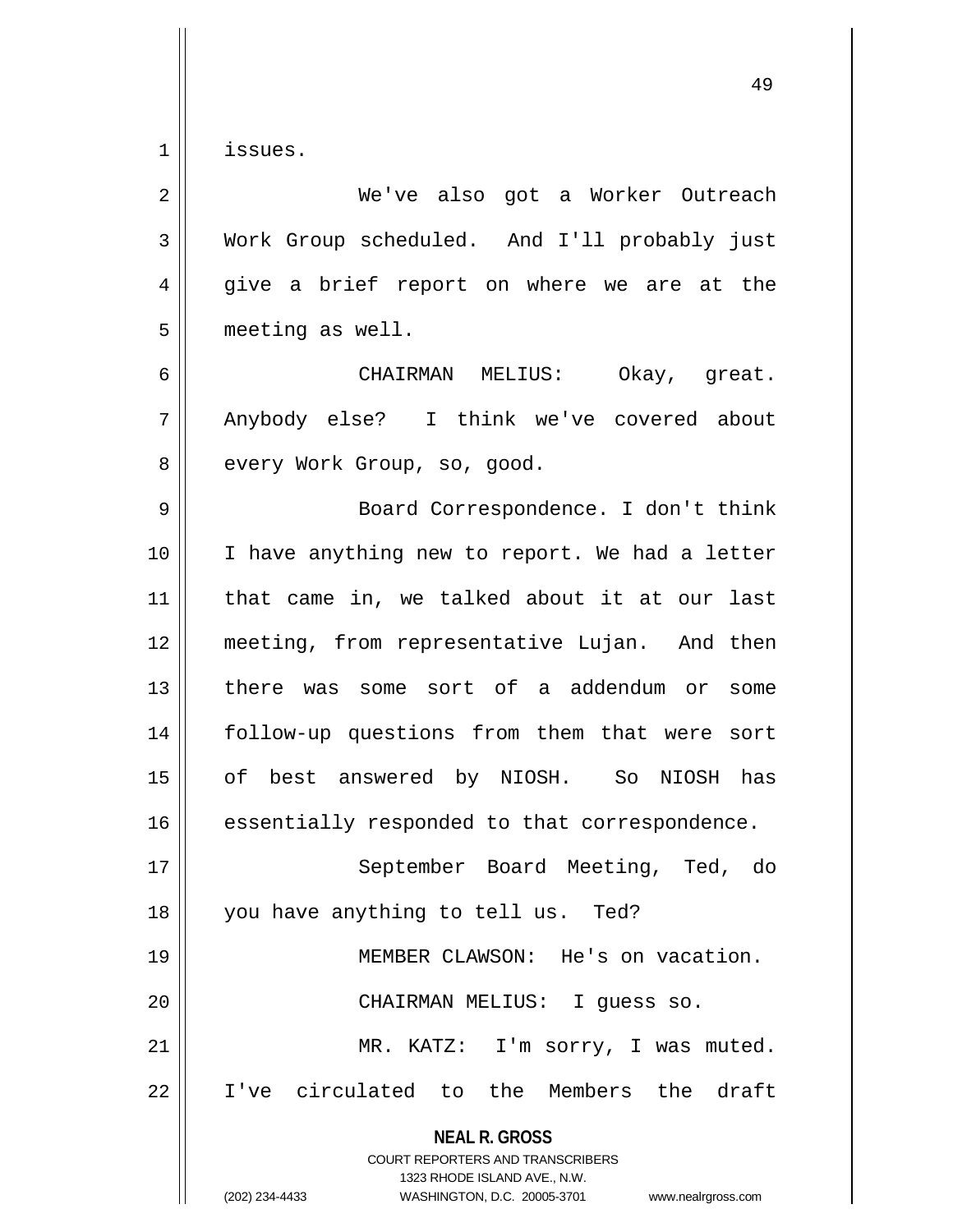**NEAL R. GROSS** COURT REPORTERS AND TRANSCRIBERS 1 agenda. If you see, it's incredibly full, in 2 | fact, I think it's probably our fullest agenda  $3 \parallel$  ever. But I have nothing to add to what I 4 | have circulated. So far everything on there is  $5 \parallel$  still a go. 6 CHAIRMAN MELIUS: Okay, and just so 7 everyone knows, my understanding is, unless 8 I've missed an email, was that we still 9 || haven't finalized the location yet? 10 || MR. KATZ: That's correct, that's 11 correct. We still don't have an approval on a 12 | contract with a hotel yet. 13 CHAIRMAN MELIUS: And any idea when 14 you're expecting that? 15 MR. KATZ: Well, I've just been 16 dealing with that today again. But I would  $17$  || hope that they get it done this week. 18 CHAIRMAN MELIUS: Good. I think 19 || everyone has the agenda, so you know the times 20 for that and should be able to make flight 21 arrangements. It will just be the hotel 22 | arrangements.

1323 RHODE ISLAND AVE., N.W.

(202) 234-4433 WASHINGTON, D.C. 20005-3701 www.nealrgross.com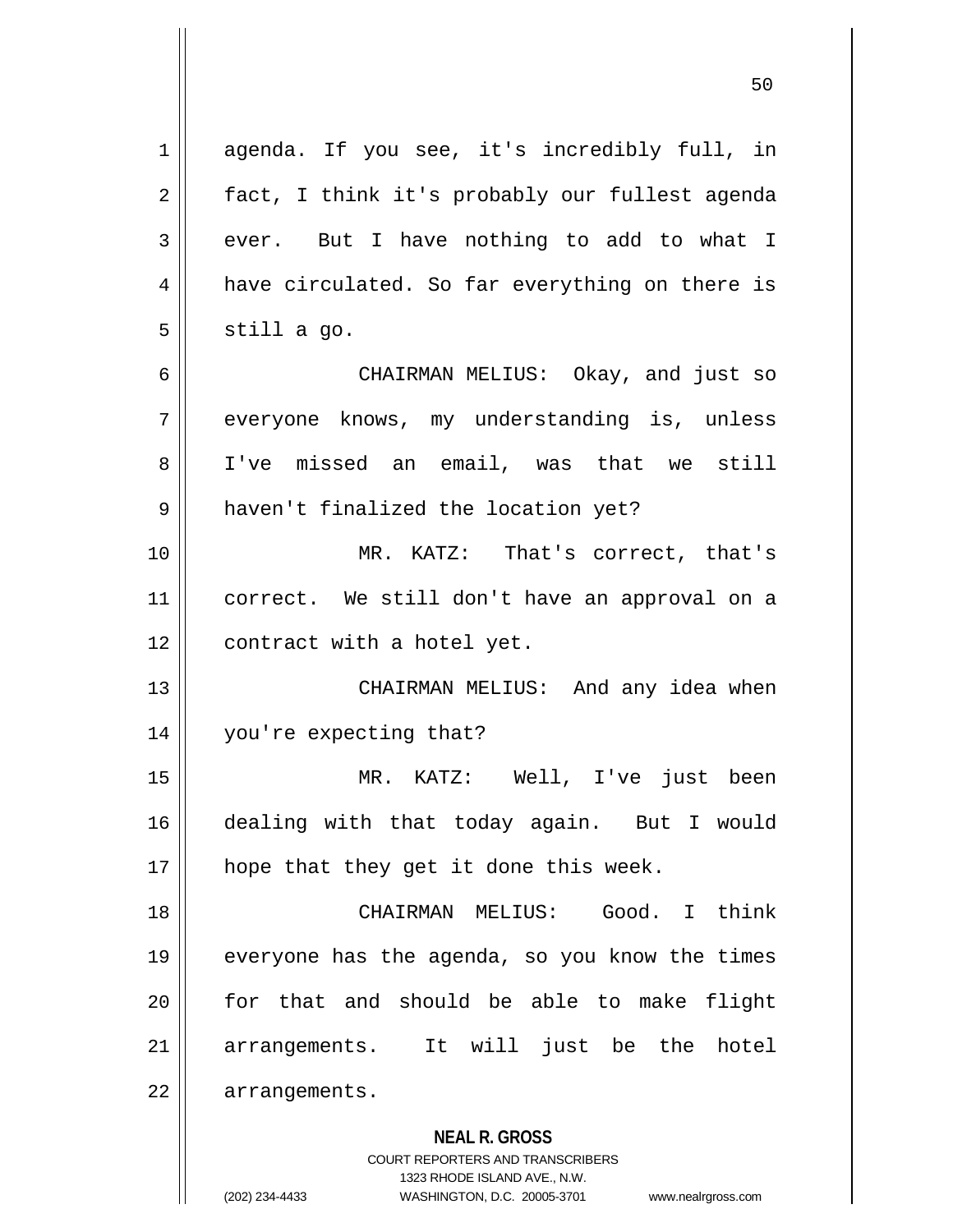**NEAL R. GROSS** COURT REPORTERS AND TRANSCRIBERS 1323 RHODE ISLAND AVE., N.W. (202) 234-4433 WASHINGTON, D.C. 20005-3701 www.nealrgross.com 1 | Any other business Board Members  $2 \parallel$  wish to bring up? If not, I guess we -- I 3 | don't know, do we need a motion to adjourn on 4 || the phone? Or to hang up? I don't know what  $5 \parallel - -$ 6 MEMBER MUNN: I think you are the  $7 \parallel$  key to that. 8 CHAIRMAN MELIUS: Yes. 9 MEMBER MUNN: It's your call. 10 CHAIRMAN MELIUS: I think we're 11 | ready to adjourn. 12 || MEMBER MUNN: Thank you all. 13 || CHAIRMAN MELIUS: Okay, thank you, 14 || everybody, and we'll see you in September in 15  $\parallel$  the Denver area, if we don't see you at a Work 16 | Group. 17 MEMBER GRIFFON: In the Brown Palace 18 || or someplace downtown, if I can find it. 19 MR. KATZ: Thanks, everyone. 20 || CHAIRMAN MELIUS: Yes, thanks,  $21$  | everybody. Thank you, Ted. 22 (Whereupon, the meeting in the